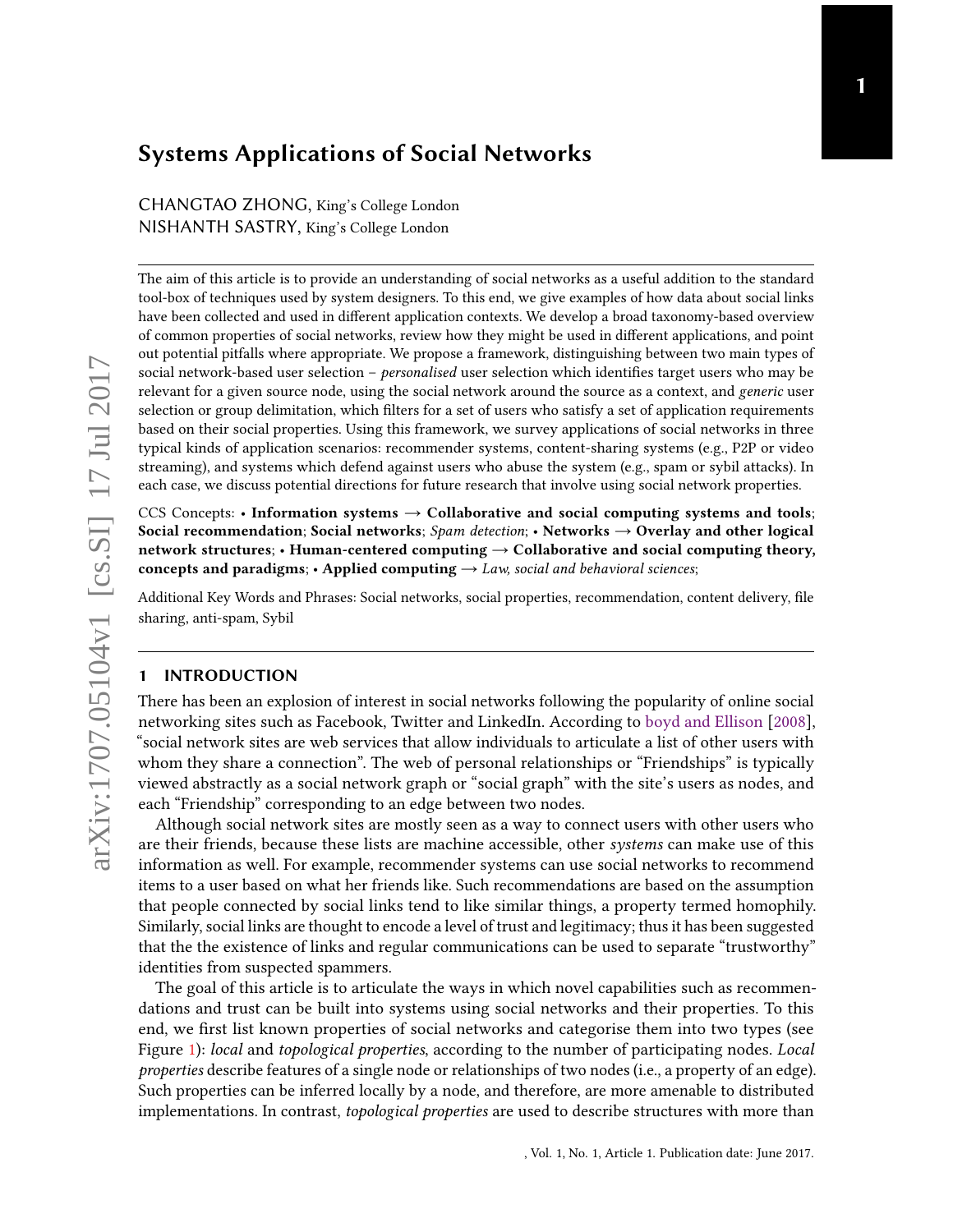

Fig. 1. Social properties and systems applications. This figure shows the framework of this survey. In Properties part, social properties are categorised into two types: local and topological properties. Then in the System part, we survey two methods of utilising social information: user selection and group delimitation, using four kinds of example systems: recommender systems, content- or file-sharing systems and anti-spam or anti-sybil systems.

two nodes, and involve a "neighbourhood" of the social network. Thus topological properties will need to be computed either centrally, or in collaboration with other nodes. Our goal is to aid system designers in choosing appropriate properties that would be useful in their systems. Therefore, we also discuss properties which should be used with caution, discussing limitations and contexts where such properties may not apply.

In the literature, local and topological properties have been used as a means to achieve two ends in application-specific contexts: user selection and group delimitation. User selection involves finding some specific users (termed target users) who are "relevant" to another specific user (termed local users). The notion of relevance may be based on some application-specific requirements, and the target users are found by exploiting information from social networks. For example, recommender systems may use social properties such as homophily to find a recommending source (other users who can provide clues for generating recommendations) for each local user. Typically, direct relationships between local and target users are considered, and therefore user selection typically involves local social properties. Group delimitation involves selecting target users according some general application-specific principles, without considering specific local users. For example, antispam systems may wish to identify and blacklist target users who are spammers (or alternatively, identify target users who are not spammers and white list them). The specific requirements to identify target users such as spammers are set by application requirements, and would not change when considering different users. For example, Boykin and Roychowdhury [2005] observed that, by definition, spammers need to send emails to several users, most of whom are strangers to each other and do not normally send emails between themselves. Normally, strong social communities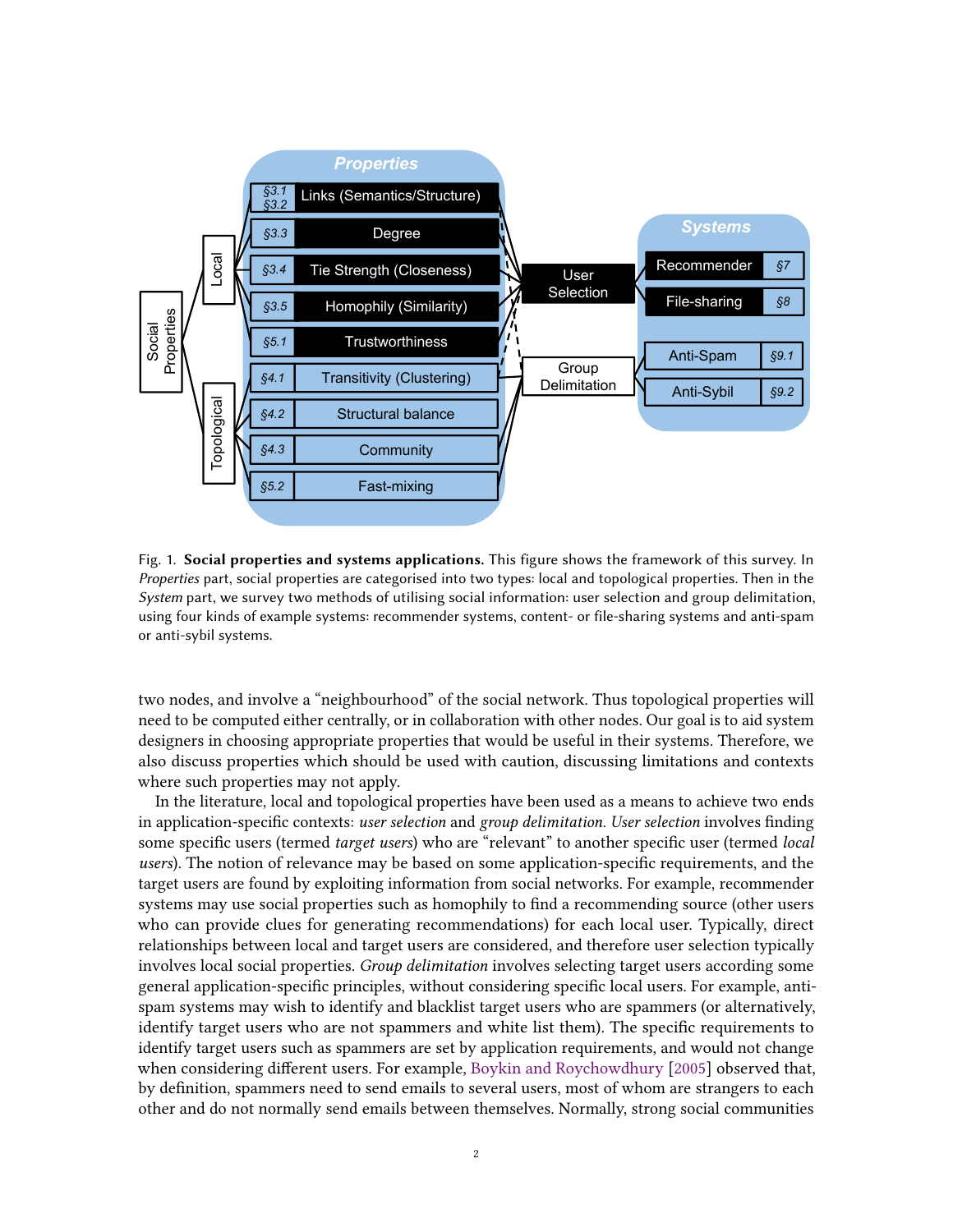| <b>Systems</b> | SN type                          | Main<br>methods       | Examples                                                                                                                                                                                                        |
|----------------|----------------------------------|-----------------------|-----------------------------------------------------------------------------------------------------------------------------------------------------------------------------------------------------------------|
| Recommender    | Online SN:<br>mainly<br>declared | User selection        | To recommend items to a user, SOFIA [Dell'Amico]<br>and Capra 2008] selects friends that are similar to her<br>as recommending source. Then items liked by those<br>friends are recommended to the user.        |
| File-sharing   | Activity SN;<br>mainly inferred  | User selection        | When a user search content in peer-to-peer systems,<br>Sripanidkulchai et al. [2003] find her social<br>neighbours are more likely to hold the file, so queries<br>are preferentially sent to those neighbours. |
| Anti-spam      | Email SN:<br>mainly inferred     | Group<br>delimitation | Users with low clustering co-efficient in social<br>networks are consider as suspects, when Boykin and<br>Roychowdhury [2005] try to detect spam in email<br>systems.                                           |
| Anti-Sybil     | Online SN:<br>mainly<br>declared | Group<br>delimitation | SybilGuard [Yu et al. 2006] verify suspect users<br>through performing random walks in social<br>networks.                                                                                                      |

Table 1. Social networks and methods utilised in systems applications.

are highly clustered, and resemble cliques, with most people within the community knowing most other people: If Alice communicates with Bob, and Bob communicates with Charlie, Alice and Charlie tend to be friends as well. The level of clustering or cliquishness is measured by a property called "clustering co-efficient". If Mallory is a user with low clustering co-efficient (i.e., he has several correspondents e.g., Dan, Ed, Fred, etc., and most of them are strangers to each other), he may be a spammer.

User selection and group delimitation can be accomplished using both declared social networks, where users manually specify social links, and inferred social links, where links are automatically deduced based on user actions. To provide a flavour for how different social properties can be used, we study four kinds of social applications (Table 1): recommender systems (user selection, typically using declared links), file-sharing systems (user selection typically over inferred links), anti-spam systems (group delimitation using inferred links) and anti-sybil systems (group delimitation typically using declared links). The survey itself is divided into two parts. In the first part, we survey different kinds of social networks which are available to systems designers, and the properties which most social networks can be expected to possess. In the second part, we survey social applications as outlined above.

### PART I: SOCIAL NETWORKS AND THEIR PROPERTIES

In the first part of this survey, we review social networks and their properties. In  $\S2$ , we review examples of social networks, with a view to illustrate how social network data has been gathered or inferred in the past. Then, in §3 and §4, we discuss how social properties have been used in systems applications. Finally, we propose a framework for understanding the application of social properties in a systems context (§6, Figure 1).

### 2 EXAMPLES OF SOCIAL NETWORKS

In recent years, there has been an explosion of interest in social networking sites such as Facebook, Twitter and LinkedIn. Whilst there have been older avenues for online social interaction, such as Ward Christensen's Computerised Bulletin Board System or CBBS (1978) and Richard Bartle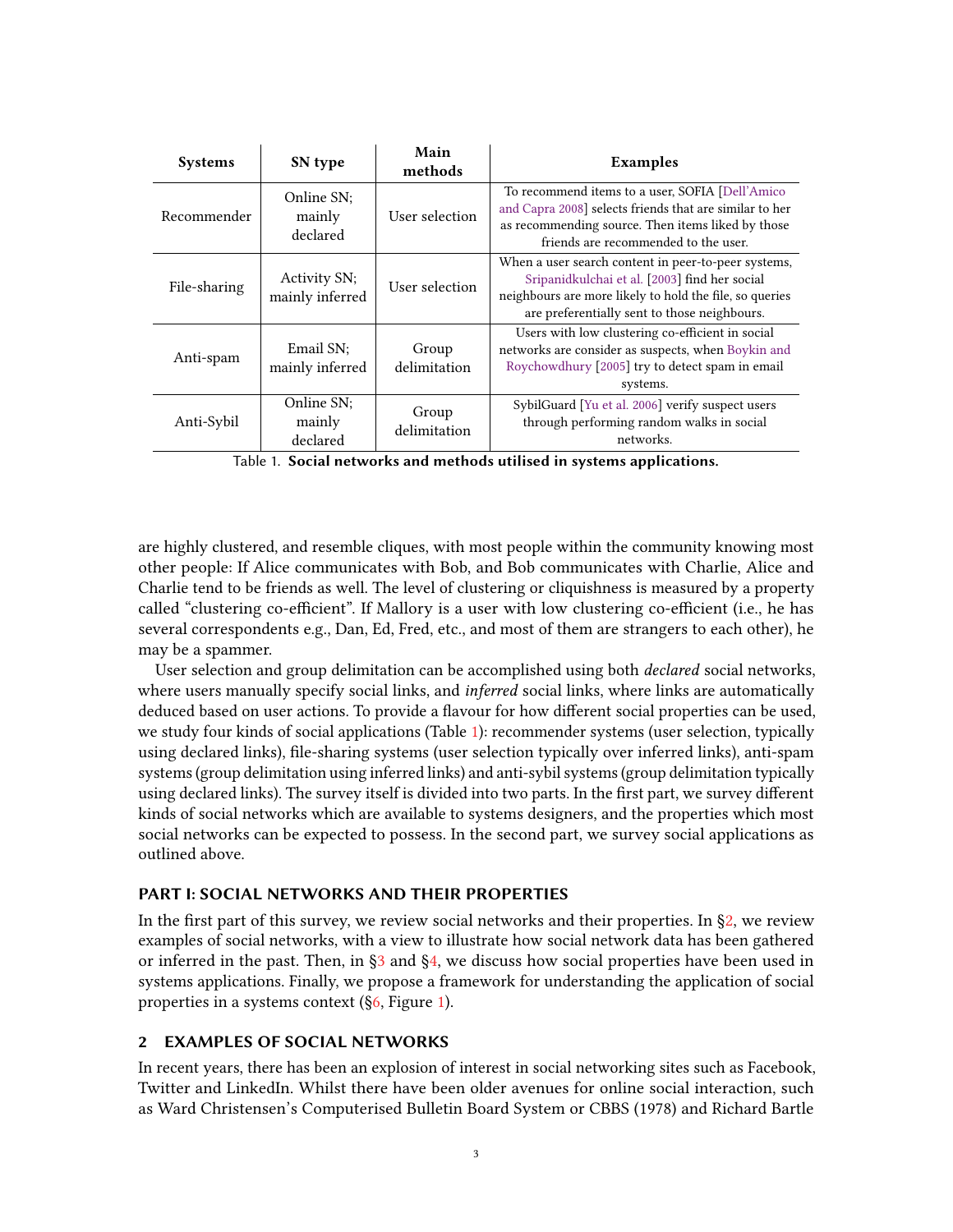and Roy Trubshaw's original Multi-User Dungeon or MUD (1977) $^1$ , the current social networking phenomenon is distinguished by the massive scale of its adoption in the general population. For example, Facebook claims to have 1.28 billion daily active users on average for March 2017 [Facebook 2017]. A large amount of activity happens on social networks. In 2008, Leskovec and Horvitz [2008] analysed 30 billion instant messaging conversations among 180 million users over the course of a month. Thus, modern social networking has generated extremely large social graphs.

In this section, we summarise early attempts at analysing different networks, and where applicable, discuss how the social relationships were reconstructed or gathered, as well as how this data was utilised in systems design. Rather than an attempt at cataloguing all available social networks (of which there are too many to mention), this section aims to provide a window into the diverse varieties of inferred and user-declared user–user connections which have been examined or utilised, and may inspire systems designers for their own applications.

# 2.1 Pre Web 2.0 online communities

Before Web 2.0, online communities typically did not store an explicit social graph. Thus many graphs in older online communities are inferred relationships based on records of interactions. Studying such systems is especially valuable to designers of legacy systems who may wish to incorporate social features in later versions. Cobot was a software agent written to gather social statistics from LambdaMOO, a text-based online virtual world[Isbell et al. 2000]. Sharing social statistics with other (human) participants in LambdaMOO improved social interactions, and engendered new communication topics. Even earlier, Schwartz and Wood [1993] looked at the social graph induced by email conversations and deduced shared interests. Leskovec and Horvitz [2008] examined the network of instant messaging conversations and found strong evidence for homophily.

ReferralWeb [Kautz et al. 1997] synthesized a social network by mining a variety of public sources including home pages, co-authorships and citations, net news archives and organisation charts, and used this to effectively locate experts for different topics. This technique may be useful in other systems as well: In many applications, including at the systems level, it may be relevant or useful to capture multiple modes of relationships or interaction. For example, email and instant messaging, when combined with phone call logs, could yield a more complete picture of interaction between two individuals, than can be seen by examining each mode of interaction separately. Some researchers also constructed multilayer social networks to represent such information, which we will discuss later in §2.4.

One early example of *explicitly* stored social graphs comes from webs of trust. Prominent early webs of trust include PGP [Stallings 1995] and Advogato [Levien 2000]. However, these are usually stored in a decentralised fashion, and may be difficult to capture completely. More centralised records of trust and reputation relationships may be found on online shopping sites, where trust webs have been exploited to enhance confidence in sellers and items, as well as to provide useful recommendations. Many such networks have been examined for inferring relationships between users and their consumption patterns. Examples include Epinions [Richardson and Domingos 2002], Amazon [Leskovec et al. 2007] and Overstock [Swamynathan et al. 2008].

### 2.2 Modern social networks

One of the earliest studies looking at recent Web 2.0 online social networks was conducted by Mislove et al. [2007]. It showed that online social networks are scale-free, small world networks and have a power-law degree distribution. It also identified a form of reciprocity: in-degree distributions

<sup>&</sup>lt;sup>1</sup> For a brief and vividly sketched history of Social Networking, see The Cartoon History of Social Networking [Lon11 2011]. Other brief accounts with similar material include [Bianchi 2011; Nickson 2009; Simon 2009].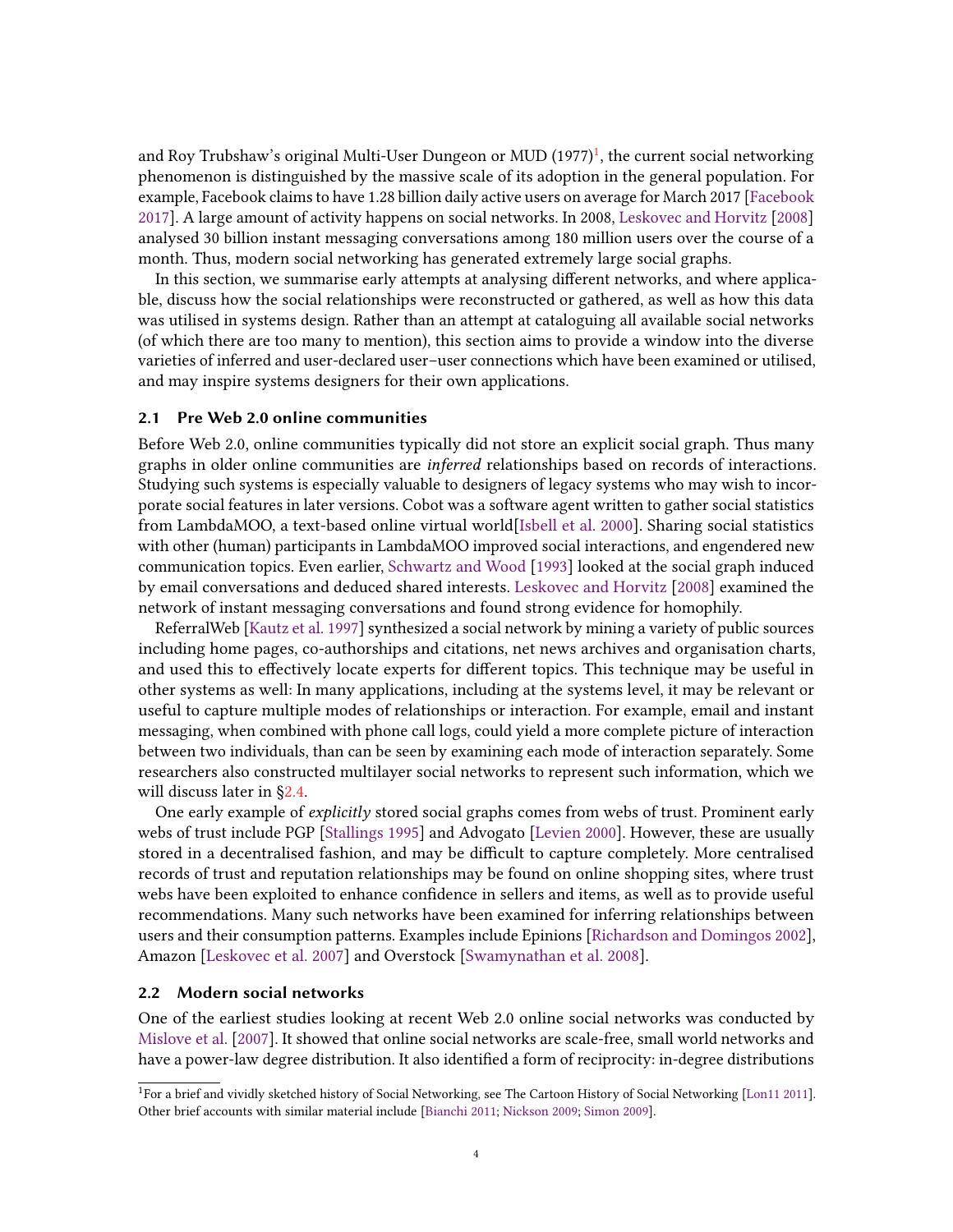match out-degrees. Fu et al. [2008] studied a Chinese social network (Xiaonei, now known as Renren $^2$ ) and a blog network and showed that social networks are assortative whereas blogs are dissortative. Other prominent Web 2.0 communities analysed include the Flickr photo sharing community [Cha et al. 2009b] and video sharing on YouTube [Cha et al. 2009a].

Some networks such as Facebook and Twitter have received considerable attention because of their popularity or importance. These studies have provided evidence for various social processes. For example, Sun et al. [2009] show that information contagion, in terms of people "liking" pages on Facebook, starts independently as local contagions, and becomes a global contagion when different local contagions meet. Similarly, Wilson et al. [2009] and Viswanath et al. [2009] showed that the network of nodes with interactions between them is much more sparse than the graph of declared relationships. We discuss this further in §5.1.1, in relation to the trustworthiness of interactionbased links. Cha et al. [2010] discuss three different measures of user influence on Twitter. Kwak et al. [2010] performed a large-scale study of Twitter and found low levels of reciprocity, unlike other social networks. Instead they found that after the first retweet, most tweets reach around 1000 people, regardless of where it started; and that URLs are mostly news URLs. Based on these findings, they proposed an alternate view of Twitter as a news media site rather than a network for just social interactions.

# 2.3 Synthetic social networks

The data of many social networks is not easily obtained. Alternately, the terms of service of a social network may not allow the offline use and storage of their users' data. Thus, during development of social network-based systems, it may be desirable to use synthetic but realistic social graphs. Synthetic graph generators have been designed for Facebook [Sala et al. 2010] and Twitter [Erramilli et al. 2011]. Older methods for synthetic social graphs were built upon generative models which capture particular properties of social networks. For example, Barabasi's Preferential Attachment model captures scale-freeness and power-law degree distributions (§3.1). Graphs generated according to the Kleinberg or Watts-Strogatz model capture the small world phenomenon (§4.1). See [Chakrabarti and Faloutsos 2006] for a survey of different generators. More recent generators include ones based on Kronecker multiplication, which capture densification laws and shrinking diameters [Leskovec and Faloutsos 2007].

# 2.4 Multilayer social networks

Sociologists have recognised that there is more than one method to constructing social networks [Krackhardt 1987; Padgett and Ansell 1993; Wasserman and Faust 1994] and people construct their profile identities differently on different platforms [Zhong et al. 2017]. So [Kivelä et al. 2014] argue it is often "an extremely crude approximation of reality" to represent social systems using a network with only a single type of relationship. Thus, it is crucial to construct multilayer social networks using different types of ties among the same set of individuals to study social systems [Scott 2012; Wasserman and Faust 1994]. For example, Szell et al. [2010] identify six different types of one-to-one interactions between players: friendship, communication, trade, enmity, armed aggression and punishment. They construct a multilayer social network for each kind of interaction and find that the social structures in each layers are quite different. Zhong et al. [2014] examine the overlapping social links between Pinterest / Last.fm and Facebook. They find that although a large fraction social links are copied from established networks to new websites, active and influential users tend to wean from copied social links to interact more over links created natively. See [Kivelä et al. 2014] for a survey of different multilayer social networks.

 $^2$ http://renren.com, last accessed on Jun 15, 2017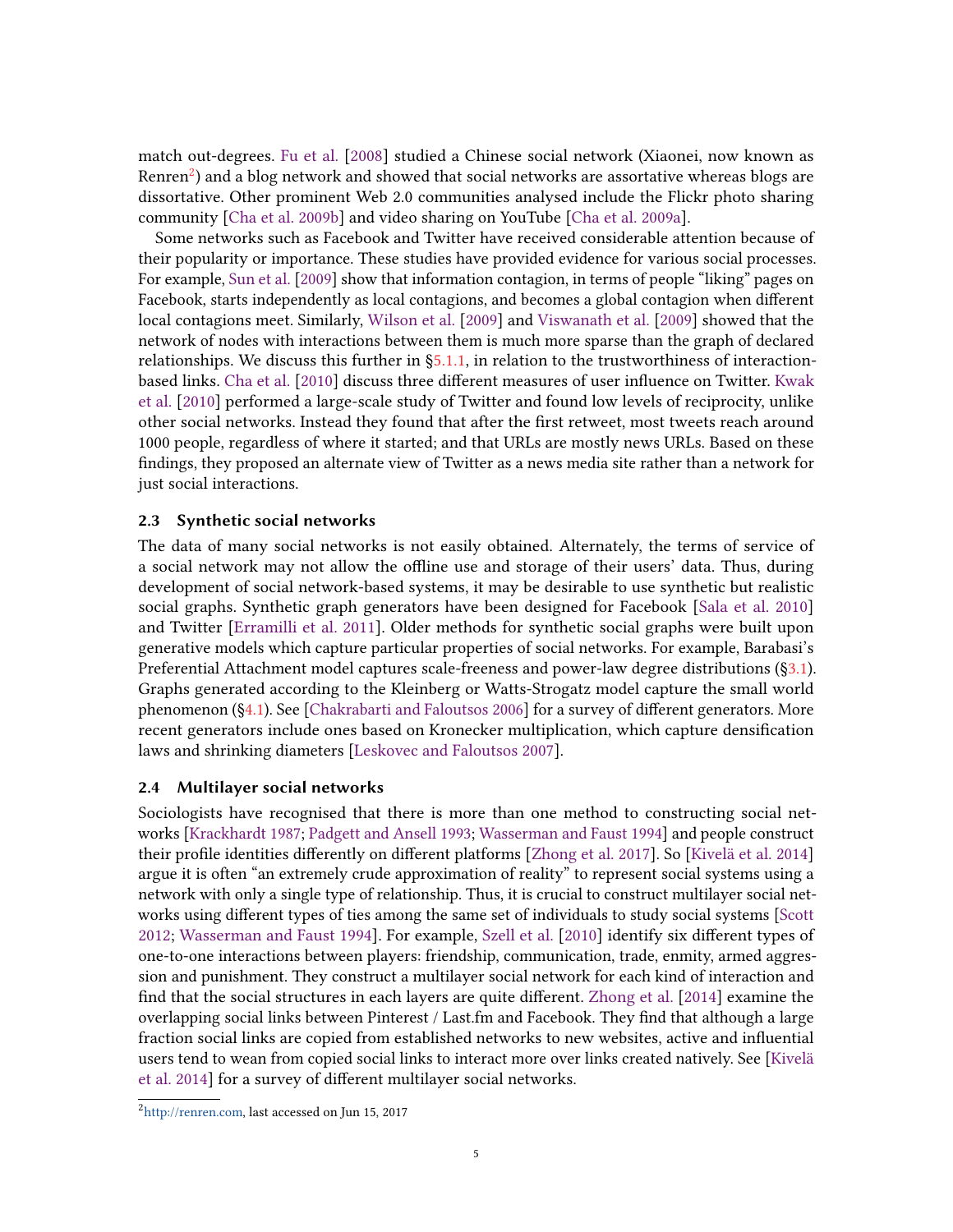# 3 LOCAL PROPERTIES

Although the complete social graph may never be articulated online in its entirety, it is thought to possess certain characteristic features, some of which have even become catch-phrases in popular culture. Many of these properties are not unique to social networks; rather they are common to other "complex networks" [Albert and Barabasi 2002; Boccaletti et al. 2006; Newman 2003b; Vespignani 2005]. It should be noted that graph properties can evolve over time. For instance, it has been observed that the number of edges grows superlinearly in the number of nodes, creating denser graphs, and the diameter of the graph often shrinks over time [Leskovec et al. 2007]. In this and following two sections, we summarise some well-known properties of social networks, and discuss how they can be utilised in systems applications.

We divide "social properties" into two classes:

- Local properties We consider those properties that describe features of a single node or a couple of nodes as local properties. For example, node degree is a node-centric property, which shows the number of other nodes the local node connected with. It describes features of a single node and will be different for different nodes. Some other properties are edge-centric properties, which describe properties of a pair of node. These properties include link semantics, link structure and tie strengths.
- Topological properties We consider those properties that describe features of more than two nodes as topological properties. For example, the transitivity shows whether friends of friends can be friends, while structural balance describe the stableness of structures within signed social networks. Some other properties also describe global features of social networks, such as community structure, which divides the whole network into different densely connected sub-networks.

We introduce local properties of social networks in this section, and topological properties will be described in §4.

# 3.1 Properties of node degrees

Social graphs are thought to be sparse [Girvan and Newman 2002]: most node pairs do not have direct edges between them. The degree of nodes, the number of other nodes to which a node is connected, typically has a right-skewed distribution [Girvan and Newman 2002]: the majority of nodes have a low degree but a few nodes have a disproportionately large degree. The precise distribution often follows a power-law or exponential form. Thus in social network analysis, it is quite common to use the degree of nodes (or degree centrality) to show which are the most important nodes<sup>3</sup>.

But social graphs differ from other networks in having positive correlations between node degrees [Newman 2002]. In other words, nodes with high degree tend to connect to other nodes with high degrees, and nodes with low degree tend to interconnect among themselves. This property is known as assortativity. By contrast, biological and technological complex networks tend to be dissortative, i.e., there is a negative correlation of node degrees, with high degree nodes preferentially connecting to low degree ones. Systems designers should note that assortative networks percolate more easily than dissortative networks and are also more resilient to targeted attacks which remove high-degree nodes [Newman 2003a].

 $3$ Some other metrics can also be used in such centrality measurement. One another example is *betweenness centrality*, which equals to "the number of shortest paths pass through a node from all nodes to the node"[Freeman 1977]. A node with high betweenness centrality has a large influence on the transfer of items through the network.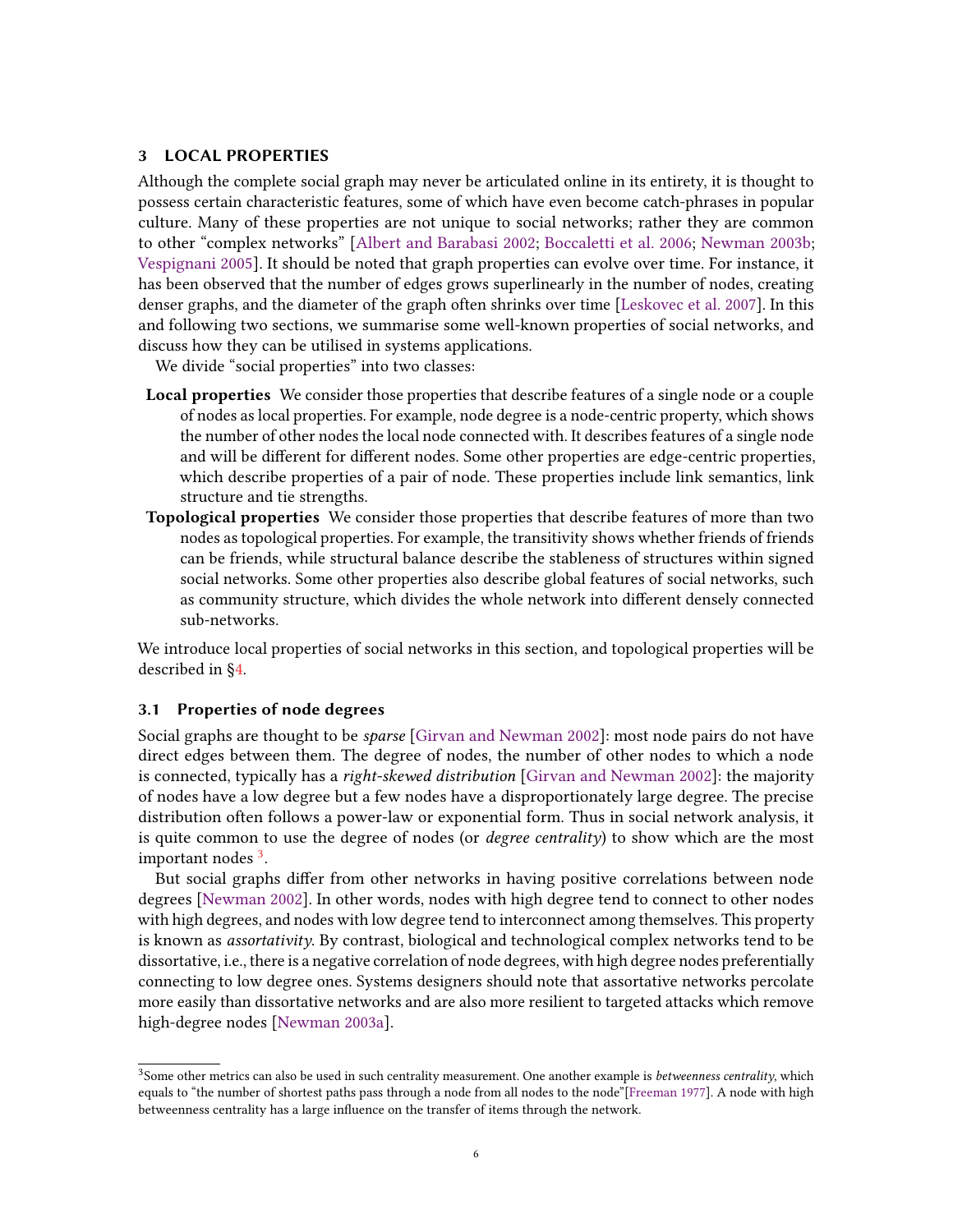# 3.2 Link semantics

At a semantic level, differences arise between different social networks because they capture different kinds of relationships between their users. Facebook, for example, tries to recreate the friendships of individuals, whereas LinkedIn attempts to capture their professional contacts. Still others, such as the educational social network, Rafiki  $^4$ , encourage and foster relationships between teachers and students across the world. Geospatial social networks like Foursquare engender connections between people with ties to similar places. Interest-based social networks like the epinions online community, Pinterest, last.fm social network etc. tend to form links between people who like the same items or the same kind of items.

It is also possible that links in a single social network have different semantics. For example, in Pinterest social network, one user may befriend another user due to matched interests in one type of images, say images related to "food and drinks". At the same time, the user may have other interests, such as "fashion" or "pets", because of which they may befriend another user.

Implication: Clearly different social networks are suitable for different needs. For example, in [Sastry 2012], we use interest-based social networks to capture affinities between people and content that interests them. In [Sastry et al. 2011] we use an entirely different network, based on human contact patterns, and find opportunities to deliver data over a series of such contacts.

Link semantics can also used to distinguish different kinds of links inside a single social network. One example is to use it for distinguishing different kinds of friends of a user. For example, Yang et al. [2012b] develop a recommender system based on the idea, and take the semantics of different social links into consideration when recommending different items.

### 3.3 Link structure

At a structural level, the friendship edges can be drawn in a variety of ways. Most social networking sites require users to explicitly declare their friends. Some, such as Facebook and LinkedIn, have bidirectional (or equivalently, undirected) edges which are formed only when both parties confirm their friendship to the site. Others, such as Twitter, have unidirectional (directed) edges in which one user can "follow" another user without the other user's permission. Unidirectional links are particularly suited for interest-based social networks where reciprocation is not expected or required. For instance, Digg and vimeo allow users to add other users as contacts and unilaterally subscribe to their content uploads and recommendations.

Social graphs can also be inferred automatically (implicitly) as a side-effect of user actions. Human contact networks draw edges between people who are in close proximity to each other [Eagle and Pentland 2005; UCSD 2004]. Other examples include email networks, where edges are drawn as a result of email interaction. Note that automatically inferred links still meet boyd's generic definition of social networks [boyd and Ellison 2008] because the links are still explicitly articulated in a machine accessible manner.

Implication: Bidirectional links are more trustworthy because they are more difficult to make: spammers or other nodes can indiscriminately make unidirectional links to several unrelated nodes whereas bidirectional links have to be vetted by both parties. However, the directionality of unidirectional links can be used to create a reputation mechanism similar to PageRank [Page et al. 1999]. TunkRank [Tunkelang 2009], developed as a direct analogue of PageRank, measures user influence in Twitter based solely on link structure. TwitterRank [Weng et al. 2010] gives a topic-sensitive ranking for Twitter users, using a random surfer model similar to PageRank. MailRank [Chirita et al. 2005] applies methods similar to PageRank to rank email addresses, so that

<sup>4</sup>Website has been down according to http://rafikionline.wordpress.com/about/ (last accessed Jun 15, 2017)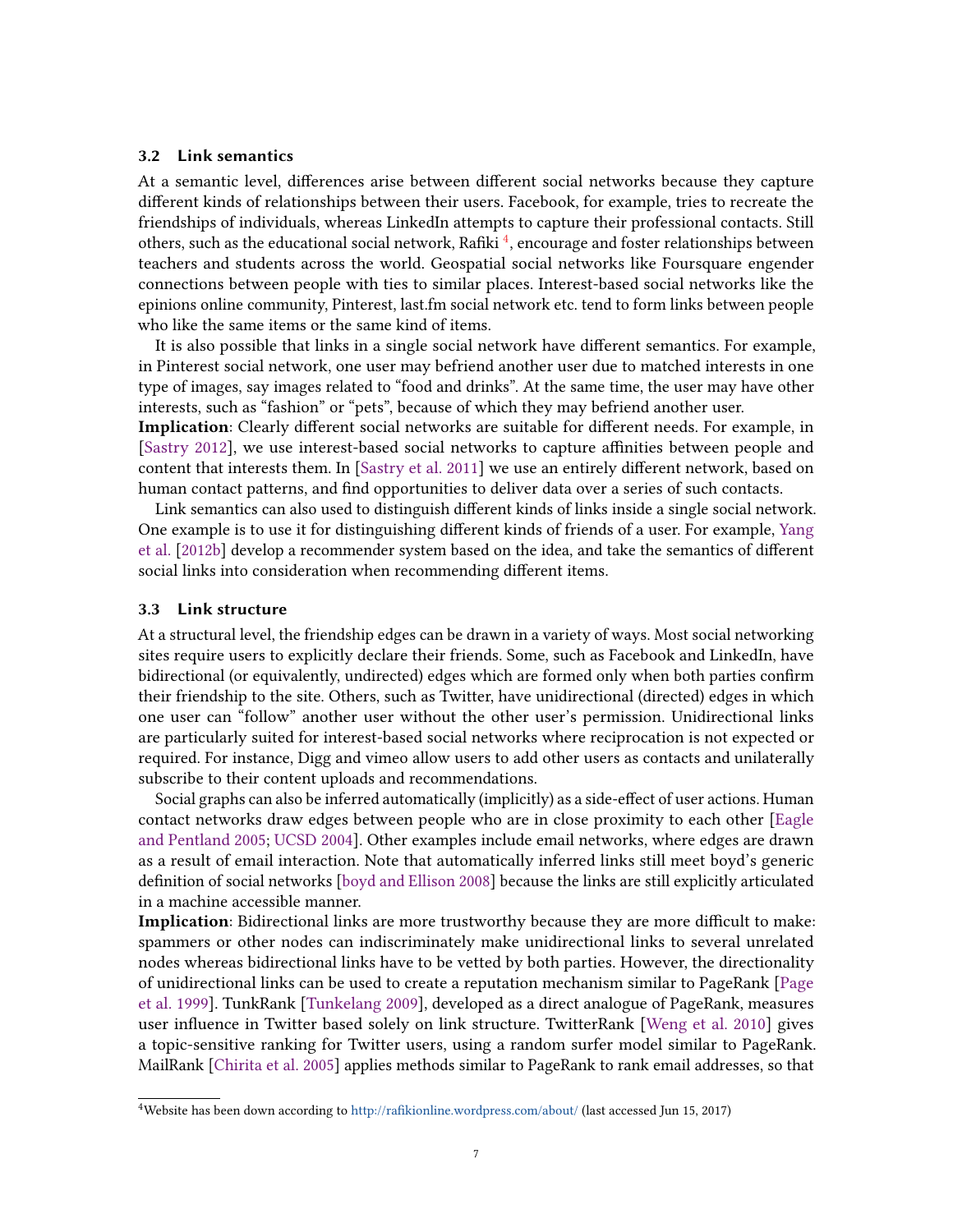regular users and spammers could be separated from each other. IARank [Cappelletti and Sastry 2012] is a model that identifies influential Twitter users according to their capacity to increase the spread of tweets through retweets or mentions.

Both explicitly declared and implicitly inferred social graphs can suffer from irregularities such as missing or spurious links. In explicitly declared social networks, these errors arise due to user actions. When links are automatically (implicitly) inferred, the irregularities could arise due to technology limitations. For example, one way to infer a human contact network is to use Bluetooth device discovery to identify users who are close to each other, and drawing a link between them. This technique was used to collect the MIT/Reality data set[Eagle and Pentland 2005]. However, to conserve batteries, device discovery was only initiated once every five minutes. Therefore contacts shorter than this interval could be missed. Similarly, the ten metre range of Bluetooth along with the fact that it can penetrate some types of walls, means that spurious links can be created between people who are not physically proximate or co-located in a room.

# 3.4 Tie strength

Tie strength describes the other aspect of relationships of actors connected by social links. It is found that loose acquaintances, known as weak ties, can help a person generate creative ideas [Burt 2004], search useful knowledge [Hansen 1999] or find a job [Granovetter 1995] and help platforms bond users [Zhong et al. 2016]; trusted friends and family, called strong ties, can affect emotional health [Schaefer et al. 1981] and often join together to lead organisations through times of crisis [Krackhardt and Stern 1988]. These two types of ties are different in several aspects. For example, friends with strong ties communicate more often and through various different media [Haythornthwaite 2001]. This will end up to different kinds relations between them. But weak ties tend to be the means for information to cross from one community to another, and are thus critical for information diffusion [Brown and Reingen 1987]. In practice, the degree of overlap of two individuals' friendship networks (usually termed closeness) is usually used to show the strength of ties [Gilbert and Karahalios 2009; Granovetter 1973; Kossinets and Watts 2006].

Implication: Compared with online social networks, measuring tie strength in real life is much more difficult. Recently, technologies like Infrared [Choudhury and Pentland 2003; Groh et al. 2010], RFID (Radio-frequency identification) [Brown et al. 2014; Stehlé et al. 2011] and Bluetooth have been applied to estimate on-going social interactions through mobile devices. For example, Banerjee et al. [2010] train regression models upon RSSI (Received Signal Strength Indicator) values from Bluetooth and WiFi to estimate relative distance and spatial locations of two people. Similarly, Matic et al. [2012] detect social interactions by combining proximity detection results from mobile communication systems and movement speed information from an external accelerometer attached to user's chest. Palaghias et al. [2015] present one of the most sophisticated attempts to capture social interactions. With the help of a hierarchical machine learning method, they estimate distances and relative orientation among users. Then, they allow users to collectively exchange sensed information and divide people they encountered into 3 groups: public, social and personal. In this way, a social network with tie strength information is built [Palaghias et al. 2016].

### 3.5 Homophily, segregation and influence

Homophily, the tendency of people to form links with other people having similar attributes as them, is a powerful driver for social link formation [McPherson et al. 2001]. Studies have shown that rising similarity between two individuals is an indicator of future interaction [Crandall et al. 2008]. Systems can use this finding to optimise for links that are about to form.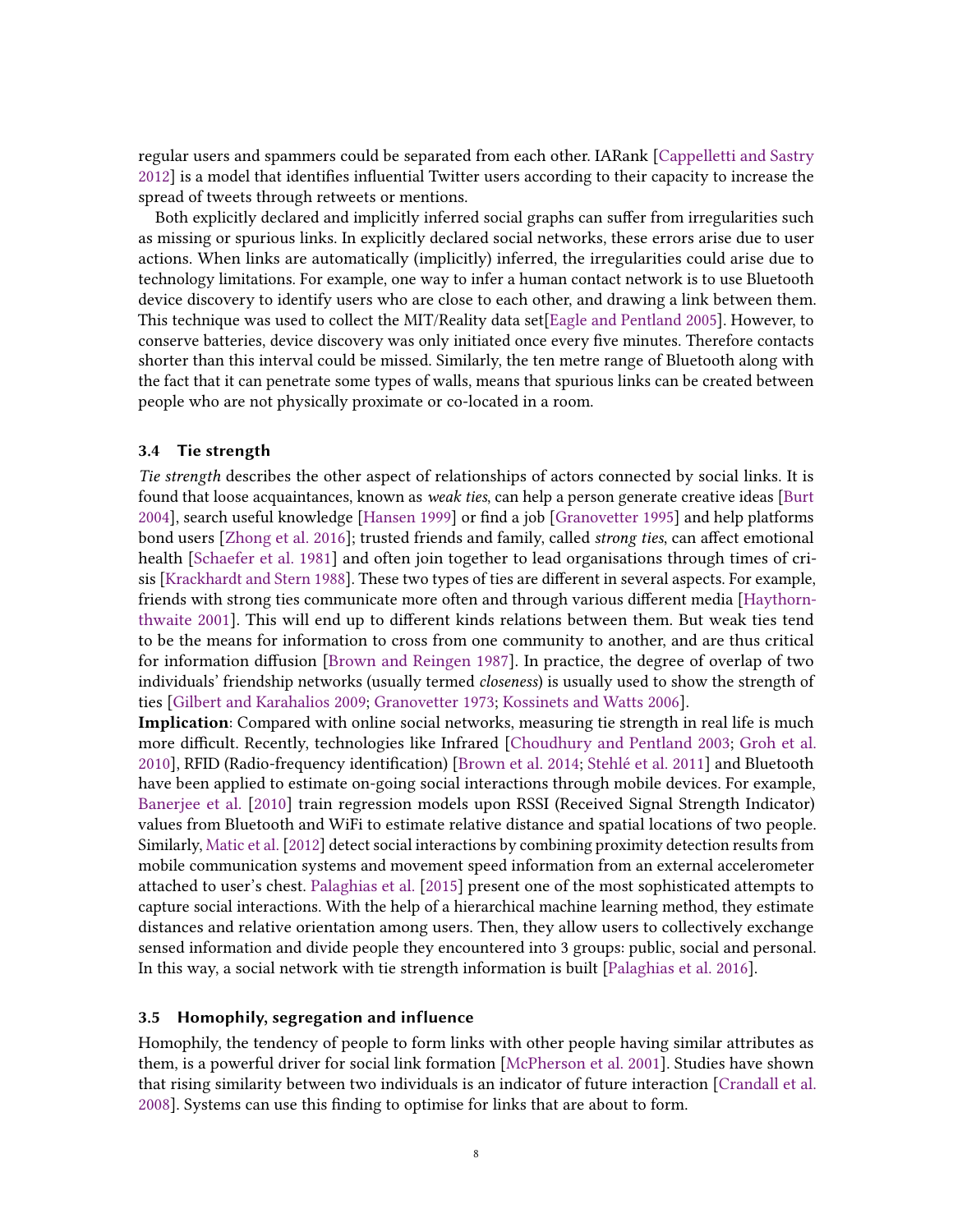Homophily can also lead to segregation. The Schelling model shows that global patterns of segregation can occur from homophily at the local level, even if no individual actively seeks segregation [Schelling 1972]. Thus, homophily could be used to effectively partition data.

[Aral et al. 2009] suggest that peer influence in product adoption (i.e., viral marketing) may be greatly overestimated, and that homophily can explain more than 50% of perceived behavioural contagion. Hence, homophily could be used to explain and anticipate product adoption or data consumption patterns.

# 4 TOPOLOGICAL PROPERTIES

In these section, we introduce some topological properties which describe the relationship among more than two nodes.

# 4.1 Transitivity of friendships and small worlds

One finds a larger than expected (when compared with random graphs) number of triangles, or triads, in the social graph<sup>5</sup>. In sociology, this property is often termed network transitivity, because it implies that friendship is transitive: friends of friends are also likely to be friends.

Triangles are the smallest possible cliques (3-cliques) in a graph. Therefore, the excess of triangles can also be seen as evidence of "cliquishness" in a local neighbourhood. Each edge in a triangle is a short-range connection between two nodes which are already close to each other (because of the two hop path through the third node in the triangle). Hence, in complex networks literature, this property is usually referred to as clustering, in analogy with regular lattices, where edges are formed between nodes which are close to each other.

Despite the lattice-like clustering and the large number of short-range connections, several complex networks, including social networks have been shown to have a small characteristic path length and small diameter, like random graphs. Popular culture knows this as the concept of "six degrees of separation", after Stanley Milgram's famous experiment [Travers and Milgram 1969], and the phenomenon of short paths has been called the small world effect.

#### 4.2 Structural balance

While most social networks only capture positive relationships or friendships, it is also possible to add negative or antagonistic relationship edges. For instance, users in the Slashdot $^6$  community can mark each other as friend or foe [Kunegis et al. 2009]. Users in Essembly, an online political forum, can label each other as friends, allies or nemeses [Hogg et al. 2008]. Guha et al. [2004] were the first to examine signed relationships in online social networks, when they considered trust and distrust in the Epinions community.

Unlike positive relationships, the presence of antagonistic or negative relationships can induce stresses in the social graph, which make certain configurations of relationships unstable. The theory of structural balance governs the different relationships possible. There are two variants. The structural balance property originally proposed by Heider [Heider 1946] holds if in every triad, either all edges are positive, or exactly one edge is positive. Davis [Davis 1967] proposed a theory of weak structural balance which allowed all combinations except for a triad with two positive and one negative relation. Figure 2 shows the possible triads and the social psychology-based motivation

<sup>&</sup>lt;sup>5</sup>Here we restrict our focus to triads. However, it has been extremely useful to generalise this to other local patterns which may occur in graphs, including signed versions. Such patterns, termed as network motifs [Milo et al. 2002], have been useful in classifying different networks. For instance, a study of the relative abundance of different kinds of triads shows that social networks and the WWW may belong to the same "superfamily" of networks [Milo et al. 2004].

<sup>6</sup>http://www.slashdot.org, last accessed on Jun 15, 2017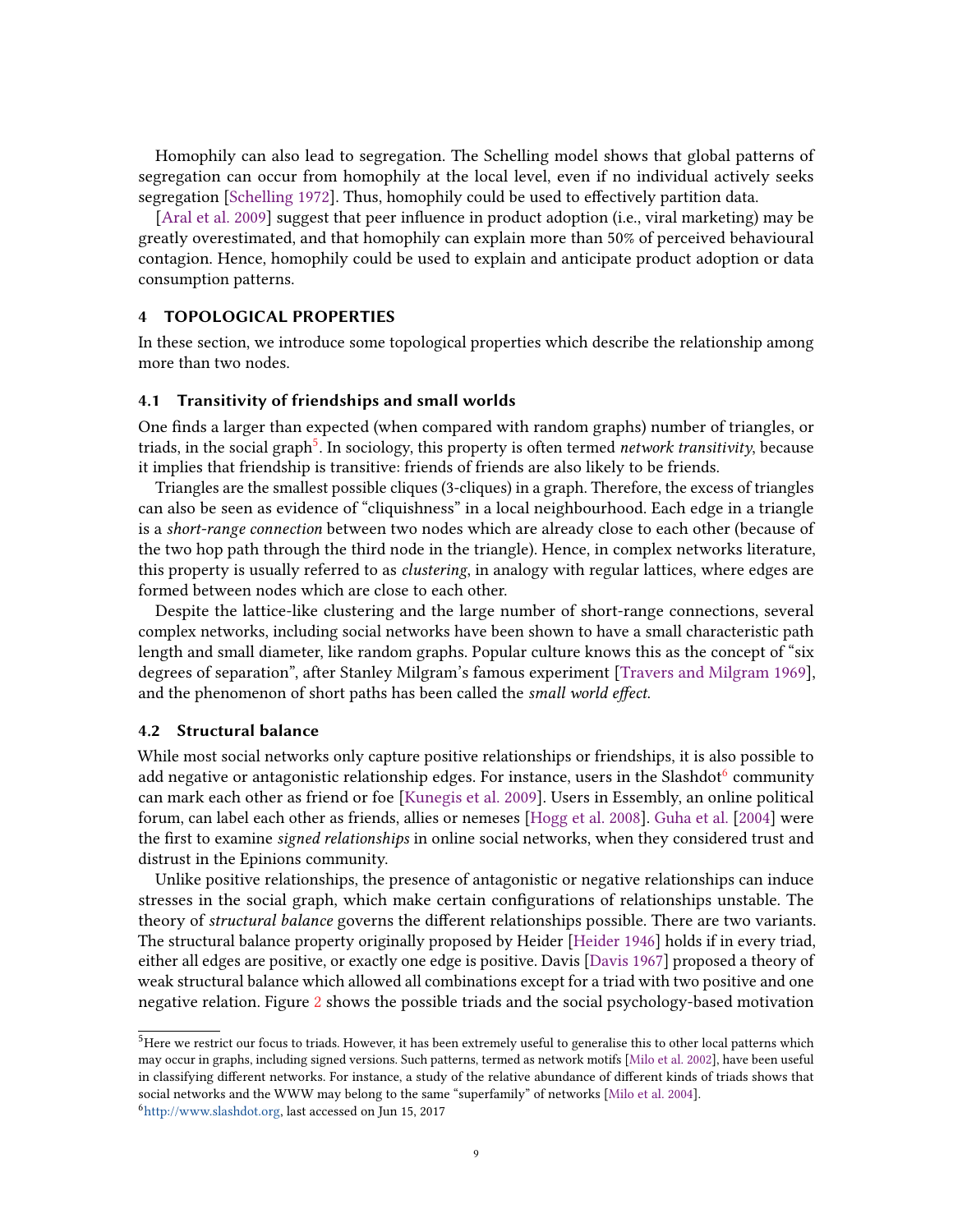

Fig. 2. Possible triad configurations in a signed network, and their balance statuses. (a) This represents three nodes who are mutual friends. This is stable, and can be seen as a case of "a friend of my friend is also my friend." (b) This represents the case when two users have a mutual enemy, and is also stable. This is a case of "enemy of my enemy is my friend.". The other two labelings introduce psychological "stress" or "instability". In (c),  $A$ 's friends  $B$  and  $C$  are enemies. This would cause  $A$  to persuade  $B$  and  $C$  to become friends, reducing to case (a), or else, to side with one of them, reducing to case (b). (d) has three nodes who are mutual enemies. This is also unstable, because there is a tendency for one pair to gang up against the other. However, this tendency is lesser than the stress induced in case (c); hence weak structural balance considers this to be balanced.

for their classification as stable or unstable. Refer [Tang et al. 2016b] for survey of studies on signed social networks.

### 4.3 Community structures

Communities are subsets of nodes which are more "densely" connected to each other than to other nodes in the network. Community structures are a fundamental ingredient of social networks. Newman and Park [2003] showed that both transitivity of friendships (clustering) and assortativity can be explained by a simple model that considers social networks as arising from the projection of a bipartite graph of nodes and their affiliations to one or more communities.

Unfortunately, there is no clear consensus on how to define a community, and various measures have been proposed [Flake et al. 2002; Girvan and Newman 2002; Newman and Girvan 2004; Radicchi et al. 2004; Wasserman and Faust 1995]. Nevertheless, community detection is highly central, and the topic of several surveys [Danon et al. 2005; Fortunato 2010; Newman 2004]. While the quality of the different algorithms, in terms of meaningful communities detected, can vary from case to case, most of them are computationally intensive and do not scale to large networks. The Louvain method [Blondel et al. 2008] is a fast algorithm based on Newman and Girvan's modularity measure [Newman and Girvan 2004] that has good scalability properties.

Practitioners should be aware that the Louvain method (and other modularity-based algorithms) can produce inconsistent results depending on node orderings [Kwak et al. 2009]. Leskovec et al. [2010] compare different objective functions for defining communities and the quality of communities found by some common algorithms. Using graph conductance as a measure, Leskovec et al. [2008] show that at small scales ( $\approx$  100 nodes), tight communities can be found (i.e., the best communities of small sizes are separated from the larger graph by a small conductance cut), but at larger scales, the communities "blend" into the larger network (i.e., the community's cut has large conductance).

# 5 "PROPERTIES" WHICH SHOULD BE USED WITH CAUTION

In this section, we discuss two "properties" of social networks, which are widely believed to be true, but recent evidence is emerging which suggests otherwise. Both properties are related to security, and their not holding will negatively impact systems built on social networks.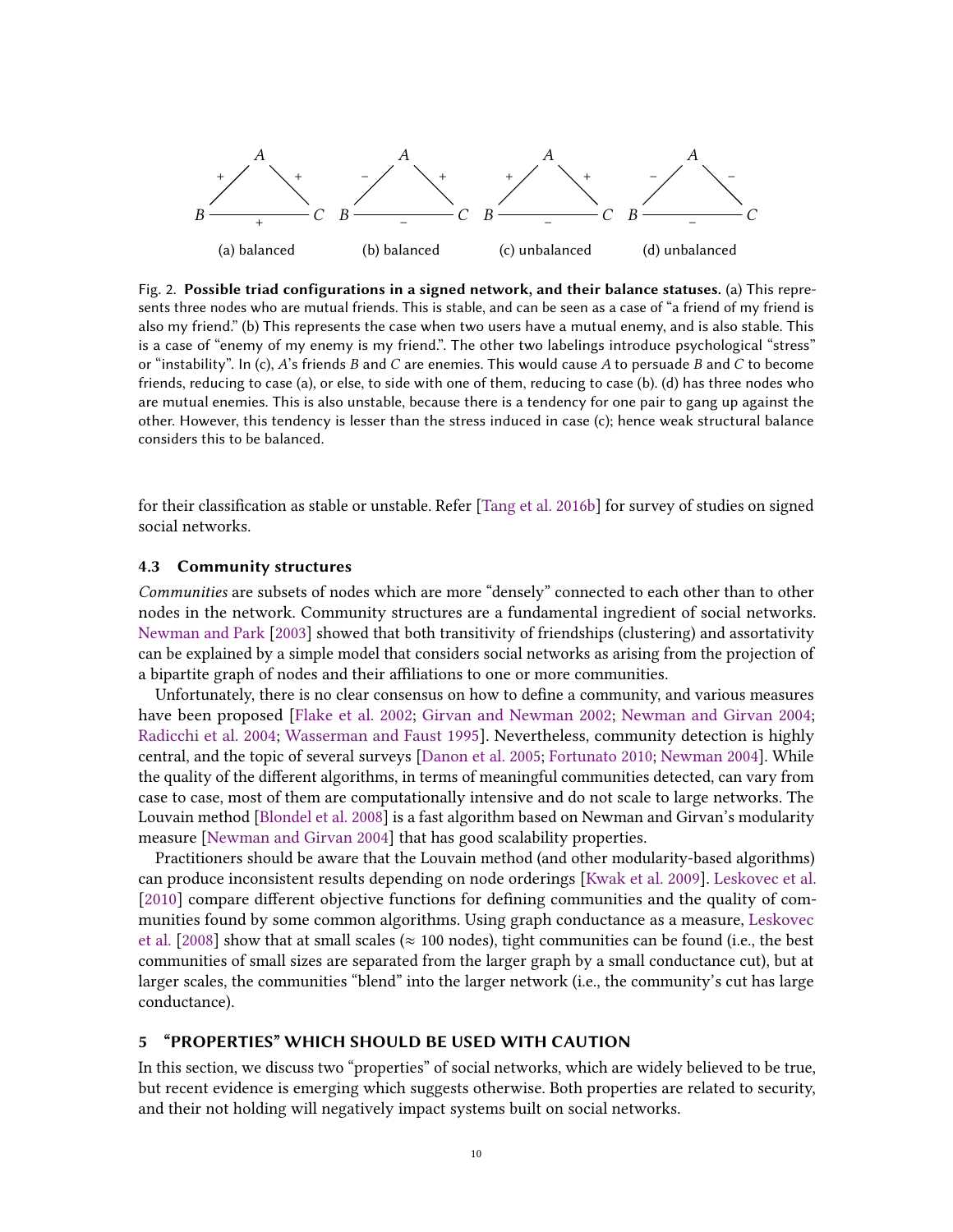### 5.1 Trustworthiness of links

Most social systems implicitly make the assumption that users only form links with other users they trust, and further, that correct meanings are attached to the links. Even if users can be trusted to be honest, relying on the correctness of links requires an assumption about the hardness of social engineering attacks, which aim to fool honest users into creating false relationships. The security firm Sophos demonstrated the surprising effectiveness of such attacks. It created two fictitious Facebook users, complete with a false profile and an age-appropriate picture<sup>7</sup>. Facebook friend requests were sent out to 200 Facebook users, and nearly 50% of them voluntarily created a link [sophos 2009]. Similarly, Burger King ran an advertising campaign called Whopper Sacrifice, in which it was able to induce a number of users to *shed* 10 Facebook friends each, in return for a free burger [Wortham 2009].

A powerful class of social engineering attacks makes use of the tendency of people to trust their friends or friends of friends. Bilge et al. [2009] describe attacks based on cloning data from a victim's online profile and sending friend requests (either on the same social network where the cloned data was obtained, or on a different social network, where the victim is not yet registered) to the victim's friends. Boshmaf et al. [2011] show that it is easy to expand from one attack edge: Friends of an initial victim are more likely to accept friend requests from an attacker (i.e., attacks are more successful with new victims whose friends are "friends" of the attacker). Disturbingly, these attacks have been shown to have a success rate > 50%.

A similar problem arises with the correctness of node identities. To be sure, many social network operators would like users to have identities that can be relied upon: Facebook's Zuckerberg famously wants people to have a single identity online and offline [Kirkpatrick 2010, p. 199]. Rafiki presents an extreme example of ensuring the integrity of identities. Because it explicitly targets school children, Rafiki has moderators who ensure the integrity of identities, and even go to the extent of monitoring interactions to make sure that the guidelines of the site are not violated. However, such support is not available or feasible on most social networking sites. False identities by themselves are not usually of much concern as long as they are not able to make real users link to them. But attackers do not need fake identities if they can compromise real users. A compromised user automatically gives the attacker access to her "real" links into the social network. The reality of this threat can be seen from numerous reports of compromised profiles of honest users on different social networks [McMillan 2006; Zetter 2009].

5.1.1 Activity networks: a potential solution considered. It has been argued that all links on a social network do not represent the same level of trust. For instance, some users might find it difficult or socially awkward to refuse friendship requests and form links out of "politeness". One point of view [Wilson et al. 2009] holds that different social links represent different levels of trust, and systems requiring a high degree of trust should not use all explicitly declared links. Instead edges should be filtered based on the presence of social activity (e.g. bidirectional conversation records).

Unfortunately, while the studies in [Chun et al. 2008] show that such *activity networks* have qualitatively similar topological characteristics as the original social networks, the evaluations in [Wilson et al. 2009] show that systems such as RE: [Garriss et al. 2006] and SybilGuard [Yu et al. 2006] which depend on links being trustworthy, do not perform as well when using the sparser and fewer edges of the activity networks, as they do on the denser native social graph. A further

<sup>7</sup> 21 year old "Daisy Felettin" and 56 year old "Dinette Stonily", whose names are anagrams of "false identity" and "stolen identity" respectively. This expands on a 2007 study by the same firm, using a profile name "Freddi Staur", an anagram of "fraudster".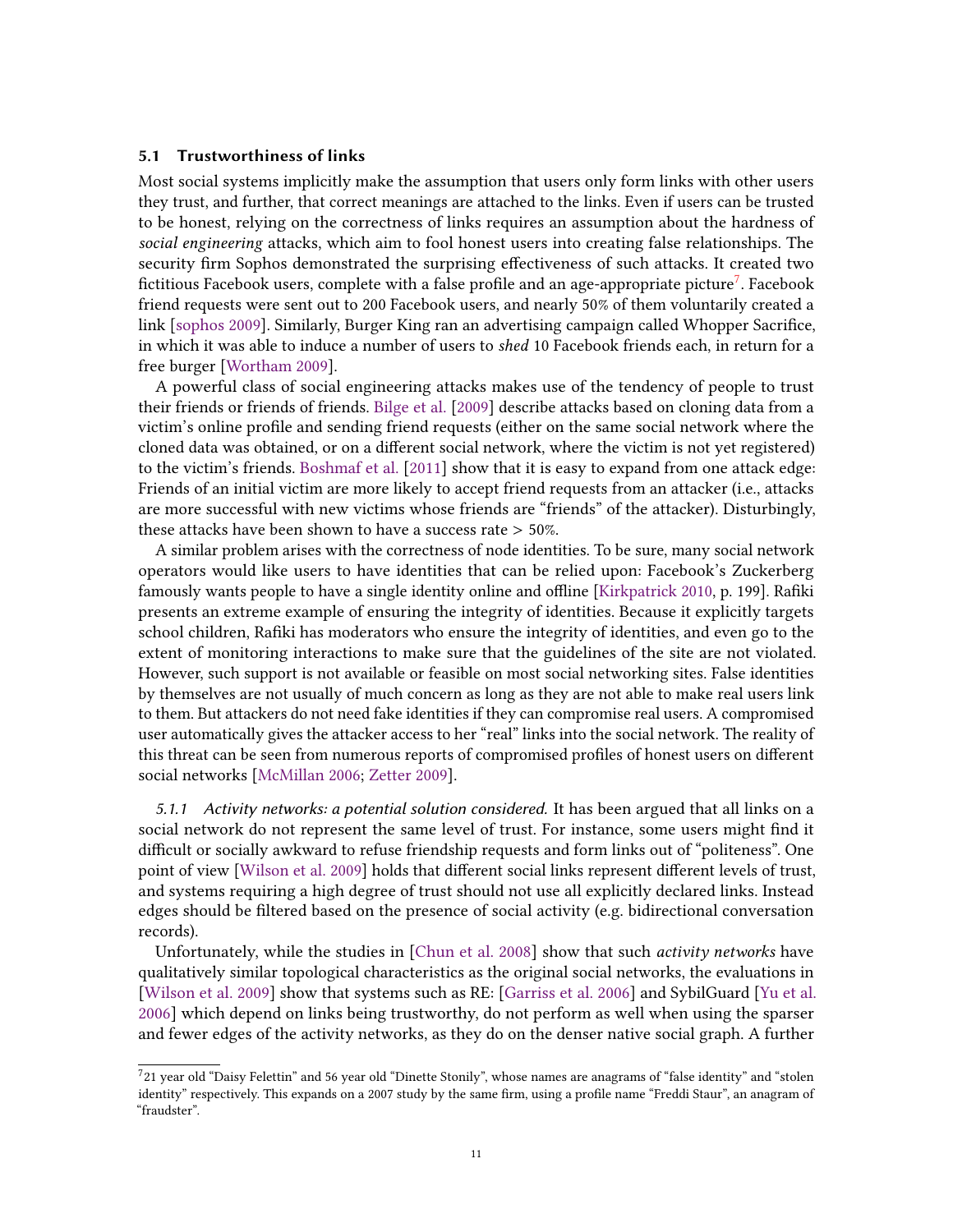complication is that the activity graph is highly dynamic, with the strength of interaction between node pairs changing over time [Viswanath et al. 2009].

A different point of view suggests that people may be interacting more often than suggested by records of actual conversations. Benevenuto et al. [2009] study clickstream data of user actions on online social networking sites and find that 92% of all activity on social networks involves browsing friends' profiles. A similar conclusion is reached in [Jiang et al. 2010], which mines the extraordinarily rich and accessible records of the Renren social network (These records include visitor logs to each profile, etc.).

Thus one potential solution for verifying trustworthiness of links could be to use networks inferred from consistent and bidirectional interactions, either based on silent browsing, or explicit conversational activity. However, even this may not work: The social success of bots such as Cabot on LambdaMOO [Isbell et al. 2000] suggests that spammers might be able to fool users even when interaction is required.

Implication: From the viewpoint of a systems designer, the weakness of online identities and links implies that systems have to be designed defensively to be robust against compromised or false identities and links, even though most social network links encode a high-level of trust between the human actors involved (especially when they are bidirectional). Some systems, like Sybilguard [Yu et al. 2006] and SybilLimit [Yu et al. 2010] parameterise the security they offer based on the trustworthiness of links. For instance, SybilLimit guarantees that no more than  $O(\log n)$  false (Sybil) nodes will be accepted as long as the number of attack edges, between a compromised node and an honest node, is bounded by  $\Omega(\sqrt{n} \log n)$ . It may be possible to leverage trust computations from one domain to reason about trustworthiness in another domain, thereby allowing newer social networks and applications to bootstrap trust from more mature social networks and longer user histories to determine user trustworthiness [Venkatadri et al. 2016].

#### 5.2 Fast-mixing

As we will discuss in §9.2.1, many social systems (e.g. [Danezis and Mittal 2009; Lesniewski-Laas and Kaashoek 2010; Yu et al. 2010, 2006]) have been built on the assumption that social networks are fast-mixing. This is a technical property which essentially means that a random walk on the network will converge to its stationary distribution after very few steps, i.e., every edge in the graph has an equal probability of being the last hop of the walk, or equivalently, the probability of the walk ending on a node is proportional to its degree $^8$ . If the mixing time of a graph is  $T$ , then after T steps, the node on the random walk becomes roughly independent of its starting node. Typically, an *n*-node graph is considered to be fast-mixing if  $T = \Theta(\log n)$ .

The first use we have come across of fast-mixing in social systems is in the design of Sybilguard [Yu et al. 2006]. There the authors assert that social networks are fast-mixing, citing [Boyd et al. 2006]<sup>9</sup>, who in turn note that stylised social network models such as [Kleinberg 2000], which are regular graphs with bounded degree, are fast-mixing. Another theoretical proof comes from [Tahbaz-Salehi and Jadbabaie 2007] who show using spectral arguments that the mixing time of a cycle graph decreases from  $\Omega(n^2)$  to  $O(n \log^3 n)$  when shortcut edges are added with a probability  $p = \epsilon/n$  (i.e., every one of the  $n(n-1)/2$  edges is chosen as a shortcut with a probability p). These shortcuts effectively convert the cycle into a small world graph similar to the Watts-Strogatz model discussed earlier. However, this result is higher than the  $O(log n)$  mixing time assumed by the systems mentioned above.

 $8$ This terminology derives from the theory of Markov chains, where the term *mixing time* is used to denote the speed with which a Markov chain converges to its stationary distribution.

<sup>9</sup>Actually, the conference version [Boyd et al. 2005] is cited, but this does not directly talk about social networks.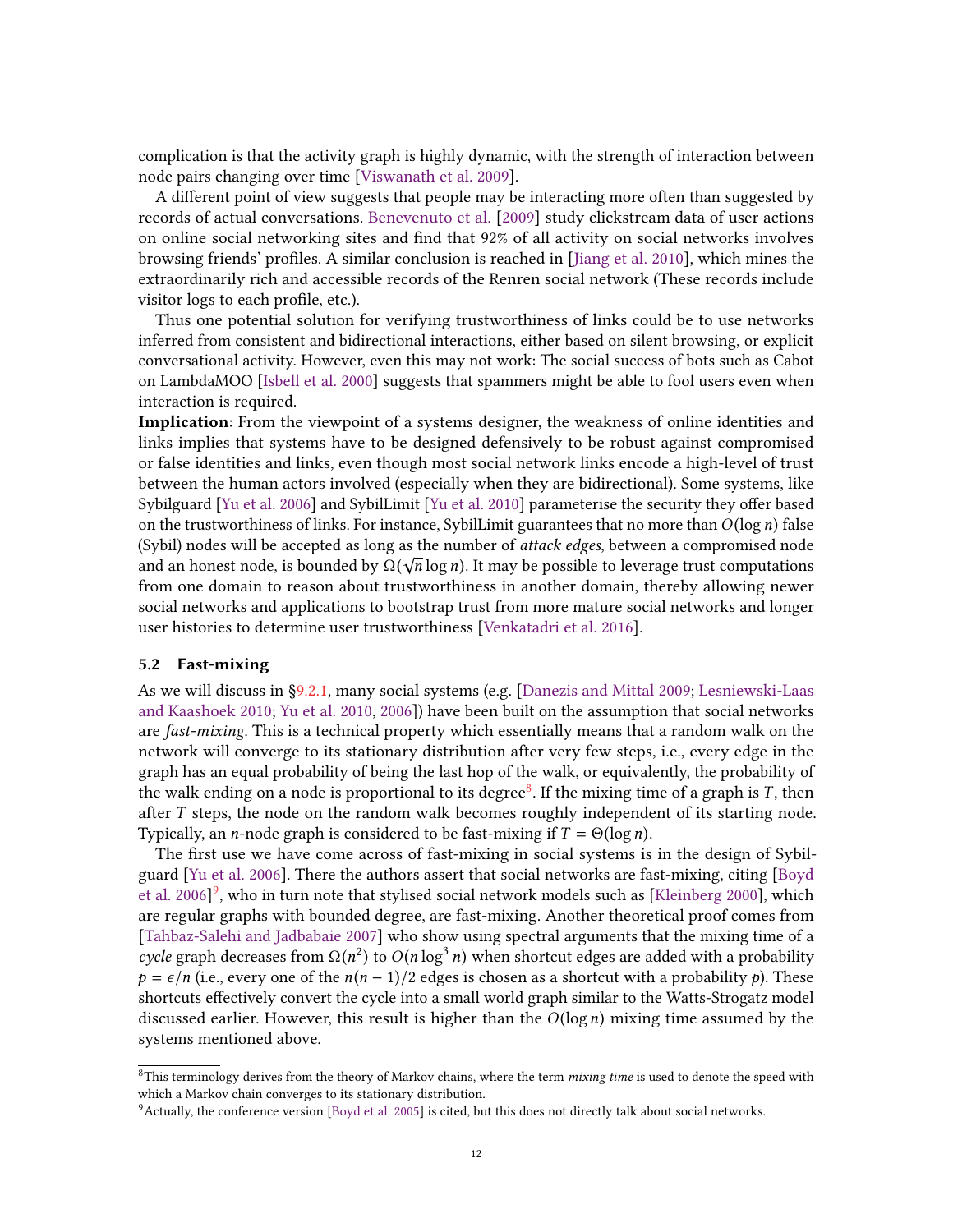Unfortunately, the theoretical results about fast mixing do not always generalise to real-world scenarios: Nagaraja [2007] simulate the Kleinberg model and a social network drawn from Live-Journal, and showed that they mostly have good mixing properties, worse than but close to that of expander graphs. However certain parameter choices, such as a large density of short-range links in the Kleinberg model, are shown to severely affect convergence times. Mohaisen et al. [2010] conduct an extensive survey of mixing times in different social network data sets, and finds two sources of variation in convergence times: First, within a given social network, random walks starting from some nodes converge more slowly than others. Since mixing time, by definition, is the maximum of the different convergence rates, this implies slow mixing. Second, some social networks mix more slowly than others. The authors observe that networks such as scientific co-authorship networks, which may encode high degrees of trust, are slower. They note that mixing times improve dramatically if the lowest degree nodes are deleted from the social network, as done in the evaluation of Sybilguard and similar systems.

Implication: The empirical results above seem to suggest that fast-mixing may not be a universal property that applies in all social graphs. For some nodes, such as those of large degree, or in some densely connected social networks, it may be possible to use random walk-based methods that rely on converging fast to a stationary distribution, but convergence times should be explicitly tested before applying such methods.

Note that the correctness of random walk-based techniques is guaranteed as long as the walk is long enough to ensure convergence to the stationary distribution. Thus, as long as one is willing to pay the performance penalty of long random walks, such systems can still be used. In other words, a weaker property that can always be relied upon is that a sufficiently long random walk in social networks will always lead to a node which is independent of the initial node. This property is guaranteed to hold as long as the social graph is connected and non bipartite [Flaxman 2007].

Unfortunately, the security guarantees of random walk-based Sybil defenses like Sybilguard may be compromised if the walk ends up being too long, and thereby allows walks starting from honest nodes to "escape" to a region controlled by Sybils.

# 6 A FRAMEWORK FOR USING SOCIAL PROPERTIES IN SYSTEMS APPLICATIONS

While the above properties may be used creatively in many ways within specific application contexts, we observe two main modes of usage: user selection and group delimitation. Furthermore, as shown in Figure 1, the social properties used in each of these two usage modes tends to be largely disjoint, i.e., social properties (with a few exceptions) can be split into two depending on whether they are mainly used for user selection or group delimitation. Below, we explain this framework in more detail, and how social properties are used within this framework.

#### 6.1 User selection

User selection is a personalised method of using social properties in systems applications. The aim is to find some specific users (termed target users) who are relevant (in a personalised way) to another specific user (termed the local user). The target users are identified based on application-specific requirements, and information from the social network is used to select the target users. Thus the relationship between the local and target users, and their relative (mainly local) properties matter for user selection; and user selection usually identifies target users using local properties (see Figure 1):

Links (semantics/structure) A common requirement is to filter potential target users, who are typically linked with a given local user through uni- or bi-directional links, based on the kind of the link between the local and target user. For example, Victor et al. [2009a] consider a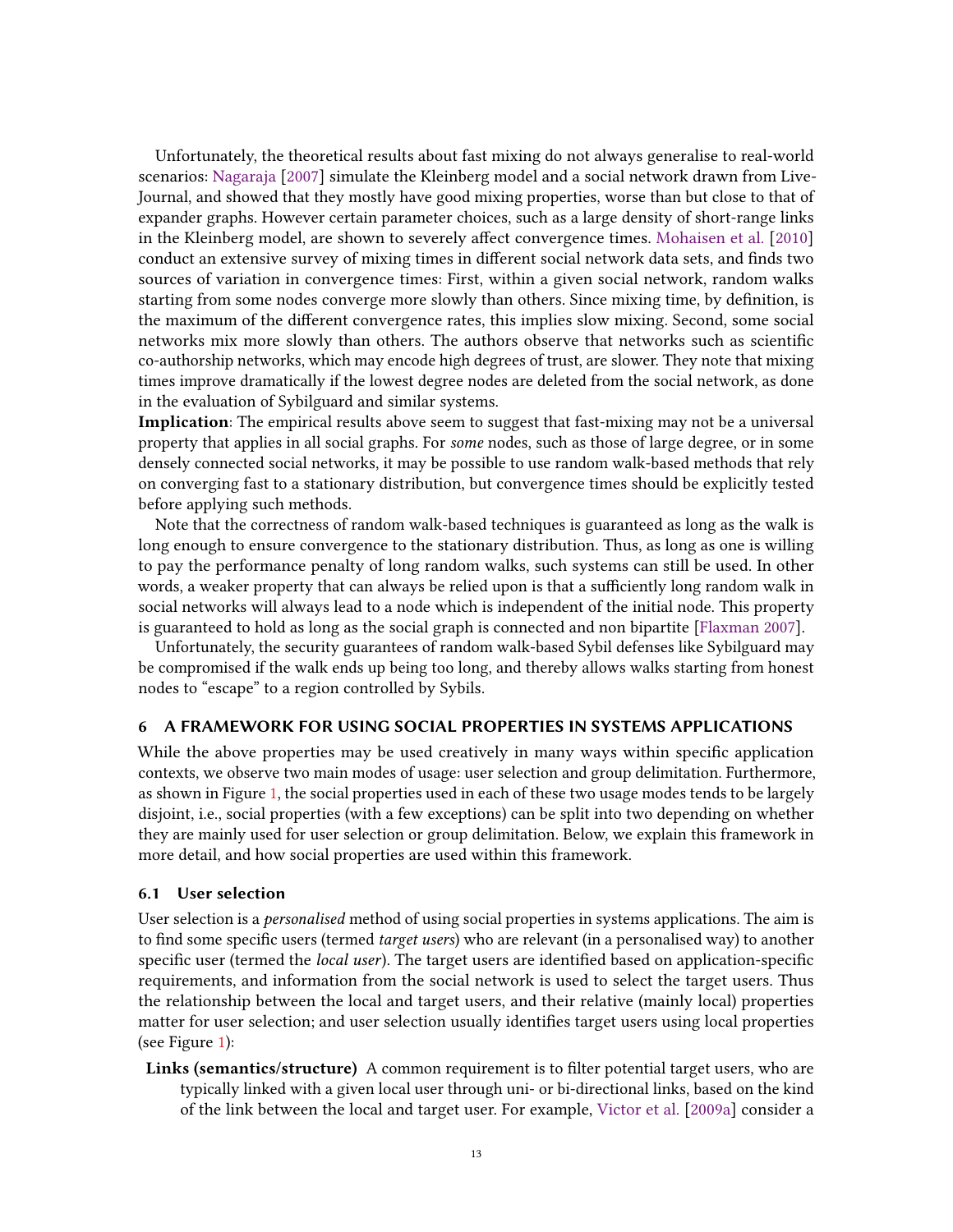user's immediate friends in the social graph as the recommending source, and recommends items liked by friends to users.

- Degree (centrality) The degree of nodes can also be used to select target users, for example based on a cutoff threshold. Degree also indicates their centrality, and degree or other forms of centrality can be used to prioritise or select certain nodes. For example, in delay tolerant networks, to increase the probability of reaching the message destinations, a common strategy is to select users with high degree (or other centrality measure) as target users, and forward messages [Hui et al. 2008].
- Tie Strength (closeness) In general, links may be classified as strong or weak, and users connected by links with a specific strength (according to system requirements) can be selected as target users. In practice, strength is usually evaluated by closeness (number of overlapping friends) [Granovetter 1973; Kossinets and Watts 2006], or by the interaction of nodes connected by links [Gilbert and Karahalios 2009].
- Homophily (similarity) This property isolates target users that are similar to local users. Various metrics may be used to calculate similarity, including structural properties such as degree and friend lists. Alternately, similarity in "taste" or content consumption patterns may also be used. One application of similarity is to identify a subset of links that are highly similar and therefore optimal for the given application needs. Where needed, similarity between arbitrary pairs of nodes can also be used to add or infer links in social networks. For example, Sripanidkulchai et al. [2003] constructs social networks for peer-to-peer systems based on their similarity of interest.
- Trustworthiness This property identifies target users who are trusted by the local users. In some systems, trust is seen as a binary value, and the existence of a social link is seen as an indicator of trust. In other cases, trust may be captured as a numeric value; various methods such as the number of common friends [Granovetter 1985], the number of hops on the shortest path connecting two nodes [Golbeck 2006] have been used as measures of trust.
- Transitivity (clustering) Transitivity considers social structure of three nodes and shows the friends-of-friends relationship. Recommending friends-of-friends to be friends is a common method for user selection in friend recommender systems, used by LinkedIn [LinkedIn 2008] and Facebook [Ratiu 2008], for example.

# 6.2 Group Delimitation

Group delimitation is another method to utilise social networks. Different from user selection, group delimitation selects target users according some general principles, without considering (or personalising for) specific local users. Thus, instead of focusing on individual nodes, social properties here are used to describe the common features of groups. It is usually used to detecting users with some common characteristics, such as spammers and Sybil users.

Group delimitation methods typically use a pattern learned from history. This involves checking each user and classifying users satisfying different patterns into different groups. The patterns are typically derived from topological properties that show the general (structural) features of nodes, for example, transitivity, community and fast-mixing. In addition, some numerical or categorical values extracted from local properties may also be used in group selection, such as link semantics, centrality, average clustering coefficient and average closeness.

Based on these social properties, node patterns can be observed or inferred from the activity history within system applications:

Observed pattern Most systems designers manually identify system-specific patterns and use them in their applications: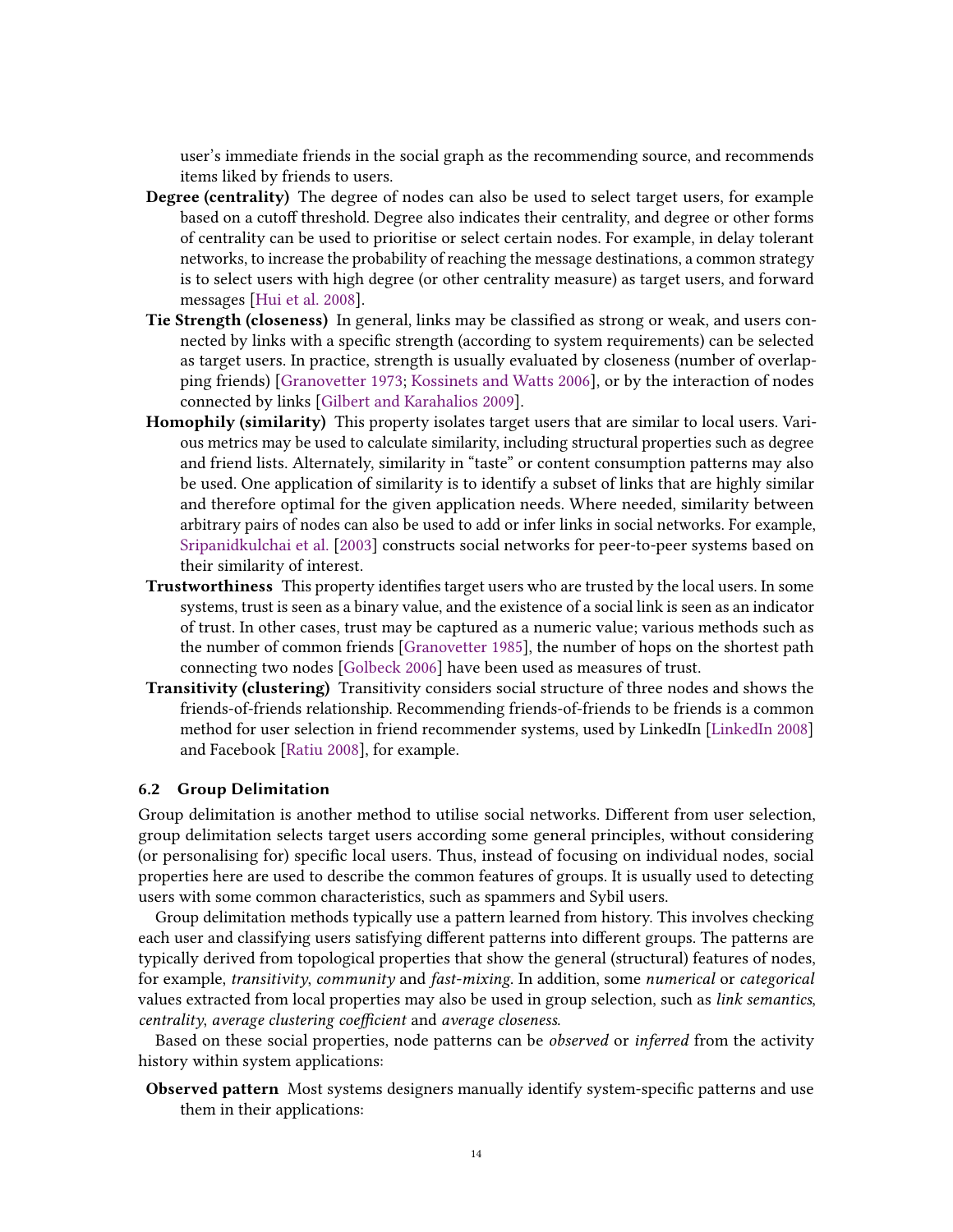- Transitivity (Clustering) For example, in anti-spam systems Boykin and Roychowdhury [2005], make the observation that spammers send emails to a large number of unrelated people, and can be expected to have an unreasonably low number of replies. Thus the clustering coefficient of spammers should be higher than legitimate users. This observed pattern is used to categorise nodes into spammers and legitimate users.
- Community Community-based approaches delimit users belonging to a given community. For example, Khambatti et al. [2004] propose search methods in peer-to-peer systems where queries are flooding within the interest communities.
- Fast-mixing Fast-mixing is an important property for Sybil detection (§9.2.2), which helps to decide whether an user is in the Sybil region or not without knowing all the members of that region.
- Link semantics The idea is to delimit users of a given category. This method can be useful in some systems. For example, Yang et al. [2012b] propose category-specific social trust circles for recommendation systems, based on the observation that users will trust different users in different domains.
- Inferred pattern A more sophisticated approach to find patterns is to use machine learning approaches. For example, Lam and Yeung [2007] use email senders' social properties to train a classifier which classifies emails into spam or ham.

# PART II: APPLICATIONS

In recent years, numerous systems have been proposed to make use of the properties of social networks. Having seen the properties in the first part of this article, we now survey three main application domains –recommender systems (§7), content-sharing systems (§8) and anti-abuse systems (§9). In each case, we survey representative examples that cover most of the different ways in which we see social properties being used, discuss how they fit within the framework proposed in §6, and point out areas for potential research. Content recommendations, content sharing and trust computations are fairly common requirements in a wide range of systems; thus our choice of application domains was influenced by the fact that some systems designers may be able to directly use some of the methods described herein without any modifications, in a "plug-and-play" manner. The three application domains were also chosen to illustrate how application needs may impact the use of social properties: The literature on recommender systems (§7) illustrates how to limit the scope of searches and interest matching using social context. Content sharing systems (§8) need to reconcile this social scope with the fact that large content items create heavy traffic and therefore content needs to be shared locally. Anti-abuse systems (§9) need to solve the interesting problem of limiting the scope of interactions to "honest" nodes in the system and thereby exclude potential abusers, without directly knowing who the honest and abusive nodes are.

# 7 RECOMMENDER SYSTEMS

Recommender systems collect information on the preferences of their users for a set of "items", and then provide them with predictions and recommendations of new "items". Initially, social networks were explored in recommender systems as yet another source of recommendation information, because users are known to like items liked by their friends. This has been shown quantitatively in several studies. For example, Lerman [2007] performed a large-scale empirical analysis on a social news aggregator, Digg, and showed that users tend to like stories submitted, read, or liked by friends. A similar study [Lee and Brusilovsky 2010] implemented on a collaborative tagging system, Citeulike, shows that users connected by social networks exhibit significantly higher similarity on their items, meta-data, and tags than non-connected users. Recent recommender systems are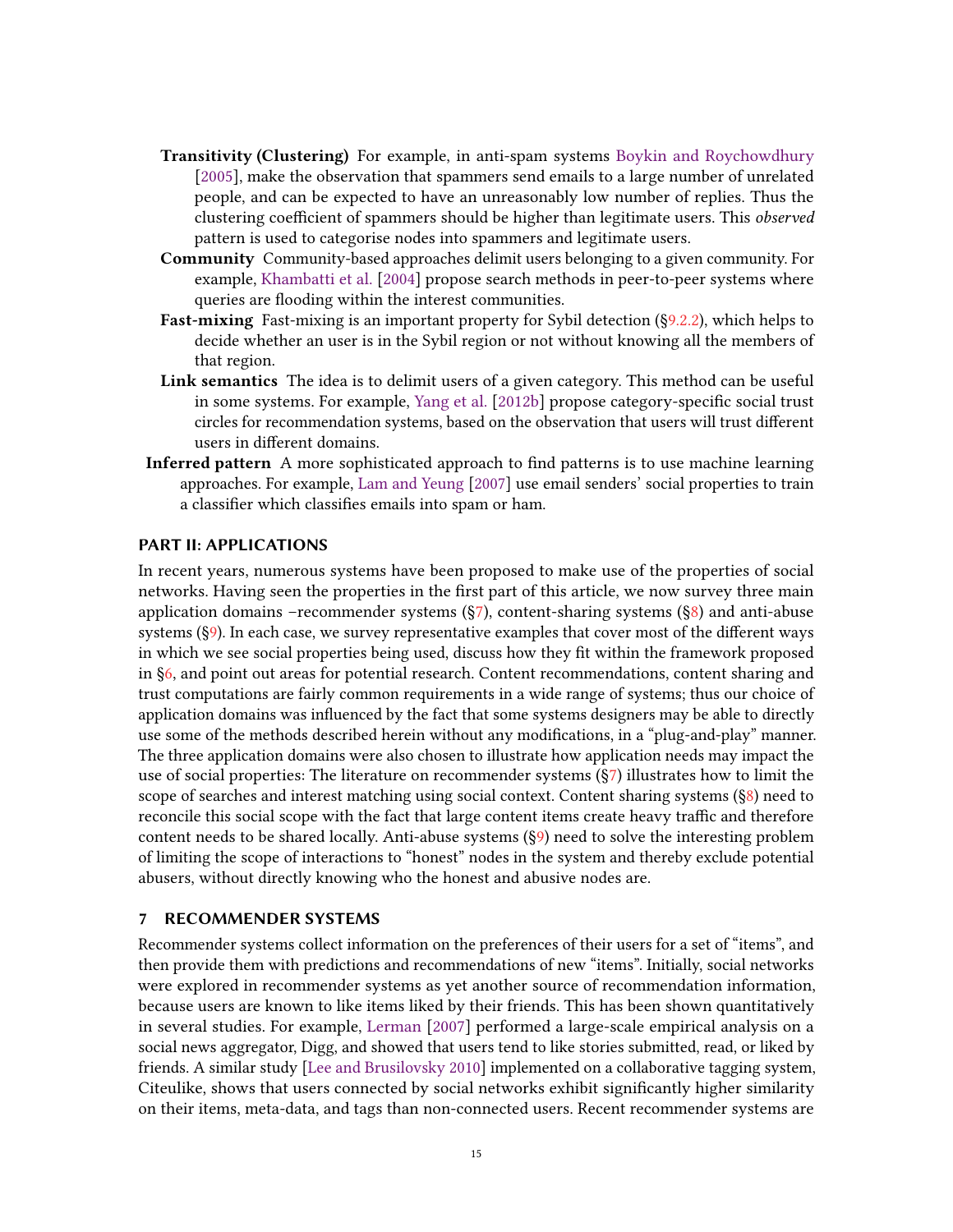not just for items in the traditional sense. Some new applications, e.g., recommendations for new friends, locations and tags, have emerged.

In this section, we will discuss how social information is incorporated in both item and friend recommendations, followed by a discussion on the trend of research in this area.

#### 7.1 Item Recommendations

Collaborative filtering is the most widely used method for recommender systems [Bobadilla et al. 2013; Tang et al. 2013]. It is based on the principle that users would like items that are liked by users with similar preferences. Recommender systems incorporate features that allow users to express preferences about different items, e.g., by giving ratings. Collaborative filtering recommends new items for a given local user, based on preferences of other users (sometimes termed as the recommending source) who have the most in common with the local user. Social collaborative filtering expands on this, utilising social information to improve the recommending source. Instead of merely finding the most similar users (who may be strangers) as the source of information, social-based recommendation systems use link, trust and tie strength provided by social graph, as discussed below.

7.1.1 Links. The idea of link-based methods is that users like items liked by their friends. For instance, Victor et al. [2009a] consider a user's immediate friends in the social graph as the recommending source, and recommends items liked by friends of a given user. SOFIA [Dell'Amico and Capra 2008] is an extension of traditional collaborative filtering: it recommends items based on items preferred by users who are similar to a given local user, but restricts the recommending source to the set of users who are declared as friends of the local user. This makes it more robust against sybil and other attacks which are possible in traditional collaborative filtering systems [Mobasher et al. 2007].

7.1.2 Trust. Many social recommender systems incorporate trust into their recommendations based on the intuition that users are likely to be influenced by friends they trust [O'Donovan and Smyth 2005]. In fact, Massa and Avesani [2007a] show that the recommender system can achieve better performance when replace the finding similar users step with finding users with high trust metrics. Based on such observation, [Ma et al. 2009, 2008] use probabilistic graphical models that fuses the user-item matrix with the users' social trust networks, and show that such models can generate better recommendations than the non-social collaborative filtering algorithms.

A common method of these systems is that users with higher trust values for a given local user would be given greater weight as recommendation sources. But different systems may employ different methods to measure such trust values between users. For example, TidalTrust [Golbeck 2006] uses a distance-based metric to estimate trust values among users: the closer two users are in the social graph, the higher the trust value between them. Massa and Avesani [2007a] use both local trust metrics (e.g., MoleTrust [Massa and Avesani 2007b]) and global trust metrics (e.g., PageRank [Page et al. 1999])

Recently, based on the fact that users' content consumption may be influenced by their social connections [Crandall et al. 2008], Chaney et al. [2015] model users' content consumption into to two factors, users' own preference and the influence of their friends. So they develop a probabilistic model to incorporate social network information into a traditional factorisation method. The model infers each user's preferences and influences, and subsequently recommends items related both to what a user is likely to be interested in and what her friends have clicked.

7.1.3 Tie strength. These systems are based on the assumption that taste similarity is likely to be higher between users with "stronger" ties than than between those with "weaker" ties (see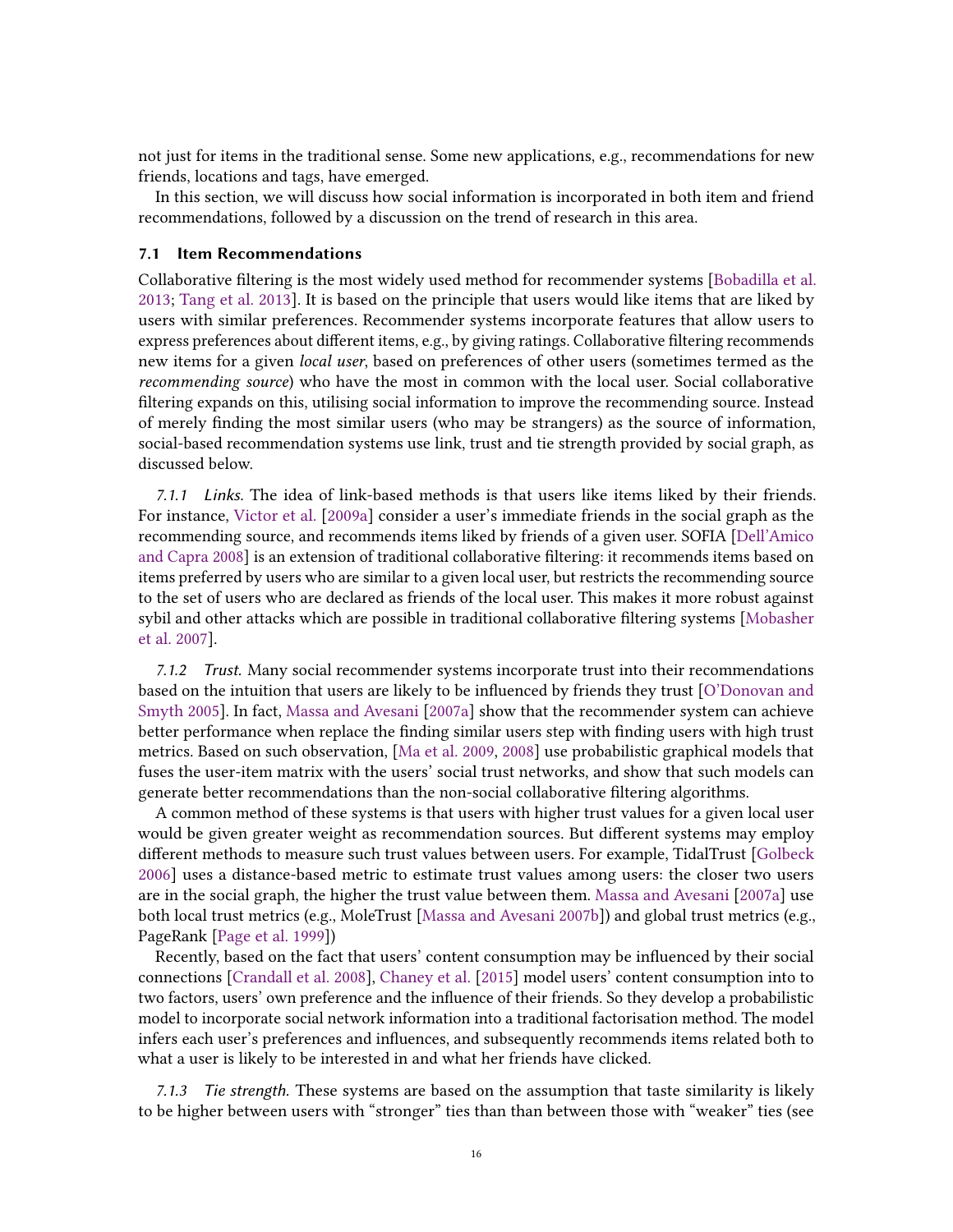§6.1 for common definitions of tie strength). Some of these kind of systems [Arazy et al. 2009; Carmagnola et al. 2009; He and Chu 2010] are similar to link-based methods, adding tie strength as a weighting factor when considering links. Model-based social recommendation systems [Tang et al. 2013] assume an underlying model to generate ratings. Many such systems, e.g. [Yang et al. 2012b], typically use tie strength as a component in their models to make them more robust.

# 7.2 Friend Recommendations

The act of introducing or suggesting new friends to one another is a basic activity in social life, but methods to automatically recommend new friends using algorithms had not been widely studied until the emergence of social network sites. Traditional collaborative filtering is not suitable to be used in this area directly, because it may need a user-friend rating matrix (although early works such as FilmTrust [Golbeck 2006] have attempted this approach). The process of recommending friends is similar to the process of finding a recommending source in item recommending; a number of social properties can be used for this. Friend recommendation methods can be organised into three categories, based on the information used: similarity, friend-of-friend and interaction.

7.2.1 Similarity. This category of systems is based on the theory of homophily which assumes that users who are similar to each other are more likely to become friends. Therefore, several social properties are utilised to compare the similarity of users. Then those who are highly similar to target users will be recommended as friends. For example, Hsu et al. [2006] consider both group features (e.g., degree, number of mutual friends) and interest-based features (e.g. mutual interests) when calculating similarity. Twittomender [Hannon et al. 2010] finds several strategies to represent a user its similarity calculation in the context of Twitter: the users tweets, tweets of her friends, and the friend list of the user. Akehurst et al. [2012] use implicit features inferred from explicit preferences by using machine learning methods, and show that ranking based on implicit or inferred similarity is significantly more accurate than explicit similarity based on declared user preferences.

7.2.2 Friend-of-friend. This kind of system uses the target user's friends of friends as a recommending source. This is a common method, used by both LinkedIn [LinkedIn 2008] and Facebook [Ratiu 2008], for example. The main difference between systems in this category is how they rank the recommending sources, which usually is based on overlaps between friend lists of the target users and recommending source, as measured by features such as the number of mutual friends [Silva et al. 2010], number of reciprocated friends [Armentano et al. 2012], etc.

Several studies have compared the similarity and friend-of-friend methods. Chen et al. [2009], using a personalized survey, find both kinds of algorithms effective in expanding users' friend lists, but have different functions: friend-of-friend recommendations are "better-received", and help users discover which of their contacts share their interests; algorithms using similarity of user-created content are better for discovering new friends. Similarly, Brzozowski and Romero [2011] find that in HP's enterprise social network, WaterCooler, sharing an audience with a user is a more compelling reason to follow that user, than straightforward similarity of interests to that user. This highlights the role of social contacts not only in helping to find interesting content but also in shaping the interests of users.

7.2.3 Interaction. Interaction is another feature considered in friend recommending. Zhang et al. [2011] explore how interaction (reply, comment) affects the establishment of friendship in Slashdot. They find that the higher the reply frequency, the higher the probability that a friendship would be established. CollabNet [Cai et al. 2012] uses the collaborative filtering method to consider friend recommendation. Users are considered to have a dual role as both "users" and "items". Then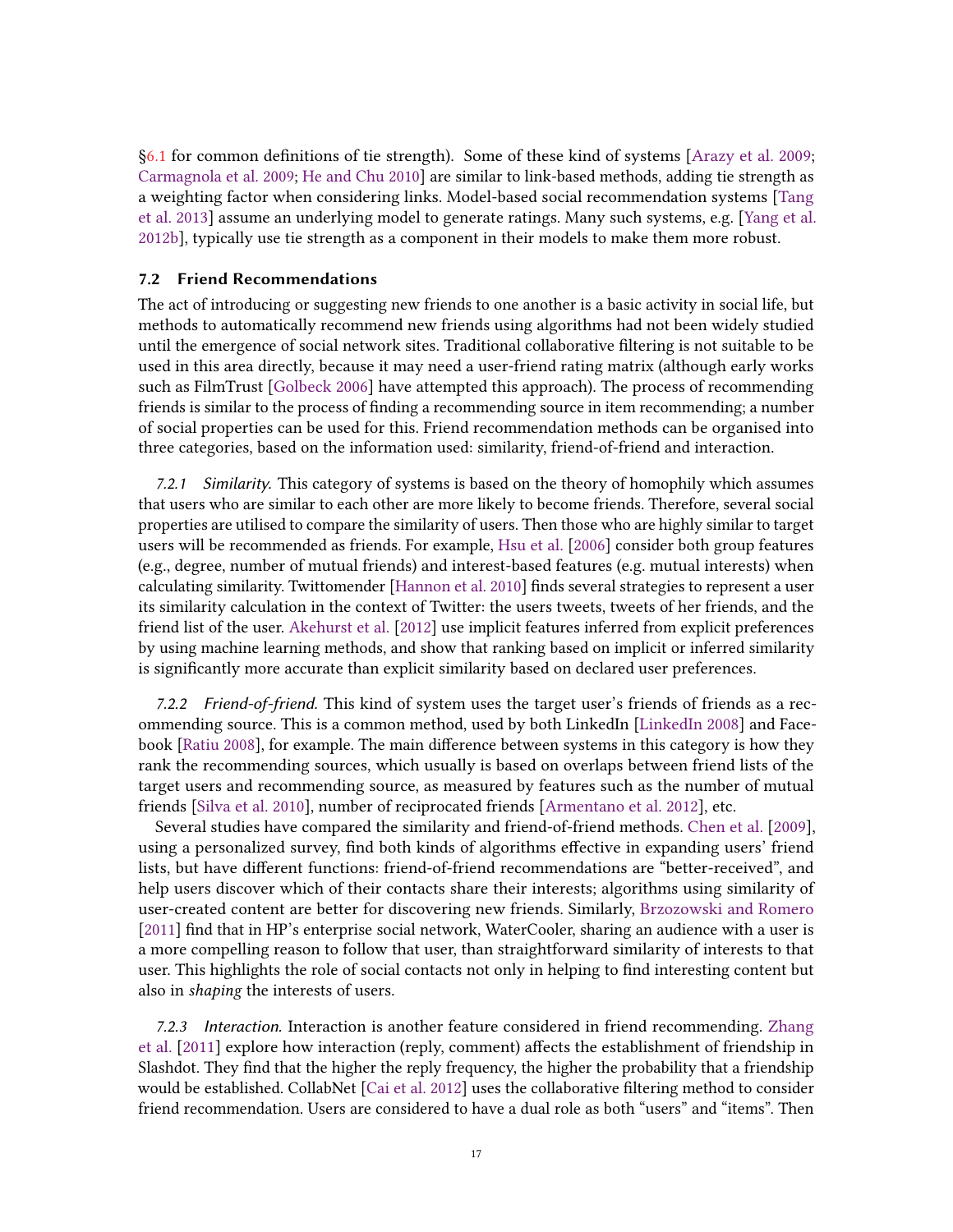| Systems        |                                   |                       |        | Local        |                         | Topological           |                         |           |             |                         |
|----------------|-----------------------------------|-----------------------|--------|--------------|-------------------------|-----------------------|-------------------------|-----------|-------------|-------------------------|
|                |                                   | Link                  | Degree | Tie strength | Homophily               | Trustworthiness       | Transitivity            | Community | Fast-mixing | Method                  |
|                | [Victor et al. 2009a]             | $\sqrt{}$             |        |              |                         |                       |                         |           |             | $\overline{U}$          |
|                | SOFIA [Dell'Amico and Capra 2008] | $\mathbf{\hat{v}}$    |        |              | $\sqrt{}$               | $\checkmark$          |                         |           |             | $\overline{U}$          |
|                | TidalTrust [Golbeck 2006]         | ν                     |        |              |                         | V                     |                         |           |             | $\overline{U}$          |
|                | Massa and Avesani 2007a]          |                       |        |              |                         |                       |                         |           |             | $\overline{\mathrm{U}}$ |
| Item recomm.   | SOREC[Ma et al. 2008]             | Ń                     |        |              |                         | ٧                     |                         |           |             | $\overline{U}$          |
|                | Ma et al. 2009]                   | ν                     |        |              |                         | ٧                     |                         |           |             | U                       |
|                | [Chaney et al. 2015]              | ٦                     |        |              |                         | $\overline{\sqrt{2}}$ |                         |           |             | $\overline{\mathtt{U}}$ |
|                | [Arazy et al. 2009]               | V                     |        | $\sqrt{}$    | $\sqrt{}$               |                       |                         |           |             | $\overline{\mathtt{U}}$ |
|                | [Carmagnola et al. 2009]          | ٦                     |        | V            |                         |                       |                         |           |             | U                       |
|                | [He and Chu 2010]                 | ٦                     |        |              |                         |                       |                         |           |             | $\overline{U}$          |
|                | [Li et al. 2015]                  | $\overline{\sqrt{2}}$ |        |              | $\sqrt{}$               |                       |                         |           |             | $U+G$                   |
|                | [Hsu et al. 2006]                 | ν                     |        |              | $\checkmark$            |                       | $\sqrt{}$               |           |             | $\mathbf U$             |
|                | Twittomender [Hannon et al. 2010] | $\sqrt{}$             |        |              | $\overline{\mathsf{v}}$ |                       | $\overline{\mathsf{v}}$ |           |             | $\overline{\mathrm{U}}$ |
|                | [Akehurst et al. 2012]            |                       |        |              | ν                       |                       |                         |           |             | U                       |
|                | [Silva et al. 2010]               |                       |        |              | ٧                       |                       | $\sqrt{}$               |           |             | $\overline{U}$          |
|                | [Armentano et al. 2012]           |                       |        |              | V                       |                       | $\overline{\sqrt{} }$   |           |             | $\overline{U}$          |
|                | CollabNet [Cai et al. 2012]       |                       |        |              | Ń                       |                       |                         |           |             | U                       |
| Friend recomm. | [Brzozowski and Romero 2011]      |                       |        |              | $\mathbf{\hat{v}}$      |                       |                         |           |             | $\overline{U}$          |
|                | [Yang et al. 2012b]               | ٧                     |        |              | $\bar{\sqrt{}}$         |                       |                         |           |             | $\overline{U+G}$        |
|                | TopRec [Zhang et al. 2013]        | J                     |        |              | V                       |                       |                         |           |             | $\overline{U+G}$        |
|                | [Backstrom and Leskovec 2011]     |                       |        | $\checkmark$ |                         | $\sqrt{}$             |                         |           |             | $\overline{U}$          |

Table 2. Comparison of recommender systems, where"U" indicates using user selection method, and "G"indicates group delimitation method

a matrix is constructed according to the interaction with active users, and a collaborative filtering approach is used to recommend new users.

# 7.3 Discussion

From the above survey for recommender systems, it is clear that social networks are utilised widely for user selection. For item recommendation, recommending sources are detected, and for friend recommending, potential friends are explored. We organise these systems into Table 2 according to the social properties that they have used. From the table, we find that almost all friendship-based user selection properties are utilised in this area, but a few group delimitation approaches are also explored. Further research into using the group delimitation methods could be a promising potential direction for this area.

Similarly, several different kinds of social networks (e.g., offline, interaction-based, online and heterogeneous) have been utilised for recommendations. But the usage of heterogeneous social networks still needs to be studied further, as discussed below.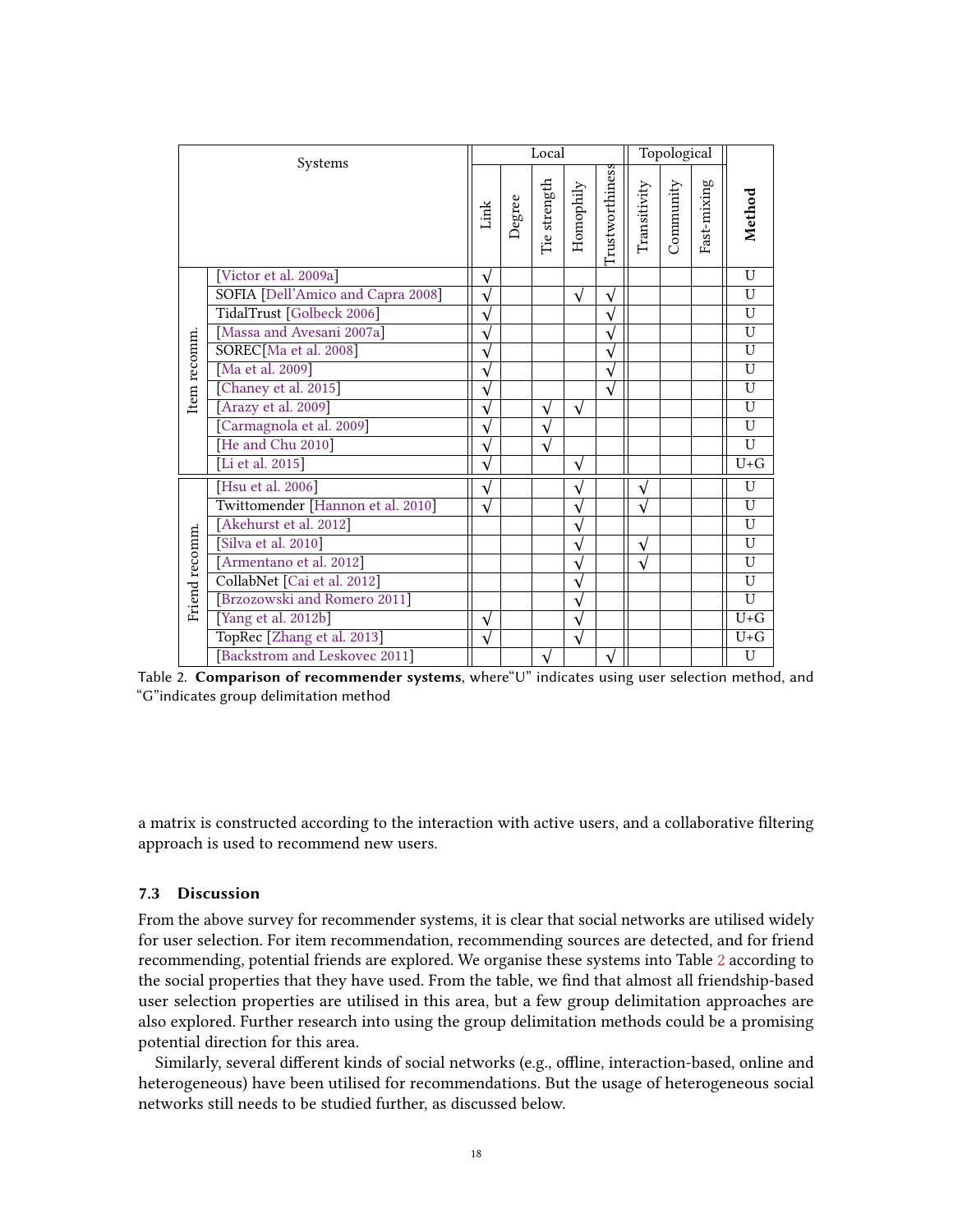### 7.4 Potential for future work

Although there has been an explosion of interest on the social-based recommendation recently, some aspects have still not received enough attention:

7.4.1 Delimiting groups. As our brief survey showed, most studies consider the problem of user selection in recommender systems; studies that use group delimitation is limited. Group delimitation can improve the accuracy of user selection and/or improve the quality of the recommending source. A few recent studies have explored how to delimit the source of recommendation information using item categories. For example, Yang et al. [2012b] try to infer category-specific social trust circles from available rating data combined with social network data and gets better accuracy. TopRec [Zhang et al. 2013] uses a semi-supervised probabilistic topic model to mine communities and corresponding topics from the social network. The detected topical communities are used to construct interpretable domains for domain-specific collaborative filtering. Recently, Li et al. [2015] also allow overlapping communities of social networks and incorporate them into personalised item recommendations. This is a significant step forward as real world communities are often overlapping.

7.4.2 Heterogeneity in social networks. Although most existing recommender systems consider social links homogeneously [Tang et al. 2013], as we discussed in §2.4, social links are heterogeneous and represent various types of relationships in reality. For instance, a user who is on both Facebook and Twitter may have different friends on each. Even within, say, Twitter, a user may have professional as well as personal contacts; some followers might even be strangers, who are interested in the user's tweets. The category-specific recommendation [Yang et al. 2012b] that we just discussed above can be seen as specialising for user heterogeneity, but other information can also be utilised. For example, aggregating social graphs from different data sources: SONAR [Guy et al. 2008] tries to aggregate social relationship from different public data sources for recommendation, while Social-Union [Symeonidis et al. 2011] is a method that combines rating matrices from several different social rating networks. Future research could potentially benefit from combining inferred social links with social links declared explicitly by users on traditional social networks.

7.4.3 Link prediction. Another trend in the area is to model the recommendation as link prediction to make the problem more general. For example, Backstrom and Leskovec [2011] proposed a supervised random walk-based link recommendation method. It uses node and edge features to learn edge weights such that the random walk on the weighted network is more likely to visit "positive" nodes, nodes that have a higher probability of creating a new edge to the starting node of the random walk.

7.4.4 Incorporating negative links. While the vast majority of recommender systems utilise unsigned social networks, i.e., only considering positive social links, some recent studies also take negative social links (refer §4.2) into consideration. For example, Tang et al. [2016a] propose a recommender model that consider both positive and negative social links, based on the observation that when a user has both friend (positive) and foe (negative) circles, the user's preference is more likely to be closer to that of her friend circle than that of foe circle. So they add a penalty to the system and pull users' preference closer to friend circle during the recommendation process. Tang et al. [2016b] summarises three strategies to consider negative social links: (1) consider negatively linked users as "unwanted" users and avoid any recommendations from them [Victor et al. 2009b]; (2) consider negative links as dissimilarity measurements [Victor et al. 2013]; (3) In reality, social links in signed networks are sparse, so one idea proposed by Nalluri [2014] recently is to propagate positive and negative values in networks before actually considering them.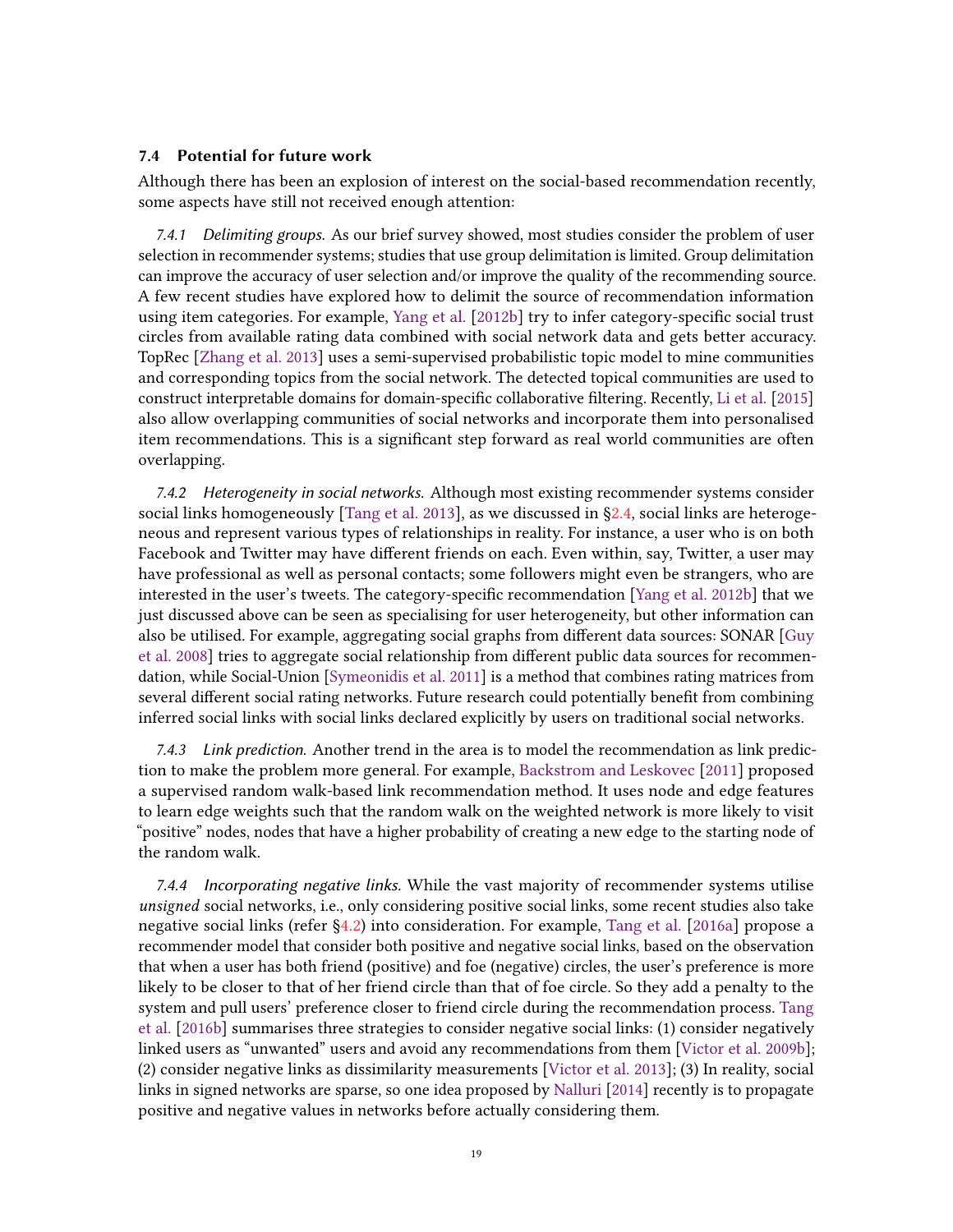7.4.5 Using specialised social networks. Apart from generic online social networks, several specialised social networks have emerged for different purposes such as location sharing, music, collaborative tagging etc  $(§3.2)$ . These can serve as high quality sources of recommendation information. For example, tag recommendation [Feng and Wang 2012; Rae et al. 2010; Shepitsen et al. 2008] is an active area for this research. The problem is complex because tags are an unstructured form of meta data where the vocabulary and reasoning behind each user's choice of tags varies. At the same time, recommending tags for music, images and tweets may need different methods. Some studies consider item-user-metadata networks as three heterogeneous, linked structures and help alleviate the cold start problem caused by data sparsity [Feng and Wang 2012]. Applications may be tailored for particular kinds of information even within a single website, for instance, in Twitter, different methods have been developed for recommending tweets [Yan et al. 2012], mentions [Wang et al. 2013] and hashtags [Kywe et al. 2012; Zangerle et al. 2011]. Location-related recommendation [Bao et al. 2013; Carretero et al. 2012; Karamshuk et al. 2013; Scellato et al. 2011b] is another active area, which is based on the checkin information provided by location-based social networks, e.g., Gowalla and Foursquare. Location information has also been used to recommend new items, such as venues [Noulas et al. 2012], and Ads [Saez-Trumper et al. 2012].

# 8 CONTENT-SHARING SYSTEMS

In contrast to recommendations which can be treated as content metadata, content-sharing systems are infrastructure to support delivery of content. Social network-based systems in this area can be classified into peer-to-peer file sharing networks, where peers work co-operatively to distribute content amongst themsleves, or content distribution networks, which consist of a geographically distributed set of servers which maintain replicas of content items close to the users who issue requests. Both have in common that they involve a community of users who generate requests for shared data. Small world patterns and some other properties have been verified in their datasharing graphs [Iamnitchi et al. 2004, 2011; Wang et al. 2006], which has inspired researchers to construct social networks in those systems to improve their performance. System considerations differ slightly depending on whether the intended application is elastic file downloads (§8.1), where content discovery and optimal use of any available bandwidth are important, or real-time video streaming (§8.2), where reliable delivery of video chunks in time for playout during a video stream is key.

# 8.1 Peer-assisted elastic file downloads

Peer-to-peer (P2P) systems are platforms for sharing and exchanging resources among thousands or even millions of users. In P2P systems, data is transferred directly between computers belonging to two end users of the network, or two peers. Content search and discovery in such systems is difficult, because information about content availability is distributed; often there is no central catalogue of all the information. Several different approaches have been tried to solve this problem [Tigelaar et al. 2012]; one approach is to use information embedded in social networks. The basic assumption is that the social neighbours of a peer are more likely have the content she is querying, so it can be efficient to send queries to social friends before flooding it to all peers. But P2P users usually do not explicitly declare their social networks, so social network-based P2P systems have to infer social networks according to user interests or connect to online social networks (Figure 3), as discussed below.

8.1.1 Inferred social networks. Most social network-based systems in P2P networks use inferred social networks to avoid changing the basic structure of P2P systems. They are based on the theory of homophily, which assumes that users that are similar to each other have a higher probability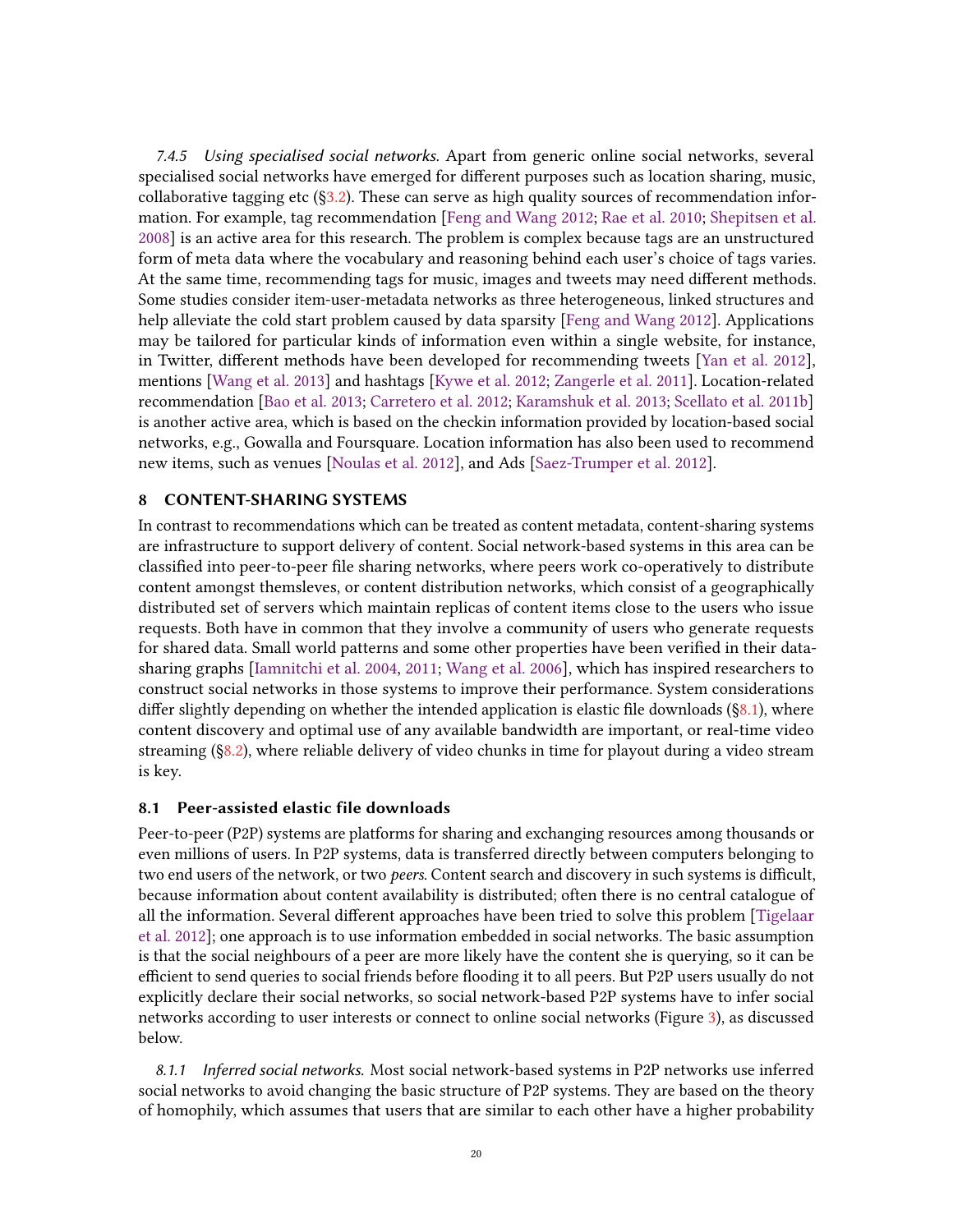

Fig. 3. The construction of social networks in peer-to-peer systems: Early systems relied on inferred links between users based on common files; subsequent systems mined relationships based on common interests, and more recently explicitly declared friendships on online social networks have been used.

of being friends. So inferred social networks link users similar to each other and the similarity is usually calculated according to previous communication history. For example, Sripanidkulchai et al. [2003] use query history to calculate the similarity and assume that if a peer has a particular piece of content that one is interested in, it is likely that she will have other items that one is interested in as well. So the sender and responder of each successful query will create shortcuts to one another, and preferentially send queries to each other in following search periods. These shortcuts provide a loose structure on top of traditional unstructured overlays, resolving queries quickly and dramatically reducing the total load in the system. Although they have not defined social networks in their paper, the shortcuts overlay is similar to social networks used in other P2P systems. Tempich et al. [2004] create a social network according to query traces, and attempt to propose a routing strategy that uses historical successful query records to improve content querying.

Upadrashta et al. [2005] present a system in which nodes maintain friend lists learnt from historical query results. But a node may have different friend lists for different semantic areas (domains), so queries can be routed semantically to them. Liu et al. [2007] have similar idea. Each peer in their system maintains a number of tables that associates each topic with the most relevant peers. Hence each peer can forward the query to the most relevant peers of the requesting object by looking up these tables. Khambatti et al. [2004] propose a slightly different system which limits search scope to communities formed by peers with common interests.

Some systems also try to infer interest of peers, so that users who have no overlap in their query histories, but are interested in similar files, are connected. For example, Fast et al. [2005] propose to construct social links according to the  $type$  of files (obtained through clustering files in the network) that users have shared. SocioNet [Lin et al. 2010] is a social-based overlay that clusters peers based on users' preference relationships as a small-world network and thus assists peers in locating content at peers with similar interest through short path lengths. The evaluation on AudioScrobbler<sup>10</sup> shows that SocioNet achieves a higher success ratio compared with other methods, while reducing message overhead significantly.

8.1.2 Declared social networks. Tribler [Pouwelse et al. 2008] is another example of a social network-based P2P system. Instead of constructing the social network via common interests, it allows users to explicitly make friends with each other, in a way similar to other online social networks. Through maintaining such a social network, it enables a significant improvement in download performance. Tribler introduces a collaborative download protocol, 2Fast, which allows

 $^{10}$  AudioScrobbler, a database tracks users' music listening habits, has merged with last.fm in 2005, according to Wikipedia (http://en.wikipedia.org/wiki/Last.fm, last accessed on Jun 15, 2017).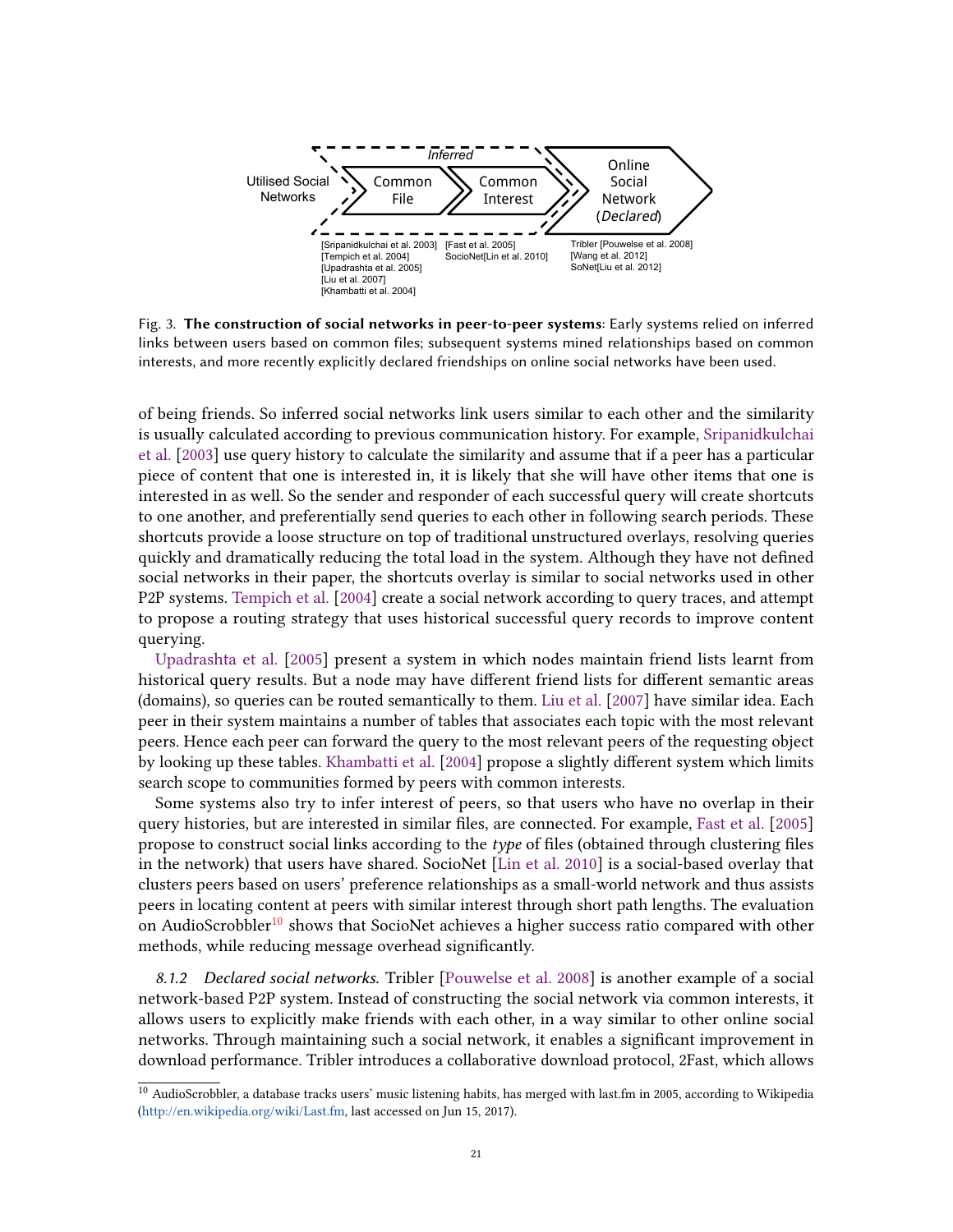users to invoke the help of their friends to form trusted groups who altruistically co-operate to speed up each others' downloads. Peers in a social group join a swarm and contribute bandwidth even though they are not interested in the content shared in the swarm, and get better download performance through the help of their friends. 2Fast introduces the notion of social group incentives to encourage users to donate bandwidth.

Instead of constructing new social networks, some recent studies explore how to directly use external online social networks to improve P2P performance. For example, Wang et al. [2012] show that an increasing number of torrents are being shared on Twitter (supported in part by popular clients such as uTorrent, which allows users to talk about torrents using Twitter). They observe that two peers who participate in a normal BitTorrent [Cohen 2003] swarms meet again with a probability lesser than 5%, whereas in Twitter-triggered swarms, peers meet again with more than 35% probability. Based on this, they propose a simple modification to BitTorrent leechers' unchoke algorithm, prioritising unchokes from social friends who have the highest uploading rate, and find that this improves the download completion time significantly.

In addition to unstructured P2P overlays, social properties have also been explored in structured P2P overlays. SPROUT [Marti et al. 2005] is a social network-based method upon a structured P2P network that relies on a Distributed Hash Table [Stoica et al. 2001]. In addition to the links of the structured DHT overlay, SPROUT leverages existing social network services to establish additional, highly trusted, links cheaply. It prefers forwarding messages through social friends to avoid routing messages through possibly malicious nodes. Yet another application is clustering users based on social networks, for more efficient and trustworthy content discovery. For example, SoNet [Liu et al. 2012] incorporates a hierarchical distributed hash table overlay to cluster nodes based both on common interests and on proximity, and connects nodes with social links. In this way, it enables friendship-aware intra-subcluster querying and locality- and interest-aware intra-cluster searching.

#### 8.2 Video-streaming systems

Online video sharing systems, such as YouTube and vimeo, have changed user habits of video consumption significantly. Since those services usually embed a social network, social relationships are explored to improve those systems as well. Furthermore, it has been observed that social networks account for a large fraction of the audience for many videos [Broxton et al. 2010]. Thus, delivery infrastructure can optimise for the viral popularity of videos in social networks. Most of recent studies focus on two categories of systems: peer-assisted video-streaming and content delivery networks.

8.2.1 Peer-assisted video-straming systems. The first category of studies focuses on "peer-assisted" systems, which borrow ideas from P2P systems to enable data transfers among peers participating in video-stream. NetTube [Cheng and Liu 2009] is a such system, which explores the clustering in social networks for short video sharing. It supplies an efficient method to locate a peer's next video using the social network and a social-based pre-fetching strategy which allows peers to download prefixes of related videos to reduce video startup latency. Wang et al. [2011] design a pre-fetch strategy based on users' preferences learnt from their historical videos access patterns. In particular, users' preferences are predicted by the source user of the videos, the social distance to the source user and the popularities of the videos. Xu et al. [2015] propose a hierarchical community structure for mobile multimedia streaming services. The structure is based on social relationships extracted from user contact from online social network and real society, considering user mobility and interest similarity. Their simulation results demonstrate that systems with such structure can achieve high content sharing efficiency and QoS levels.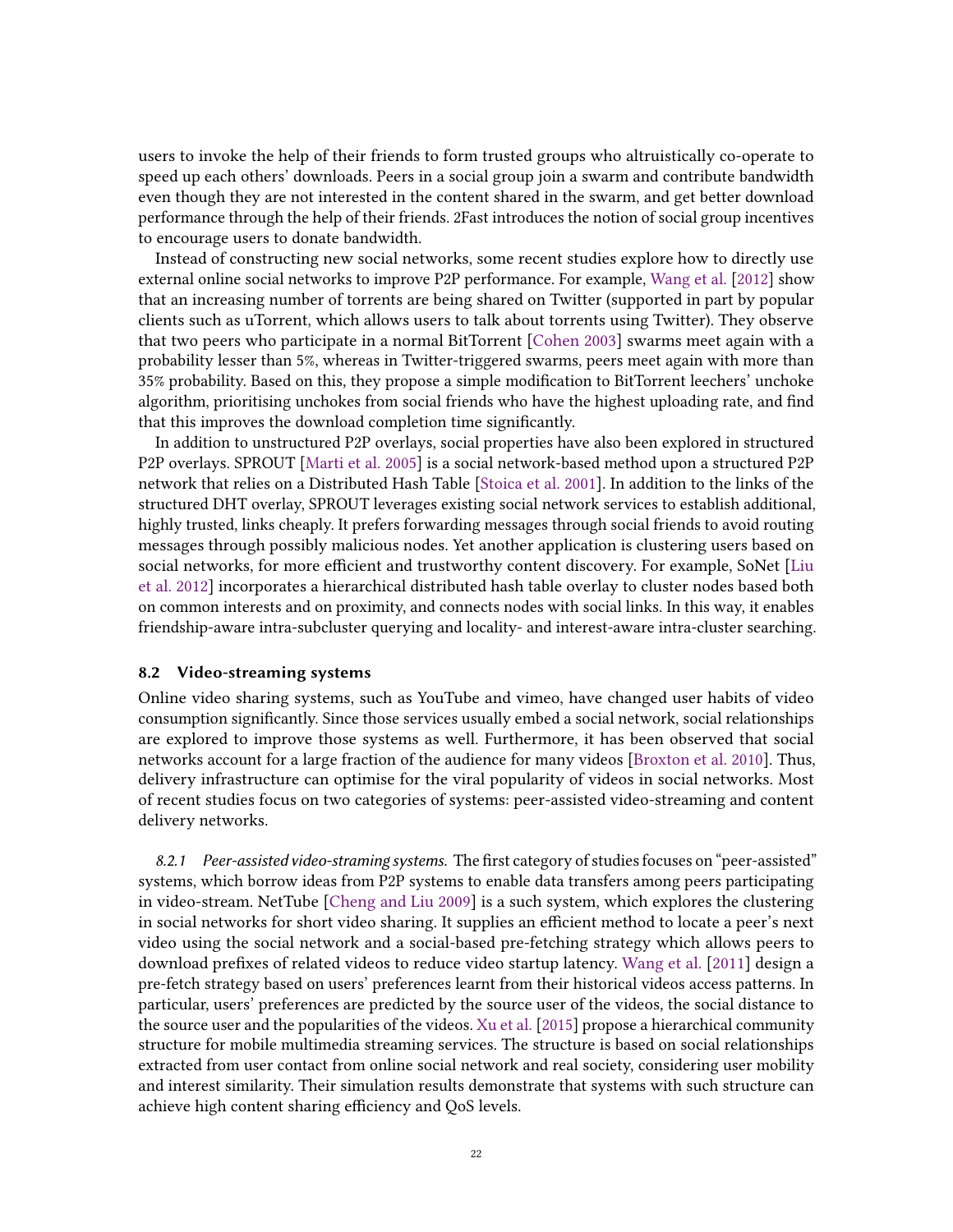| Systems                |                                |                       |        | Local        |                       | Topological     |              |             |             |                         |
|------------------------|--------------------------------|-----------------------|--------|--------------|-----------------------|-----------------|--------------|-------------|-------------|-------------------------|
|                        |                                | Link                  | Degree | Tie strength | Homophily             | Irustworthiness | Transitivity | Community   | Fast-mixing | Method                  |
|                        | [Sripanidkulchai et al. 2003]  | $\sqrt{}$             |        |              | $\sqrt{}$             |                 |              |             |             | U                       |
|                        | [Tempich et al. 2004]          | V                     |        |              | $\overline{\sqrt{2}}$ |                 |              |             |             | $\overline{U}$          |
|                        | [Upadrashta et al. 2005]       | V                     |        |              | $\overline{\sqrt{2}}$ |                 |              |             |             | $\overline{U+G}$        |
| Elastic file downloads | [Liu et al. 2007]              | V                     |        |              |                       |                 |              |             |             | $U+G$                   |
|                        | [Khambatti et al. 2004]        | $\mathbf{v}$          |        |              | $\sqrt{ }$            |                 |              | $\sqrt{}$   |             | $\overline{U+G}$        |
|                        | [Fast et al. 2005]             | $\overline{\sqrt{2}}$ |        |              | $\overline{\sqrt{} }$ |                 |              |             |             | $\overline{\mathrm{U}}$ |
|                        | SocioNet [Lin et al. 2010]     | $\sqrt{}$             |        |              | $\overline{\sqrt{} }$ |                 |              |             |             | $\overline{\mathrm{U}}$ |
|                        | Tribler [Pouwelse et al. 2008] |                       |        |              |                       | $\sqrt{ }$      |              | $\sqrt{}$   |             | $U+G$                   |
|                        | [Wang et al. 2012]             | $\sqrt{}$             |        |              |                       |                 |              |             |             | U                       |
|                        | SPROUT [Marti et al. 2005]     |                       |        |              |                       | $\sqrt{}$       |              |             |             | $\overline{U}$          |
|                        | SoNet [Liu et al. 2012]        | $\sqrt{}$             |        |              | $\sqrt{ }$            |                 |              |             |             | $\overline{U}$          |
|                        | NetTube [Cheng and Liu 2009]   |                       |        |              | ٧                     |                 |              | $\sqrt{ }$  |             | $U+G$                   |
|                        | [Wang et al. 2011]             | $\mathbf v$           |        |              | ν                     |                 |              |             |             | $\overline{U}$          |
|                        | [Xu et al. 2015]               | ν                     |        |              | $\mathbf v$           |                 |              | $\mathbf v$ |             | $U+G$                   |
| Video streams          | [Sastry et al. 2009]           | ν                     |        |              |                       |                 |              |             |             | U                       |
|                        | [Scellato et al. 2011a]        | $\mathsf v$           |        |              |                       |                 |              |             |             | $\overline{U}$          |
|                        | [Wang et al. 2012]             | V                     |        |              |                       |                 |              |             |             | $\mathbf U$             |
|                        | Traverso et al. 2012]          | ٧                     |        |              |                       |                 |              |             |             | $\overline{U}$          |

Table 3. Comparison of content-sharing systems, where "U" indicates using user selection method, and "G"indicates group delimitation method

8.2.2 Content delivery networks. The second category of systems apply social information to enhance traditional Content Delivery Networks (CDNs), which work by replicating content from an origin server to different locations and redirecting user requests to locations close to them. Localising flows this way eliminates potential bottlenecks at the origin server and also makes it easier to guarantee better quality of service for users. This global replication strategy is efficient for the most popular content, but it may not practical for items in the tail of the popularity distribution, since they are accessed too rarely. So the problem is how to distribute content among local servers. Sastry et al. [2009] and Scellato et al. [2011a] explore the use of social cascades and geographic information to provide hints for the replicas placement, while Wang et al. [2012] also take the propagation of content into account. Tailgate [Traverso et al. 2012] proposes a method based on the access patterns exacted from social relationships and time-zone differences, to selectively and efficiently distribute tail content in a lazy just-in-time manner based on predicted times of access.

# 8.3 Discussion

In Table 3, we summarise social network-based content sharing systems according to the social properties they have utilised. In the table, we show that those systems are mainly dependant on personalised user selection methods, especially link-structure and similarity-based methods. Group delimitation is also used by them to limit query flooding.

Further, since content-sharing systems are based on communication networks and sometimes predate the popularity of online social networks, many social-based methods construct (infer) their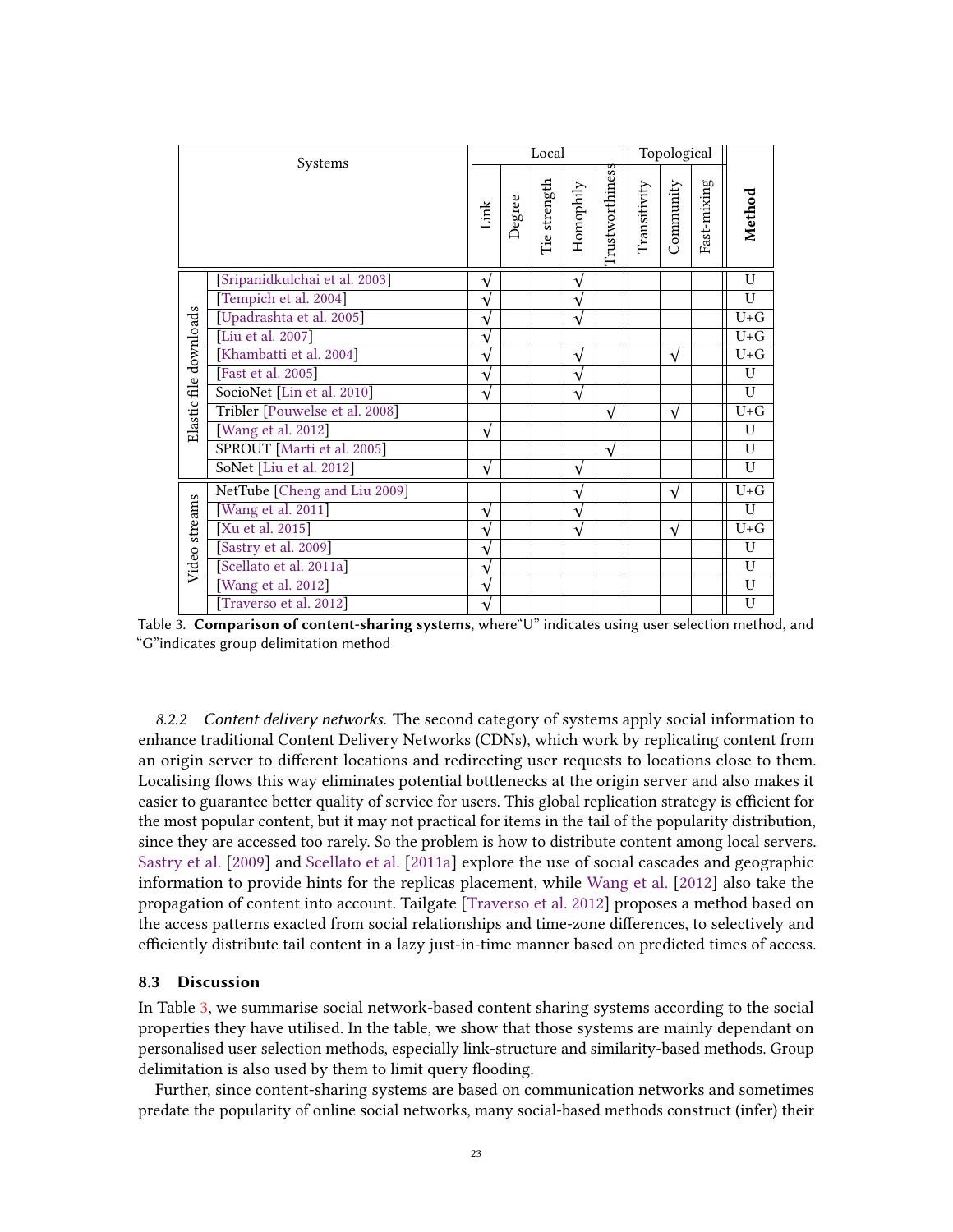own social networks rather than using declared pre-existing social links. However some recent attempts show that external online social networks can also be used to improve content delivery and sharing.

# 8.4 Potential for future work

This section considered P2P and content replication systems. Lots of work has been done in these areas, and also in using social information in each area individually. However, we believe there is scope to add social recommendations to improve P2P systems. And similarly, as OSNs scale, and incorporate more content within themselves [Beaver et al. 2010], they face problems in content delivery, especially because of their centralised nature. So, designing replication for OSNs, or designing decentralised social networks in a secure manner become interesting problems, which are starting to be addressed. In this section, we will discuss future work of content-sharing systems from those aspects.

8.4.1 Integration with other application areas. Content discovery and recommendation services (discussed in §7) are also explored by some content-sharing systems recently. For example, Tribler [Pouwelse et al. 2008], that we have introduced in previous section, provides such services through linking users with similar tastes and periodically exchanging preference lists among those users. More specifically, using an epidemic protocol called Buddycast, each peer in Tribler maintains a number of taste buddies with their preference lists and a number of random peers in their Megacache. Then periodically, peers either send a Buddycast message exchange request to one of its taste buddies (exploitation) or to a random peer (exploration), or replies to such message received from another peer. A Buddycast reply message contains a number of taste buddies along with their top-N preference lists, a number of random peers and the top-M (usually,  $M > N$ ) preferences of the sending peer. After exchanging Buddycast messages, both peers merge the information in the message received into their own Megacache, so that a recommendation can be performed according to it. Similarly, Vera-del Campo et al. [2012] propose an epidemic routing method to recommend documents according to the userâĂŹs interests. Draidi et al. [2011] attempt to recommend high quality content related to query topics through exploiting by useful friends (of friends) of the users in social networks. A peer becomes useful to another peer if their interests overlap.

8.4.2 Support for online social network systems. It is natural that properties of social networks could be used to support online social network systems. The primary issue here is that social data typically involves many-many communication and is both produced and consumed within the social network itself (For example, consider Facebook Wall posts or email communications, where the data, i.e., wall post or email, is produced within a social context, and is consumed by intended recipients of the communication, who are also users of that social network). This creates a high degree of inter-dependency, which makes it difficult to distribute data storage across multiple locations.

[Wittie et al. 2010] shows that Wall traffic on Facebook is mostly localised between friends in the same geographic region. Thus, by introducing regional TCP proxies, both the load on Facebook's central servers as well as the latency of user access can be reduced. [Karagiannis et al. 2010] and [Pujol et al. 2010a] consider data from a company's email network and Twitter respectively and show that users can be partitioned efficiently using versions of the METIS $^{11}$  graph partitioning tool. [Silberstein et al. 2010] show how to deliver the latest data and improve performance at the same time, by selectively materialising the views of low-rate producers and querying the latest data from high-rate producers.

 $^{11}{\rm http://glaros.dtc.umm.edu/gkhome/views/metis, last accessed on Jun 15, 2017.}$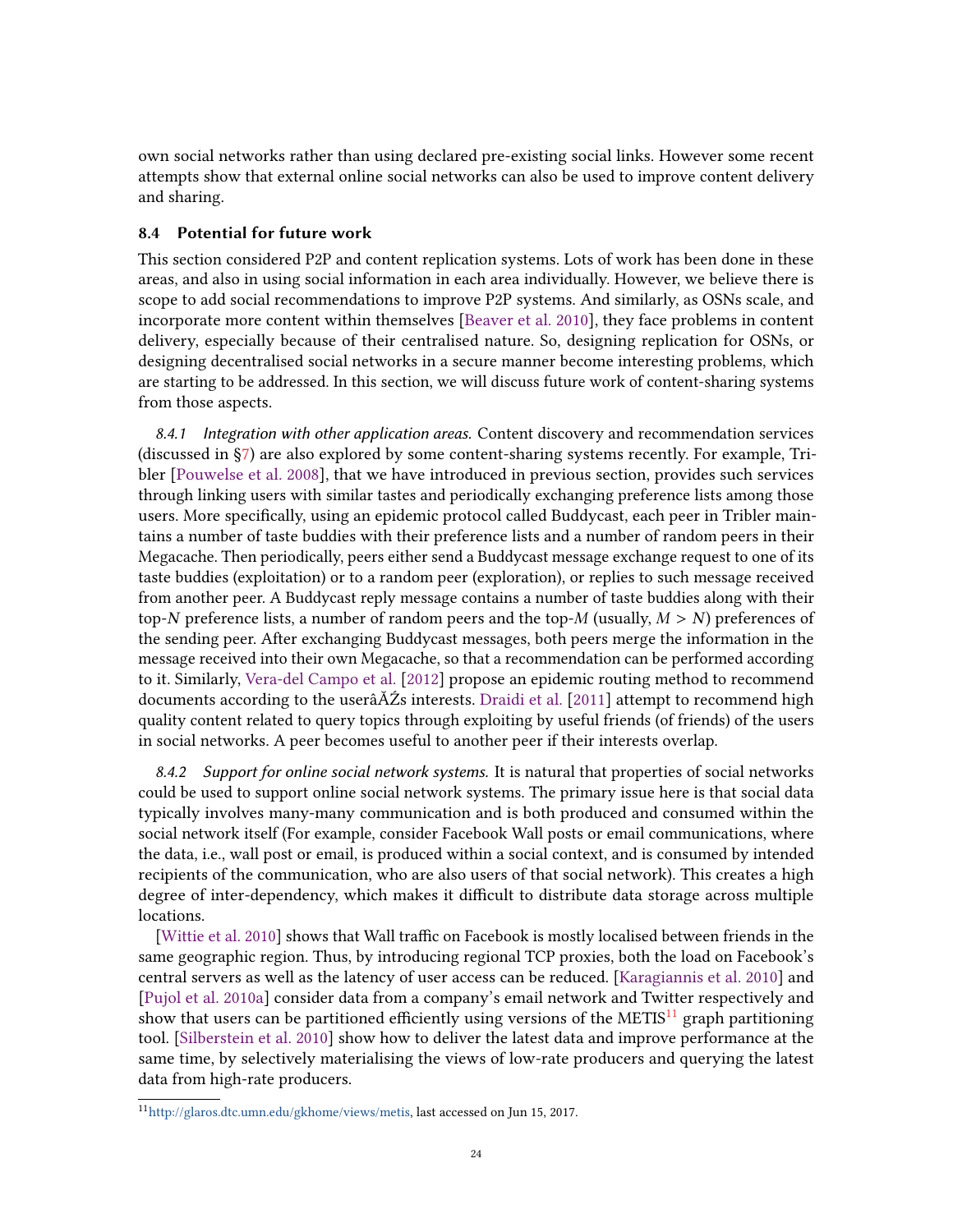

Fig. 4. The classification of spam systems

Some recent systems attempt to improve the performance of online social networks using content delivery networks. Similar to previous systems, those systems also focus on scaling online social networks. For example, SPAR [Pujol et al. 2010b] optimises the social graph partition problem to achieve data locality and minimized replication number. S-CLONE [Tran et al. 2012] improves the replication process by taking into account social relationships.

8.4.3 Decentralised online social networks. To meet the privacy needs of online social networks, some recent studies propose to deploy them on decentralised structures, which are based on or inspired by P2P systems. For example, Persona [Baden et al. 2009] uses decentralised, persistent storage so that user data remains available in the system and users may choose with whom they store their information. Similarly, Safebook [Cutillo et al. 2009] propose two design principles, "decentralisation and exploiting real-life trust". [Buchegger et al. 2009; Nilizadeh et al. 2012] also explore decentralised structure for online social networks. In general, there are four design issues that each decentralised online social network architecture would need to address [Nilizadeh et al. 2012]: the storage of social structure and creation of node-node links (e.g., whether to use a structured distributed hash table or use the social graph and link socially connected nodes); the location of content shared by users (in owner's machine, in their friends' machines, or across the system, accessed using a distributed hash table method); content dissemination method (pushed by producers, or pulled by consumers as required); and access control (cryptographically enforced, or using online authentication). An important motivation for decentralised approaches is that centralised approaches typically require trusting a server to with highly sensitive social data. However, additional research is required to attain the same degree of scale and efficiency possible in current centralised social networks.

# 9 ANTI-ABUSE SYSTEMS

In this section, social-based methods in two anti-abuse systems: anti-spam and anti-sybil systems, will be reviewed and how they utilise social properties are explored. We find they tend to use generalised user selection methods.

#### 9.1 Systems to combat spam

Spam defence schemes are usually employed in email systems, where social networks can be built according to the communication history and fields in email headers like "From", "To", "Cc" and "Bcc". Generally, spam defences can be divided into three categories (Figure 4): spam detection, auto whitelist and spam tolerance, as we discuss below.

9.1.1 Spam detection. Traditional spam filtering mechanisms try to divide emails into valid emails ("ham") or spam according to some patterns of the email content or the senders of the email. But social-based methods construct social networks according to communication history first and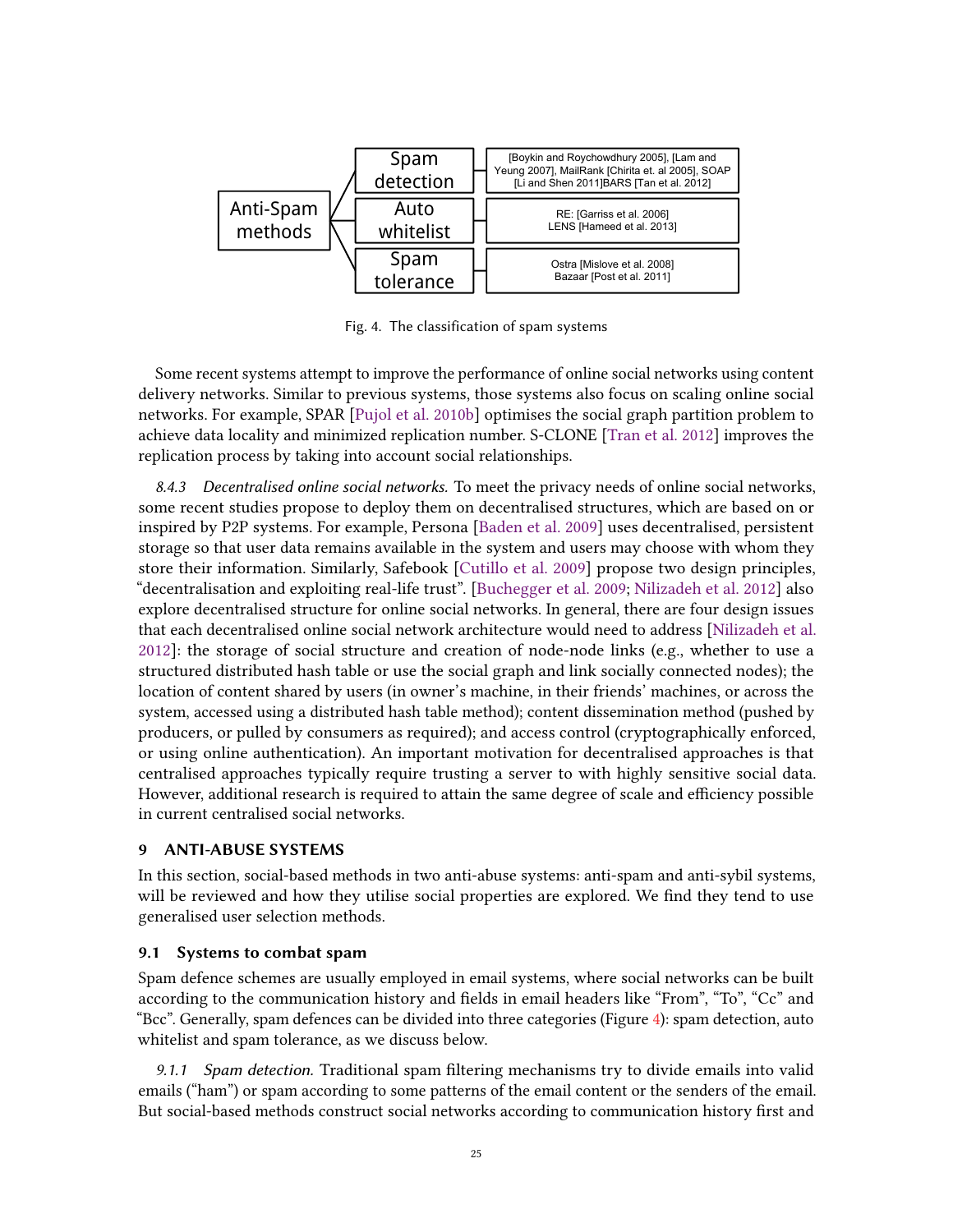then use social properties to describe the patterns. For example, Boykin and Roychowdhury [2005] note that spammers use temporary email addresses and send emails to a number of unrelated people. Thus, triangle structures (§4.1) are largely absent in their subnetworks in the email social graph. So the absence of clustering, or a low clustering co-efficient, is used to label spam. Lam and Yeung [2007] use a machine-learning approach to semi-automatically classify spam based on a number of social network characteristics such as user degree and clustering co-efficient. Another kind of approach seeks to use trustworthiness and reputation to decrease spam, but these methods also try to turn those properties into some patterns. For example, in MailRank [Chirita et al. 2005], the reputation score of each email address is calculated according to the trustworthiness of other users. All addresses are ranked according to reputation score, and low ranked ones will be considered as spammers.

Instead of constructing social networks based on email communication patterns, some recent studies utilise social relations in online social networks. For example, SOAP [Li and Shen 2011] is a online social network-based spam filter that integrates social closeness, user (dis)interest and adaptive trust management into a Bayesian filter. Cao et al. [2015] is a friend spammer detect system in online social networks. It is based on the observation of social rejections, i.e., even well-maintained fake accounts inevitably have their requests rejected or they are reported by legitimate users. Rejecto uses this insight to partition the social graph into two regions such that the aggregate acceptance rate of friend requests from one region to the other is minimised. This leads to reliable detection of the region that comprises friend spammers.

9.1.2 Auto whitelist. Whitelist is another spam defence strategy. It allows users to specify some trusted addresses, so that email from those addresses will pass the spam filter without checking. Recent studies try to build the whitelist automatically using social networks. RE: [Garriss et al. 2006] is an example. It is based on the intuition that friends-of-friends are unlikely to be spammers and automatically whitelists them. However, if a user Alice wishes to communicate with another user Bob, Bob may not wish to expose the list of his friends to Alice directly. To discover whether there is an intersection of friend lists, RE: introduces a novel zero knowledge protocol and verifies user's friends and friends of friends using secure attestations. Because a majority of legitimate emails originate close to the receiver's position in the email social network, they demonstrate, using real email traces, that up to 88% of real emails which would have been mis-classified as spam, can be identified. LENS [Hameed et al. 2013] is a similar system but based on online social networks. It leverages the recipient's social network to allow correspondence within the social network to directly pass to the mailbox of the recipient. To enable new senders to send emails, some legitimate and authentic users, called Gatekeepers, are selected from outside the recipientâĂŹs social circle and within predefined social distances. These gatekeepers provide tokens attesting that a user is not a spammer, enabling whitelisting beyond friend-of-friend circles.

9.1.3 Spam tolerance. The third strategy of defending spam is spam tolerance. Those schemes usually are based on credit networks [DeFigueiredo and Barr 2005] which enables transitive trust based on credit tokens. In credit networks, to receive services from others, nodes need to pay credits for it. In spam tolerance methods, the actions that an adversaries could take by creating Sybil accounts (see §9.2.1) is limited.

A good example of a credit-based spam tolerance system is Ostra [Mislove et al. 2008], loosely based on Hawala, the ancient Indian system of debt value transfers (still prevalent in India and a few countries in Asia and Africa). Ostra prevents spam by requiring a chain of credit transfers in the social network to send emails. Sending emails decreases the available credit balance. This balance is eventually restored if the recipient accepts an email. This system allows legitimate senders to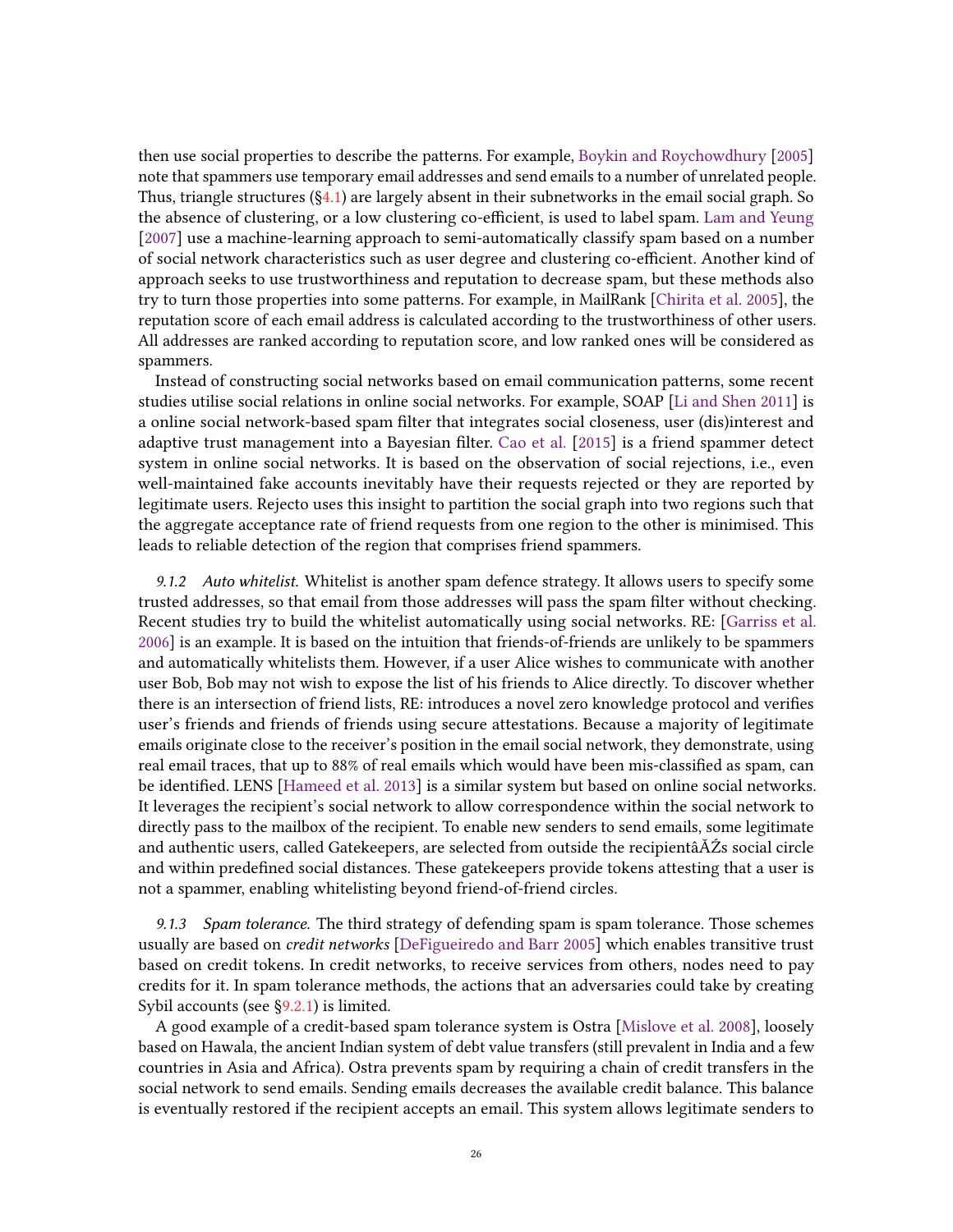

Fig. 5. The organisation of sybil systems

operate freely, but sending bulk emails (or falsely marking as spam) quickly pushes the sender (or a lying recipient) against the credit limits, and prevents further damage. Note that Ostra is not overtly based on any social network property, but relies on nodes cutting links to untrustworthy spammers in order to preserve their own credit lines. Bazaar [Post et al. 2011] is a successor, which introduces a max-flow computation and secures reputations on online marketplaces from Sybil and whitewashing attacks.

# 9.2 Systems to combat Sybil attacks

Sybil defence schemes can be divided in to two categories [Viswanath et al. 2012a, 2010] (Figure 5): Sybil detection and Sybil tolerance. The former category of approaches attempt to distinguish Sybil nodes from honest ones, while the latter category merely tries to bound the benefits that adversaries can gain after Sybil attacks.

9.2.1 Sybil detection. The target of Sybil detection is to label users as either honest or Sybil with high accuracy, which is a typical generalised user detection problem. Those systems are based on the following central assumption  $12$ : While an adversary can create any number of Sybil identities and relationships between them, it is much harder to induce an attack edge between a Sybil node and an honest one. Nodes that on one side of the set of attack edges is the set of honest nodes, or the honest region; on the other side, the set of Sybil nodes, or the Sybil region. Most Sybil detection methods try to use the these topological features to partition the network into honest and Sybil regions.

In general, there are two major approaches for Sybil detection. The first [Yu et al. 2010, 2006] relies on performing multiple random walks on the social network. The random walks are unlikely to cross attack edges because they are scarce. However, random walks from two nodes on the same side of the attack edge can easily intersect because they do not have to cross the attack edge. By using a large enough number of random walks from each node, the probability of intersection can be made high enough for two nodes in the same region. Thus, the central protocol involves a verifier node and a suspect node. The verifier accepts a suspect node if their random walks intersect. Performing such random walks is typically assumed to be easy because social networks are considered to be fast-mixing (see §5.2).

SybilInfer [Danezis and Mittal 2009] is a variant of this random walk-based approach. It creates a trace based on random walks, and then, accepts or rejects new sets of nodes using the trace and a Bayesian model which decides if the nodes belong to the Sybil or honest region. Another variant is

<sup>&</sup>lt;sup>12</sup>However, some empirical studies, such as [Yang et al. 2012a, 2011], find this assumption may be inappropriate.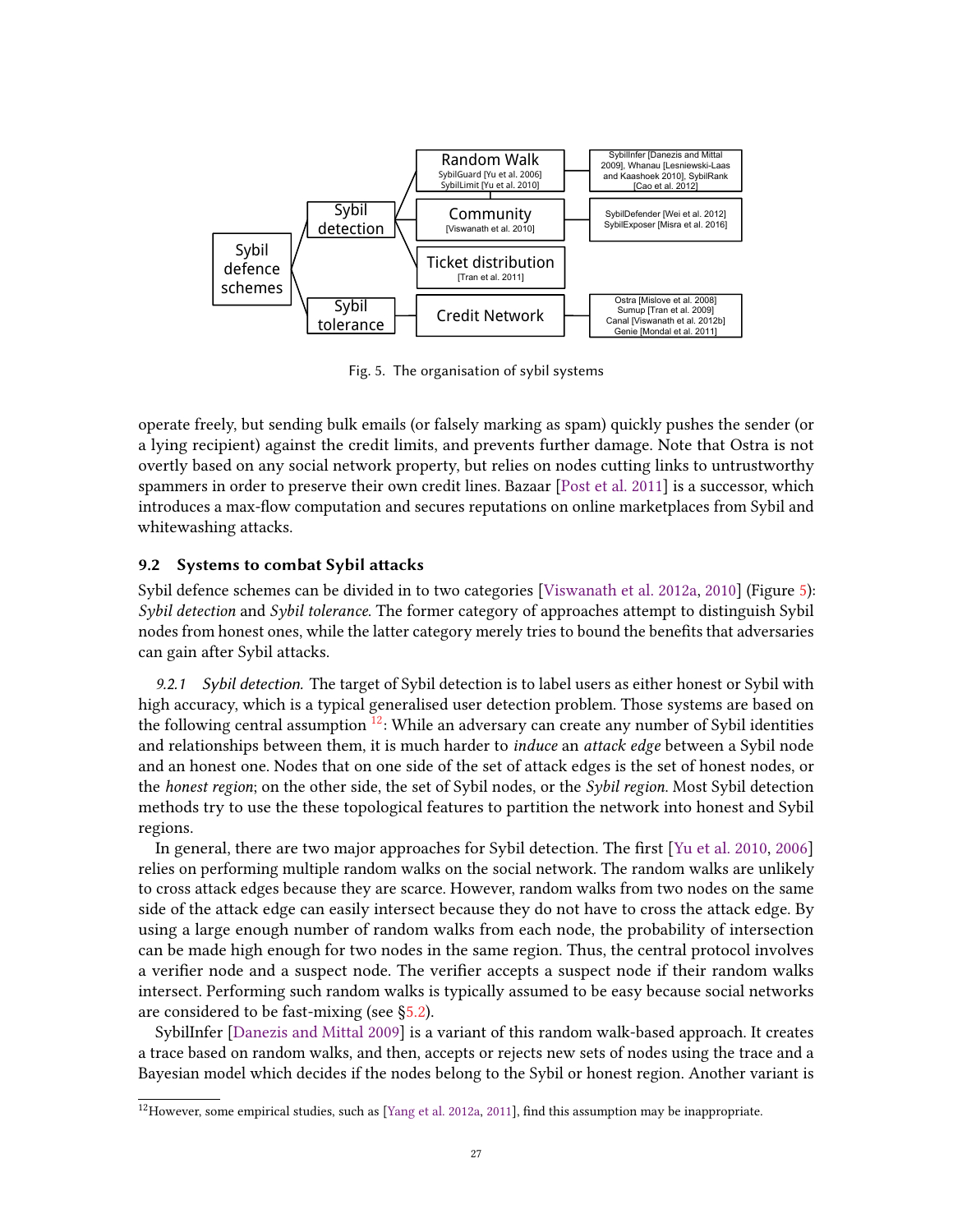Whanau [Lesniewski-Laas and Kaashoek 2010], which develops a Sybil-proof Distributed Hash Table based on random walks. SybilRank [Cao et al. 2012] performs some short random walks from an honest node and then ranks nodes according to the degree-normalised probability. Low-ranked nodes are considered as suspects.

Interestingly, Viswanath et al. [2010] analyse a number of social network-based Sybil defences and show that they all work by detecting local communities. Following this discovery, some community-based Sybil defence approaches have been proposed. For example, SybilDefender [Wei et al. 2012] presents a two-step approach which identifies Sybil node first and then detects Sybil community around it. SybilExposer [Misra et al. 2016] expands the idea of [Yu et al. 2006] to the community-level and is built upon the intuition that there are more inter-community links between honest communities than from honest communities to Sybil communities. But Alvisi et al. [2013] warn that the choice of community detection protocol requires extreme caution, as it dramatically affects the Sybil detection result. The results of Viswanath et al. [2010] also suggest that social graphs with well-defined communities are more vulnerable and that adversaries which can create targeted links can be more effective.

The second approach to sybil detection is based on the realisation that when attack edges are scarce, the maximum flow between the honest and Sybil regions is small [N.Tran et al. 2011]. Instead of actually computing the flow, the approach uses a ticket distribution mechanism: starting from each verifier node, tickets are distributed in a breadth-first manner (which is similar with SumUp [Tran et al. 2009], that we will discuss in §9.2.2), and only those nodes that have enough tickets will be accepted by the protocol. If a verifier node is close to the Sybil region, then Sybil nodes could end up with some tickets. By carefully choosing multiple verifier nodes randomly across the network, the protocol removes this sensitivity to the positions of individual verifiers.

9.2.2 Sybil tolerance. Instead of separating Sybil nodes from honest nodes, Sybil tolerance systems seek to bound the leverage that adversaries could gain from doing that. Ostra [Mislove et al. 2008], which we have discussed in §9.1 could be seen as a Sybil tolerance systems.

SumUp [Tran et al. 2009] is a Sybil tolerance system for online content rating. In this system, credits are distributed along links in the network and voters must find a path with available credits to the selected vote collectors in order to provide a rating. Most honest users can participate, because there are plenty of trusted paths from the honest user to a vote collector (due to fast mixing). But for the Sybil nodes, since links between them and honest nodes are limited, most cannot find a path to the vote. Canal [Viswanath et al. 2012b] is a extension of SumUp, that uses landmark routing techniques decrease the computational cost of credit payments. Genie [Mondal et al. 2011] is also a credit network-based system that can defend against Sybil crawlers.

### 9.3 Discussion

Table 4 shows that anti-abuse systems mainly rely on user-selection methods to identify and isolate users abusing a given system. Breaking this down according to the taxonomy of Figure 4 and Figure 5, we see that: (1) group delimitation is highly utilised in all types of anti-abuse systems. (2) Some spam detection methods tend to use methods based on (inferred or observed) pattern matching. By contrast, sybil detection schemes tend to use random walk-based methods to delineate groups of sybil identities to avoid; this relies on properties of link structure and trustworthiness of links—random walks would easily cross over into Sybil regions if large numbers of links existed between honest, trustworthy nodes and dishonest, sybil nodes. (3) When it comes to abuse tolerance schemes, both spam and Sybil tolerance systems are similar, since both try to limit the benefits that abuse accounts can obtain.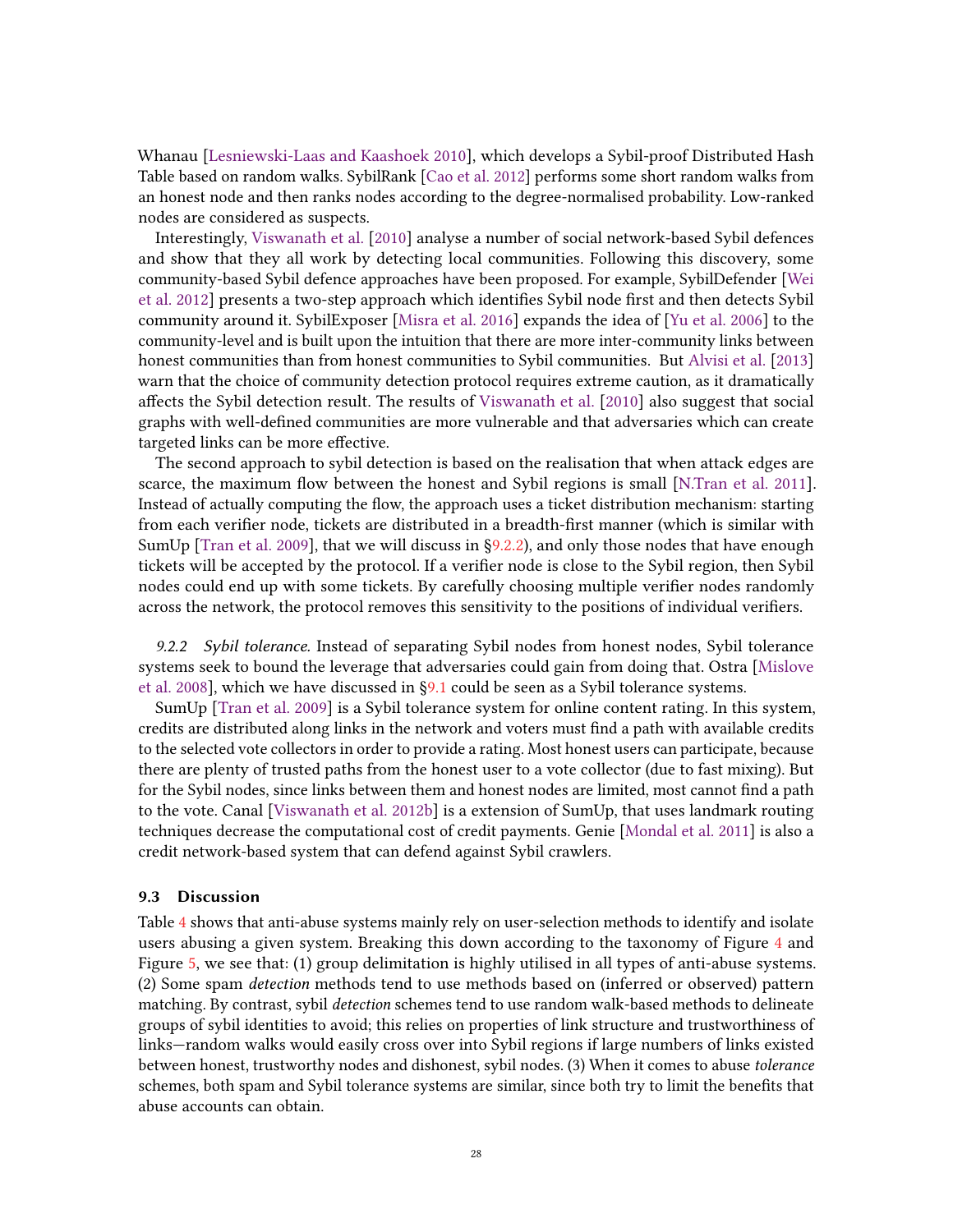| Systems                 |                                      |      |            | Local        |           | Topological           |              |              |              |                |
|-------------------------|--------------------------------------|------|------------|--------------|-----------|-----------------------|--------------|--------------|--------------|----------------|
|                         |                                      | Link | Degree     | Tie strength | Homophily | Trustworthiness       | Transitivity | Community    | Fast-mixing  | Method         |
|                         | [Boykin and Roychowdhury 2005]       |      |            |              |           | $\overline{\sqrt{} }$ |              |              |              | G              |
|                         | [Lam and Yeung 2007]                 |      | $\sqrt{}$  |              |           |                       | $\sqrt{ }$   |              |              | $\overline{G}$ |
| Spam defence            | MailRank [Chirita et al. 2005]       |      |            |              |           | V                     |              |              |              | $\overline{G}$ |
|                         | SOAP [Li and Shen 2011]              |      |            |              |           | $\overline{\sqrt{2}}$ | $\sqrt{}$    |              |              | $\overline{G}$ |
|                         | RE: [Garriss et al. 2006]            | V    |            |              |           |                       |              |              |              | $\overline{G}$ |
|                         | LENS [Hameed et al. 2013]            | ٧    |            |              |           |                       |              |              |              | $\overline{G}$ |
|                         | Ostra [Mislove et al. 2008]          |      |            |              |           | $\sqrt{}$             |              |              |              | $\overline{G}$ |
|                         | Bazaar [Post et al. 2011]            |      |            |              |           |                       |              |              |              | $\overline{G}$ |
|                         | SybilGuard [Yu et al. 2006]          |      |            |              |           |                       |              |              | V            | G              |
|                         | SybilLimit [Yu et al. 2010]          |      |            |              |           |                       |              |              | $\sqrt{}$    | $\overline{G}$ |
|                         | SybilInfer [Danezis and Mittal 2009] |      |            |              |           |                       |              |              | ν            | $\overline{G}$ |
|                         | [Lesniewski-Laas]<br>Whanau<br>and   |      |            |              |           |                       |              |              | $\sqrt{2}$   | $\overline{G}$ |
| Sybil defence/tolerance | Kaashoek 2010]                       |      |            |              |           |                       |              |              |              |                |
|                         | SybilRank [Cao et al. 2012]          |      | $\sqrt{ }$ |              |           |                       |              |              | $\sqrt{}$    | G              |
|                         | SybilDefender [Wei et al. 2012]      |      |            |              |           |                       |              | $\checkmark$ | Ń            | $\overline{G}$ |
|                         | SybilExposer [Misra et al. 2016]     |      |            |              |           |                       |              | $\sqrt{}$    | $\sqrt{}$    | $\overline{G}$ |
|                         | [N.Tran et al. 2011]                 |      |            |              |           |                       |              |              | V            | $\overline{G}$ |
|                         | SumUp [Tran et al. 2009]             |      |            |              |           |                       |              |              | $\checkmark$ | $\overline{G}$ |
|                         | Canal [Viswanath et al. 2012b]       |      |            |              |           |                       |              |              | $\sqrt{}$    | $\overline{G}$ |
|                         | Genie [Mondal et al. 2011]           |      |            |              |           |                       |              |              | $\sqrt{ }$   | $\overline{G}$ |

Table 4. Comparison of anti-abuse systems

# 9.4 Potential for future work

9.4.1 Which social network to use? As discussed previously, a main concern for this class of social systems has been whether social links are as trustworthy as they are claimed to be, and whether properties attributed to social networks (e.g., Fast Mixing) hold generally in all social networks. We discuss below how using different social networks might confer new benefits to social systems. As background, we note that traditionally, anti-spam systems have tended to use email communication-based social networks whereas anti-sybil systems implicitly or explicitly assume online social networks. However, recently, anti-spam systems also attempt to connect with and use online social networks. Similarly, anti-sybil systems may also benefit from constructing communication-based networks and thus getting a heterogeneous social structure.

Systems such as SOAP [Li and Shen 2011] and LENS [Hameed et al. 2013] are early examples that attempt to utilise social networks constructed in online social websites. Another trend is to extend anti-spam systems to detect spam on social websites, or social spam [Heymann et al. 2007]. For example, Lee et al. [2010] try to automatically harvest spammers' profiles and tweets in Twitter through a honeypot-based approach. Then they identify some specific features (e.g., content, friend information, posting pattern) of spammers and use them to train a classification algorithm. Similarly, BARS [Tan et al. 2012] proposes a runtime spam detection scheme based on behaviour patterns of spammers in social websites. Benevenuto et al. [2010] find that the fraction of followers per followees in Twitter could distinguish spammers from regular users. These systems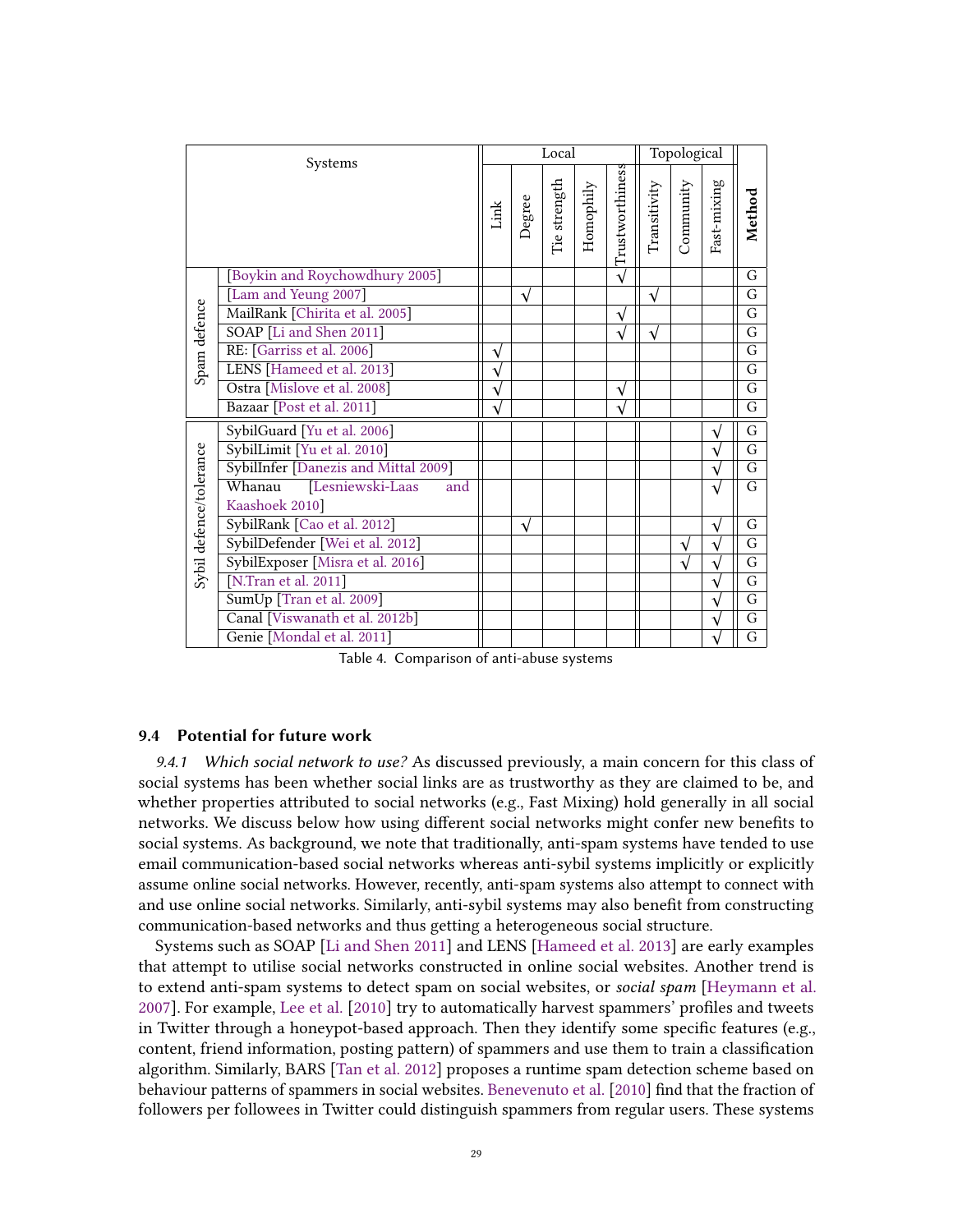illustrate the benefit that can be obtained from cross-fertilising the social networks used between different applications.

9.4.2 Crowdsourcing methods. Crowdsourcing abuse detection is another new direction in security systems, where the abuse detection work is outsourced to an undefined group. For example, Wang et al. [2013] conduct a user study and designs a system that scales to millions of profiles. As a proof-of-concept, it shows that provided the right seed set of expert users, the system is effective. Another similar method is allowing users to report abuse users or provide blacklist functions, similar to sites such as Malware Patrol<sup>13</sup> or PhishTank<sup>14</sup>. In this case, social links could be used to provide additional context, or for making the system more effective. For instance, negative social relationships may be incorporated and properties such as structural balance can be used to identify personally relevant URLs that should either be allowed or disallowed (e.g., A system may disallow adult URLs to underage users by expanding their parental blacklists based on similar filters constructed for their friends by their friends' parents).

# 10 RELATED WORK

With the explosion of research interest in social networks, a large body of literature has appeared in this area, including several surveys. These can be divided into surveys about social networks, and surveys about other topics that include social network-related aspects.

Surveys about social networks can in turn be classified into those that take a generalist view, and those that have a specialist focus on more specific aspects. Generalist surveys typically examine a wide variety of social networks and tend to cover topics such as the definition and history of social networks [boyd and Ellison 2008], or their evolution [Leberknight et al. 2012]. Berger et al. [2014] provides a kind of citation analysis, studying aspects such as what the major research areas have been, and which journals have been most receptive to social networks papers.

In contrast with this generalist approach, many surveys focus deeply on certain kinds of social networks. For example, Kayastha et al. [2011] and Karam and Mohamed [2012] examine mobile social networks, systems which provide a variety of data delivery services involving the social relationship among mobile users. Bao et al. [2013] review some related studies on location-based social networks, while Gupta et al. [2010] and Mezghani et al. [2012] focus on social tagging systems. Tang et al. [2016b] review systems incorporating signed social networks. and provide a research survey of information systems on social networks.

Another class of specialist approach is to focus on some specific aspect of social networks. For instance, Sherchan et al. [2013] present a review of literatures on trust in social networks. Yet another specialist angle is to focus on some topic of interest such as the use of machine learning and computational networks used in social computing [King et al. 2009].

Our approach falls between the specialist and generalist perspectives: we are generally interested in all aspects of social networks and their properties, but with a specific focus on how they can be applied in or used by some real-world application such as security, recommendation or content sharing. This leads to the two parts of the survey, with the first introducing a large range of properties, and the second discussing specific application areas.

Individually, each of the systems design areas we consider has had several surveys, including some which consider social network-informed designs: for instance [Bao et al. 2013; Bobadilla et al. 2013; Tang et al. 2013] on recommender systems, [Androutsellis-Theotokis and Spinellis 2004; Pathan and Buyya 2007; Tigelaar et al. 2012] for content-sharing systems and [Caruana and Li

<sup>13</sup>http://www.malware.com.br, last accessed on Jun 15, 2017.

<sup>14</sup>http://www.phishtank.com, last accessed on Jun 15, 2017.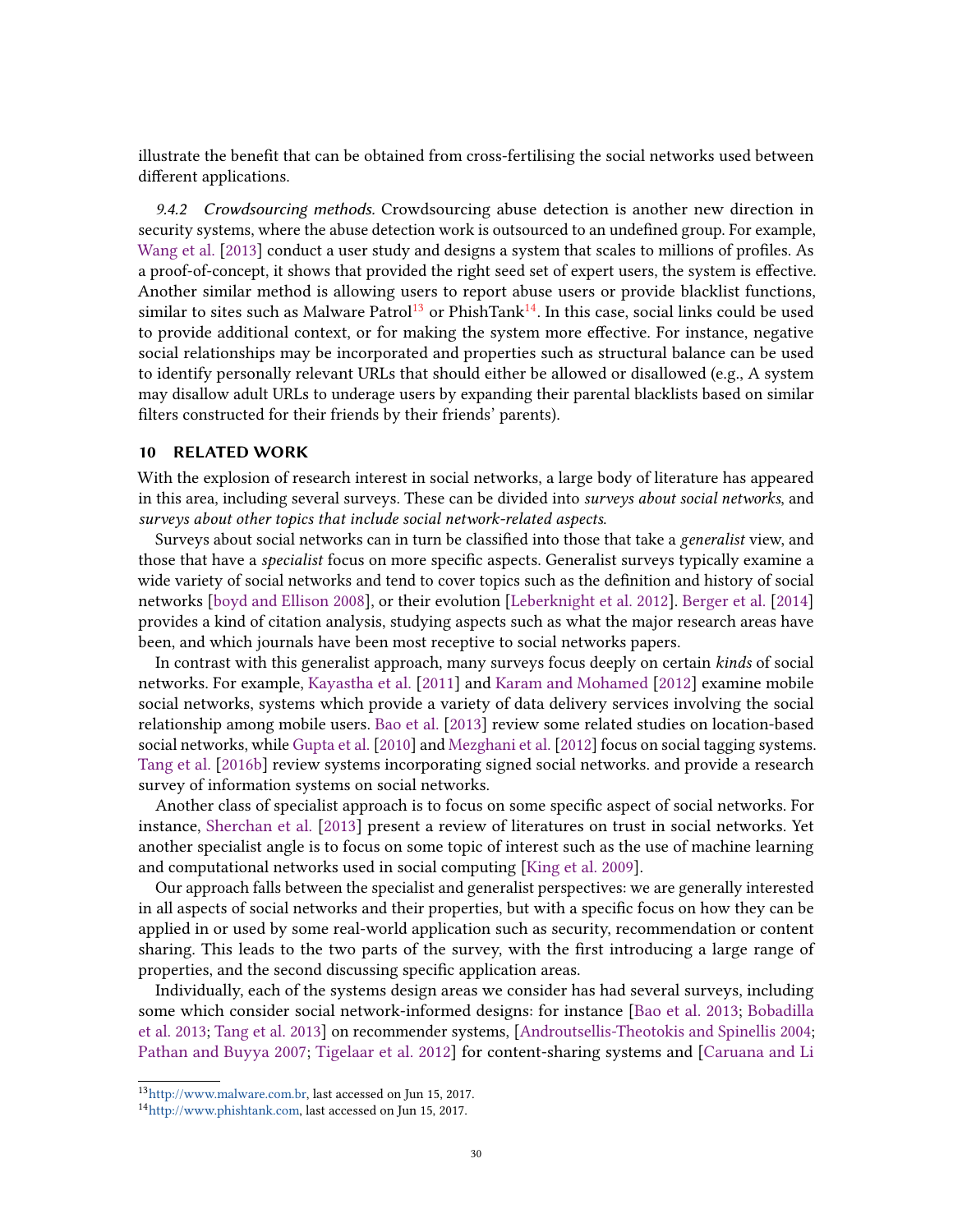|                         |                                |      |           | Local        |              | Topological     |              |             |             |                         |
|-------------------------|--------------------------------|------|-----------|--------------|--------------|-----------------|--------------|-------------|-------------|-------------------------|
| Systems                 |                                | Link | Degree    | Tie strength | Homophily    | Trustworthiness | Transitivity | Community   | Fast-mixing | Method                  |
|                         | Label [Hui and Crowcroft 2007] |      |           |              |              |                 |              | $\sqrt{}$   |             | $U+G$                   |
|                         | Bubble Rap [Hui et al. 2008]   |      | $\sqrt{}$ |              |              |                 |              | $\mathbf v$ |             | $\overline{U+G}$        |
|                         | LocalCom [Li and Wu 2009]      |      |           |              |              |                 |              | V           |             | $\overline{U+G}$        |
|                         | SocialCast [Costa et al. 2008] |      |           |              |              |                 |              | $\mathbf v$ |             | $\overline{U+G}$        |
|                         | SANE [Mei et al. 2011]         |      |           |              | $\checkmark$ |                 |              |             |             | $\overline{U}$          |
| Delay tolerant networks | [Wu and Wang 2012]             |      |           |              | V            |                 |              |             |             | U                       |
|                         | [Bigwood and Henderson 2008]   | V    |           |              | ν            |                 |              |             |             | U                       |
|                         | [Bulut and Szymanski 2010]     | ν    |           |              |              |                 |              |             |             | U                       |
|                         | [Zhang and Zhao 2009]          | ν    |           |              | V            |                 |              |             |             | $\overline{\mathrm{U}}$ |
|                         | SimBet [Daly and Haahr 2007]   |      |           |              | V            |                 |              |             |             | $\overline{U}$          |
|                         | PeopleRank[Mtibaa et al. 2010] | V    | $\sqrt{}$ |              |              |                 |              |             |             | U                       |
|                         | [Abdelkader et al. 2010]       |      |           | $\sqrt{}$    |              |                 |              |             |             | U                       |
|                         | Gao and Cao 2011]              |      | $\sqrt{}$ |              | $\sqrt{ }$   |                 |              |             |             | U                       |
|                         | [Fabbri and Verdone 2011]      |      | V         |              |              |                 |              |             |             | U                       |
|                         | Give2Get [Mei and Stefa 2010]  |      |           |              |              | ν               |              |             |             | U                       |
|                         | TFT [Shevade et al. 2008]      |      |           |              |              | V               |              |             |             | $\overline{U}$          |
|                         | <b>SSAR</b> [Li et al. 2010]   |      |           |              |              |                 |              |             |             | $\overline{U}$          |

Table 5. Methods of delay tolerant networks

2008; Heymann et al. 2007; Hoffman et al. 2009; Yu 2011] for anti-abuse systems. Although some of these surveys do consider social network-based methods, they do so within the context of the particular kind of system (for example, recommender systems). Our larger perspective allows us to draw up a taxonomy of usage across application areas, showing that most applications of social network properties are for user selection or group delimitation (§6).

We chose the above four classes of systems as representative showcases for illustrating how social properties can be applied to different tasks. There are other systems applications that readers may be interested in. For example, social networks have been utilised for message routing in delay tolerant networks, a class of mobile communication systems for transmitting messages in a store-carry-forward fashion, in communication scenarios where infrastructures are destroyed or non-existent [Karamshuk et al. 2011; Wei et al. 2013; Zhu et al. 2013]. However, we note that our framework applies in this class of systems as well, as summarised in Table 5. We hope that the generality of our framework will assist systems designers in applying social properties to other classes of applications, where social networks have not been considered before.

### 11 CONCLUSION

In this work, we attempt to give a broad overview of the utilisation of social networks in system applications. We proposed a framework (Figure 1) that divides social network-based methods into user selection and group delimitation. First, we surveyed social properties that may be utilised in system applications and discussed how they could be employed for user selection and group delimitation methods. Then, we selected three typical classes of system applications: recommender systems, content-sharing systems and anti-abuse systems. We categorised each class of systems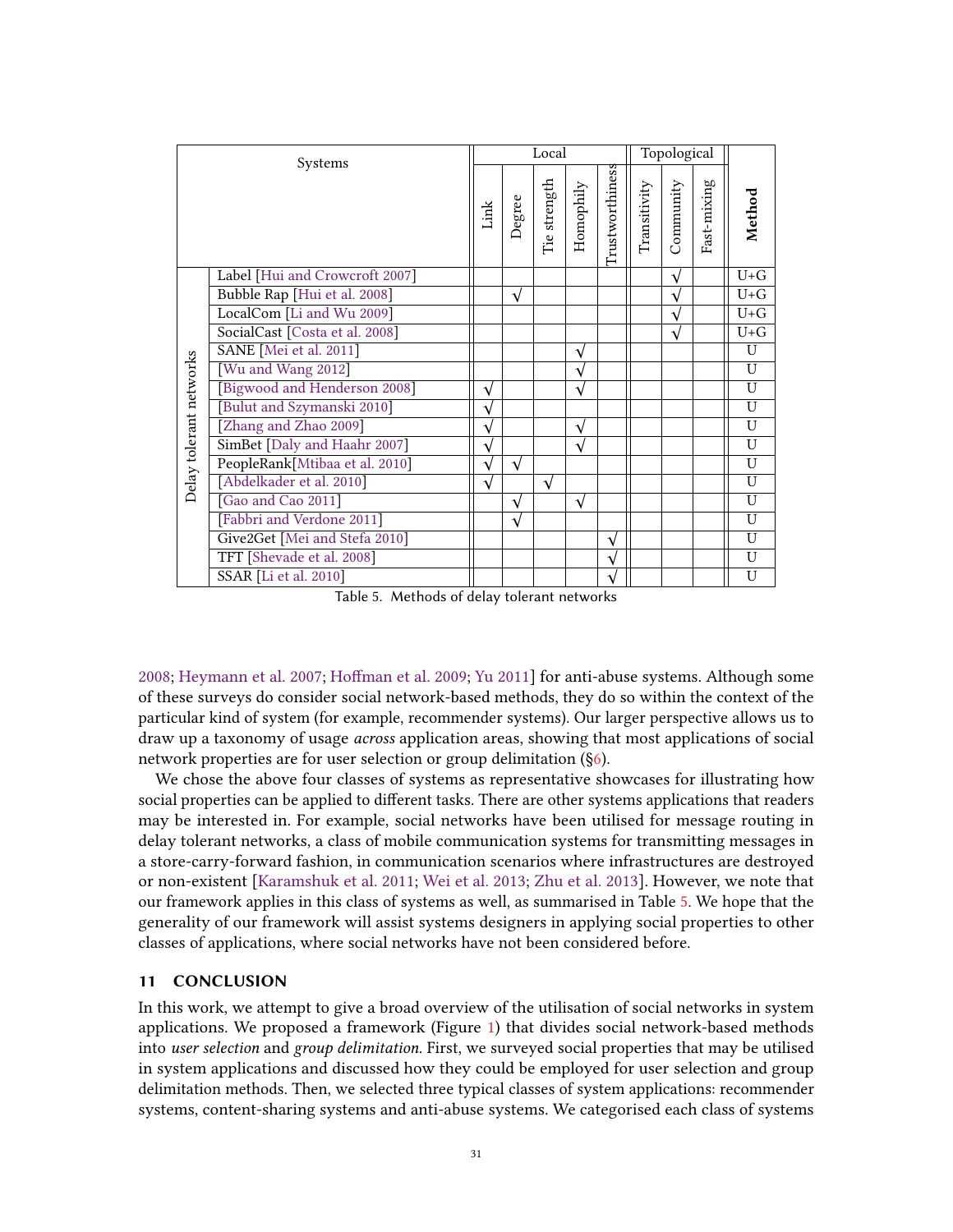into a unifying framework according to the social properties utilised. For each class of systems, we propose potential directions for future work based on gaps identified in the application of social properties. To make it easier for incorporating social information in a variety of settings, we also provided a brief overview of how social links are inferred or collected in different application contexts and online social network platforms, and also discussed potential pitfalls to be aware of in using certain claimed properties such as trustworthiness of social links.

We chose the above three classes of systems as representative showcases for illustrating how social properties can be applied to different tasks. We conclude by noting that our framework has been designed to be general enough to apply to other classes of systems. For example, an important class of systems applications which uses social properties is delay-tolerant networks, where data may be routed over social contacts in a store-carry-forward fashion, constructing paths over time even when there is no contemporaneous end-to-end path between the source of the message and its destination. Several surveys exist for such systems, for example, [Karamshuk et al. 2011; Wei et al. 2013; Zhu et al. 2013]. Table 5 illustrates how our framework applies to this class of systems as well.

# ACKNOWLEDGMENTS

The work was partially supported by the UK Economic and Social Research Council (ESRC) under Grant No.: ES/M00354X/1 (http://www.space4sharingstudy.org/) and the UK Engineering and Physical Sciences Research Council (EPSRC) under Grant No.: EP/K024914/1.

# REFERENCES

- T. Abdelkader, K. Naik, A. Nayak, and N. Goel. 2010. A Socially-Based Routing Protocol for Delay Tolerant Networks. In 2010 IEEE Global Telecommunications Conference (GLOBECOM 2010). 1–5.
- J. Akehurst, I. Koprinska, K. Yacef, L. Pizzato, J. Kay, and T. Rej. 2012. Explicit and Implicit User Preferences in Online Dating. In New Frontiers in Applied Data Mining. Springer Berlin Heidelberg, 15–27.
- R. Albert and A.L. Barabasi. 2002. Statistical mechanics of complex networks. Reviews of Modern Physics 74, 1 (Jan. 2002), 47–97.
- L. Alvisi, A. Clement, A. Epasto, U. Sapienza, S. Lattanzi, and A. Panconesi. 2013. SoK: The Evolution of Sybil Defense via Social Networks. In 34th IEEE Symposium on Security and Privacy.
- S. Androutsellis-Theotokis and D. Spinellis. 2004. A survey of peer-to-peer content distribution technologies. Comput. Surveys 36 (Dec. 2004), 335–371.
- S. Aral, L. Muchnik, and A. Sundararajan. 2009. Distinguishing influence-based contagion from homophily-driven diffusion in dynamic networks. Proceedings of the National Academy of Sciences 106, 51 (2009).
- O. Arazy, N. Kumar, and B. Shapira. 2009. Improving Social Recommender Systems. IT Professional 4 (2009), 38–44.
- M. G. Armentano, D. Godoy, and A. Amandi. 2012. Topology-Based Recommendation of Users in Micro-Blogging Communities. Journal of Computer Science and Technology 27, 3 (Jan. 2012), 624–634.
- L. Backstrom and J. Leskovec. 2011. Supervised Random

Walks: Predicting and Recommending Links in Social Networks. In Proceedings of the fourth ACM international conference on Web search and data mining (WSDM '11). ACM, New York, NY, USA, 635–644.

- R. Baden, A. Bender, N. Spring, B. Bhattacharjee, and D. Starin. 2009. Persona: An Online Social Network with User-defined Privacy. In Proceedings of the ACM SIG-COMM 2009 Conference on Data Communication (SIG-COMM '09). ACM, New York, NY, USA, 135–146.
- N. Banerjee, S. Agarwal, P. Bahl, R. Chandra, A. Wolman, and M. Corner. 2010. Virtual compass: relative positioning to sense mobile social interactions. In International Conference on Pervasive Computing. Springer, 1–21.
- J. Bao, Y. Zheng, D. Wilkie, and M. F. Mokbel. 2013. A Survey on Recommendations in Location-based Social Networks. ACM Transactions on Intelligent Systems and Technology (Aug. 2013).
- D. Beaver, S. Kumar, H. C Li, J. Sobel, P. Vajgel, and others. 2010. Finding a Needle in Haystack: Facebook's Photo Storage. In The 9th USENIX Symposium on Operating Systems Design and Implementation (OSDI). 1–8.
- F. Benevenuto, G. Magno, T. Rodrigues, and V. Almeida. 2010. Detecting spammers on twitter. In Collaboration, Electronic messaging, Anti-Abuse and Spam Conference (CEAS), Vol. 6.
- F. Benevenuto, T. Rodrigues, M. Cha, and V. Almeida. 2009. Characterizing user behavior in online social networks. In Proceedings of the 9th ACM SIGCOMM conference on Internet measurement conference. ACM, 49–62.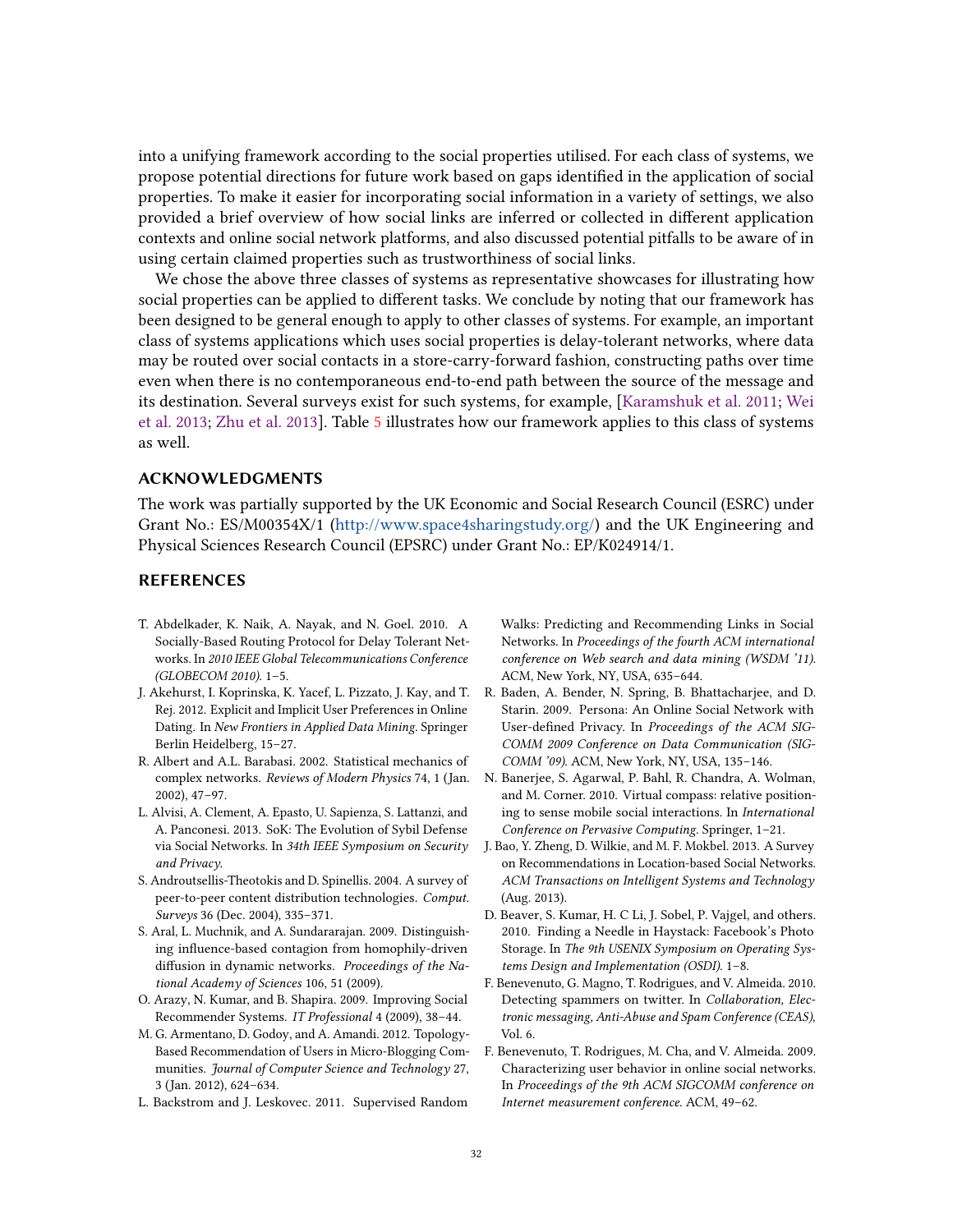- K. Berger, J. Klier, M. Klier, and F. Probst. 2014. A review of information systems research on online social networks. Communications of the Association for Information Systems 35, 1 (2014), 8.
- L. Bianchi. 2011. The History Of Social Networking. http://www.viralblog.com/research/ the-history-of-social-networking/. (January 2011). Last accessed on Jun 15, 2017.
- G. Bigwood and T. Henderson. 2008. Social DTN Routing. In Proceedings of the 2008 ACM CoNEXT Conference (CoNEXT '08). ACM, New York, NY, USA, 35:1–35:2.
- L. Bilge, T. Strufe, D. Balzarotti, and E. Kirda. 2009. All your contacts are belong to us: automated identity theft attacks on social networks. In Proceedings of the 18th international conference on World wide web (WWW '09). ACM, New York, NY, USA, 551–560.
- V. D. Blondel, J. Guillaume, R. Lambiotte, and E. Lefebvre. 2008. Fast unfolding of communities in large networks. Journal of Statistical Mechanics (2008), P10008.
- J. Bobadilla, F. Ortega, A. Hernando, and A. Gutierrez. 2013. Recommender systems survey. Knowledge-Based Systems 46 (July 2013), 109–132.
- S. Boccaletti, V. Latora, Y. Moreno, M. Chavez, and D.-U. Hwang. 2006. Complex networks: Structure and dynamics. Physics Reports 424, 4–5 (Feb. 2006), 175–308.
- Y. Boshmaf, I Muslukhov, K. Beznosov, and M. Ripeanu. 2011. On the Penetration of Online Social Networks: Exploiting the Social Structure. In Proceedings of the 27th Annual Computer Security Applications Conference (ACSAC'11).
- d.m. boyd and N.B. Ellison. 2008. Social network sites: Definition, history, and scholarship. Journal of Computer-Mediated Communication 13, 1 (2008), 210–230.
- S. Boyd, A. Ghosh, B. Prabhakar, and D. Shah. 2005. Gossip algorithms: Design, analysis and applications. In IEEE Conference on Computer Communications (INFOCOM), Vol. 3. IEEE, 1653–1664.
- S. Boyd, A. Ghosh, B. Prabhakar, and D. Shah. 2006. Randomized gossip algorithms. Information Theory, IEEE Transactions on 52, 6 (2006), 2508–2530.
- P.O. Boykin and V.P. Roychowdhury. 2005. Leveraging social networks to fight spam. Computer 38, 4 (2005), 61–68.
- C. Brown, C. Efstratiou, I. Leontiadis, D. Quercia, C. Mascolo, J. Scott, and P. Key. 2014. The architecture of innovation: Tracking face-to-face interactions with ubicomp technologies. In Proceedings of the 2014 ACM International Joint Conference on Pervasive and Ubiquitous Computing. ACM, 811–822.
- J. Brown and P. Reingen. 1987. Social ties and word-of-mouth referral behavior. Journal of Consumer research (1987), 350–362.
- T. Broxton, Y. Interian, J. Vaver, and M. Wattenhofer. 2010. Catching a Viral Video. In 2010 IEEE International Conference on Data Mining Workshops. 296–304.
- M. J. Brzozowski and D. M. Romero. 2011. Who Should I Follow? Recommending People in Directed Social Networks.. In The International AAAI Conference on Web and Social

Media (ICWSM' 11).

- S. Buchegger, D. Schiöberg, L. Vu, and A. Datta. 2009. Peer-SoN: P2P Social Networking: Early Experiences and Insights. In Proceedings of the Second ACM EuroSys Workshop on Social Network Systems (SNS '09). ACM, New York, NY, USA, 46–52.
- E. Bulut and B.K. Szymanski. 2010. Friendship Based Routing in Delay Tolerant Mobile Social Networks. In 2010 IEEE Global Telecommunications Conference (GLOBECOM 2010).  $1 - 5.$
- Ronald S Burt. 2004. Structural holes and good ideas1. American journal of sociology 110, 2 (2004), 349–399.
- X. Cai, M. Bain, A. Krzywicki, W. Wobcke, Y. S. Kim, P. Compton, and A. Mahidadia. 2012. Reciprocal and Heterogeneous Link Prediction in Social Networks. In Advances in Knowledge Discovery and Data Mining. Springer Berlin Heidelberg, 193–204.
- Q. Cao, M. Sirivianos, X. Yang, and K. Munagala. 2015. Combating Friend Spam Using Social Rejections. In 2015 IEEE 35th International Conference on Distributed Computing Systems (ICDCS). 235–244.
- Q. Cao, M. Sirivianos, X. Yang, and T. Pregueiro. 2012. Aiding the detection of fake accounts in large scale social online services. In Proceedings of the 9th USENIX conference on Networked Systems Design and Implementation (NSDI'12). USENIX Association, Berkeley, CA, USA.
- R. Cappelletti and N. Sastry. 2012. IARank: Ranking Users on Twitter in Near Real-Time, Based on Their Information Amplification Potential. In Proceedings of the 2012 International Conference on Social Informatics. Washington, DC, USA, 70–77.
- F. Carmagnola, F. Vernero, and P. Grillo. 2009. SoNARS: A Social Networks-Based Algorithm for Social Recommender Systems. In User Modeling, Adaptation, and Personalization. Springer Berlin Heidelberg, 223–234.
- J. Carretero, F. Isaila, A.-M. Kermarrec, F. Taiani, and J.M. Tirado. 2012. Geology: Modular Georecommendation in Gossip-Based Social Networks. In 2012 IEEE 32nd International Conference on Distributed Computing Systems (ICDCS). 637–646.
- G. Caruana and M. Li. 2008. A survey of emerging approaches to spam filtering. Comput. Surveys 44 (March 2008), 9:1– 9:27.
- M. Cha, H. Haddadi, F. Benevenuto, and K.P. Gummadi. 2010. Measuring user influence in twitter: The million follower fallacy. In 4th International AAAI Conference on Weblogs and Social Media (ICWSM).
- M. Cha, H. Kwak, P. Rodriguez, Y.Y. Ahn, and S. Moon. 2009a. Analyzing the video popularity characteristics of largescale user generated content systems. IEEE/ACM Transactions on Networking 17, 5 (2009), 1357–1370.
- M. Cha, A. Mislove, and K. Gummadi. 2009b. A Measurementdriven Analysis of Information Propagation in the Flickr Social Network. In Proc. of the 18th International World Wide Web (WWW) Conference.
- D. Chakrabarti and C. Faloutsos. 2006. Graph mining: Laws,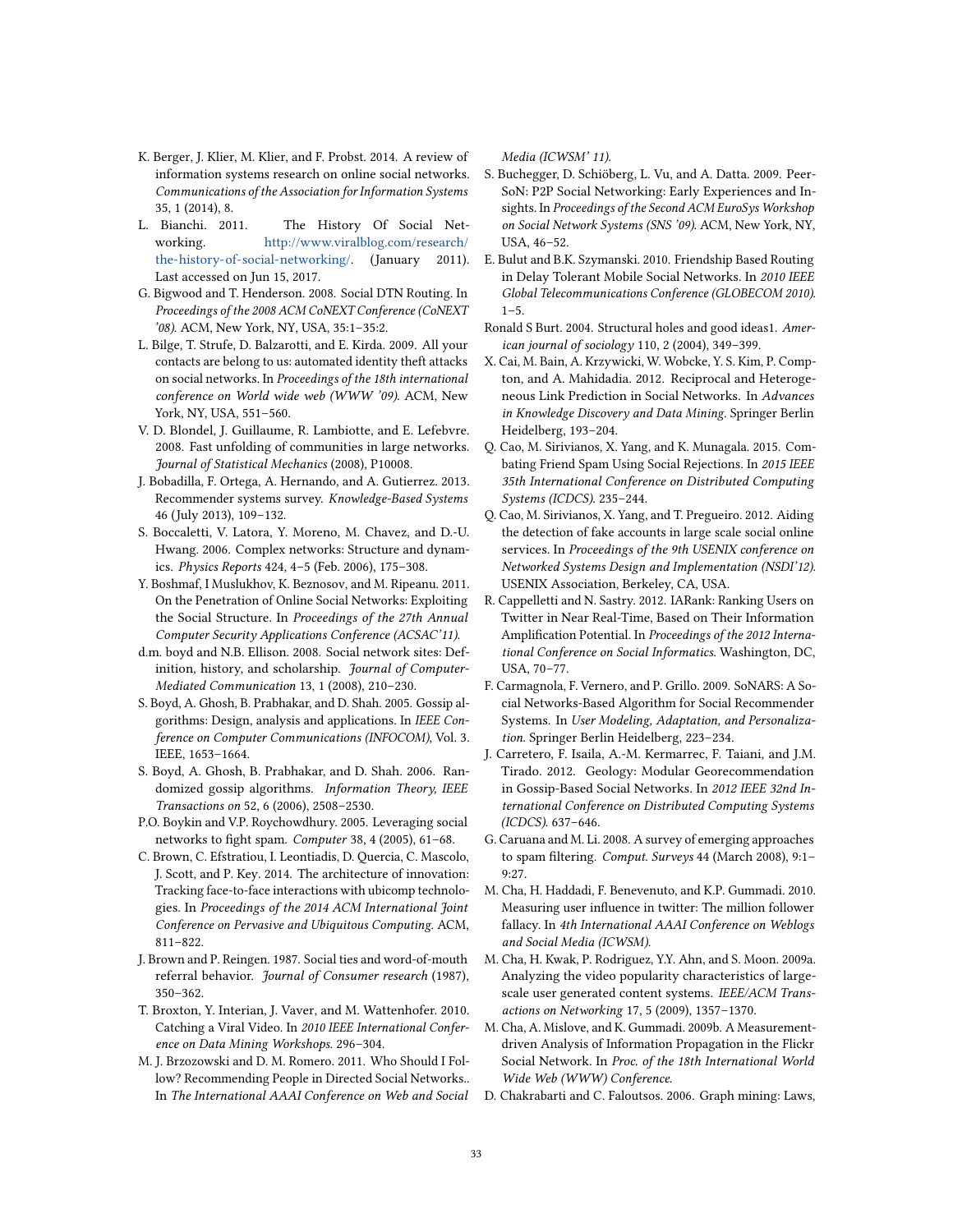generators, and algorithms. Comput. Surveys 38, 1 (2006), 2.

- A.J.B. Chaney, D. M. Blei, and T. Eliassi-Rad. 2015. A Probabilistic Model for Using Social Networks in Personalized Item Recommendation. In Proceedings of the 9th ACM Conference on Recommender Systems (RecSys '15). ACM, New York, NY, USA, 43–50.
- J. Chen, W. Geyer, C. Dugan, M. Muller, and I. Guy. 2009. Make new friends, but keep the old: recommending people on social networking sites. In Proceedings of the SIGCHI Conference on Human Factors in Computing Systems (CHI '09). ACM, New York, NY, USA, 201–210.
- X. Cheng and J. Liu. 2009. NetTube: Exploring Social Networks for Peer-to-Peer Short Video Sharing. In IEEE Conference on Computer Communications (INFOCOM). 1152– 1160.
- P. Chirita, D. Jorg, and W. Nejdl. 2005. MailRank: using ranking for spam detection. In Proceedings of the 14th ACM international conference on Information and knowledge management (CIKM '05). ACM, 373–380.
- T. Choudhury and A. Pentland. 2003. Sensing and Modeling Human Networks using the Sociometer. In Proceedings of the Seventh IEEE International Symposium on Wearable Computers (ISWC'03), Vol. 1530. 17–00.
- H. Chun, H. Kwak, Y.H. Eom, Y.Y. Ahn, S. Moon, and H. Jeong. 2008. Comparison of online social relations in volume vs interaction: a case study of cyworld. In Proceedings of the 8th ACM SIGCOMM conference on Internet measurement. ACM, 57–70.
- B. Cohen. 2003. Incentives build robustness in BitTorrent. In Workshop on Economics of Peer-to-Peer systems, Vol. 6. 68–72.
- P. Costa, C. Mascolo, M. Musolesi, and G.P. Picco. 2008. Socially-aware routing for publish-subscribe in delaytolerant mobile ad hoc networks. IEEE Journal on Selected Areas in Communications 26, 5 (2008), 748–760.
- D. Crandall, D. Cosley, D. Huttenlocher, J. Kleinberg, and S. Suri. 2008. Feedback effects between similarity and social influence in online communities. In Proceeding of the 14th ACM SIGKDD international conference on Knowledge discovery and data mining. ACM, 160–168.
- L.A. Cutillo, R. Molva, and T. Strufe. 2009. Safebook: A privacy-preserving online social network leveraging on real-life trust. IEEE Communications Magazine 47, 12 (2009), 94–101.
- E. M. Daly and M. Haahr. 2007. Social Network Analysis for Routing in Disconnected Delay-tolerant MANETs. In Proceedings of the 8th ACM International Symposium on Mobile Ad Hoc Networking and Computing (MobiHoc '07). ACM, 32–40.
- G. Danezis and P. Mittal. 2009. Sybilinfer: Detecting sybil nodes using social networks. NDSS. The Internet Society (2009).
- L. Danon, A. Diaz-Guilera, J. Duch, and A. Arenas. 2005. Comparing community structure identification. Journal of Statistical Mechanics: Theory and Experiment 2005

(2005), P09008.

- J.A. Davis. 1967. Clustering and Structural Balance in Graphs. Human relations (1967).
- Dd.B. DeFigueiredo and E.T. Barr. 2005. TrustDavis: a nonexploitable online reputation system. In Seventh IEEE International Conference on E-Commerce Technology, 2005. CEC 2005. 274–283.
- M. Dell'Amico and L. Capra. 2008. SOFIA: Social Filtering for Robust Recommendations. In Trust Management II. Springer US, 135–150.
- F. Draidi, E. Pacitti, D. Parigot, and G. Verger. 2011. P2Prec: A Social-based P2P Recommendation System. In Proceedings of the 20th ACM International Conference on Information and Knowledge Management (CIKM '11). ACM, New York, NY, USA, 2593–2596.
- N. Eagle and A. Pentland. 2005. CRAWDAD data set mit/reality (v. 2005-07-01). http://crawdad.cs.dartmouth. edu/mit/reality. Last accessed on Jun 15 2017. (2005).
- V. Erramilli, X. Yang, and P. Rodriguez. 2011. Explore what-if scenarios with SONG: Social Network Write Generator. Arxiv preprint arXiv:1102.0699 (2011).
- F. Fabbri and R. Verdone. 2011. A sociability-based routing scheme for delay-tolerant networks. EURASIP Journal on Wireless Communications and Networking (Jan. 2011), 1:1–1:13.
- Facebook 2017. Facebook statistics. https://newsroom.fb. com/company-info/, last accessed on Jun 15, 2017. (2017).
- A. Fast, D. Jensen, and B. N. Levine. 2005. Creating social networks to improve peer-to-peer networking. In Proceedings of the eleventh ACM SIGKDD international conference on Knowledge discovery in data mining (KDD '05). ACM, New York, NY, USA, 568–573.
- W. Feng and J. Wang. 2012. Incorporating heterogeneous information for personalized tag recommendation in social tagging systems. In Proceedings of the 18th ACM SIGKDD international conference on Knowledge discovery and data mining (KDD '12). ACM, New York, NY, USA, 1276–1284.
- G.W. Flake, S. Lawrence, C.L. Giles, and F.M. Coetzee. 2002. Self-organization and identification of web communities. Computer 35, 3 (2002), 66–70.
- A. Flaxman. 2007. Expansion and lack thereof in randomly perturbed graphs. Internet Mathematics (2007), 129–298.
- S. Fortunato. 2010. Community detection in graphs. Physics Reports 486, 3 (2010), 75–174.
- Linton C. Freeman. 1977. A Set of Measures of Centrality Based on Betweenness. Sociometry 40, 1 (1977), 35–41.
- F. Fu, L. Liu, and L. Wang. 2008. Empirical analysis of online social networks in the age of Web 2.0. Physica A: Statistical Mechanics and its Applications 387, 2-3 (2008), 675–684.
- W. Gao and G. Cao. 2011. User-centric data dissemination in disruption tolerant networks. In IEEE Conference on Computer Communications (INFOCOM). 3119–3127.
- S. Garriss, M. Kaminsky, M.J. Freedman, B. Karp, D. Mazières, and H. Yu. 2006. RE: reliable email. In Proceedings of the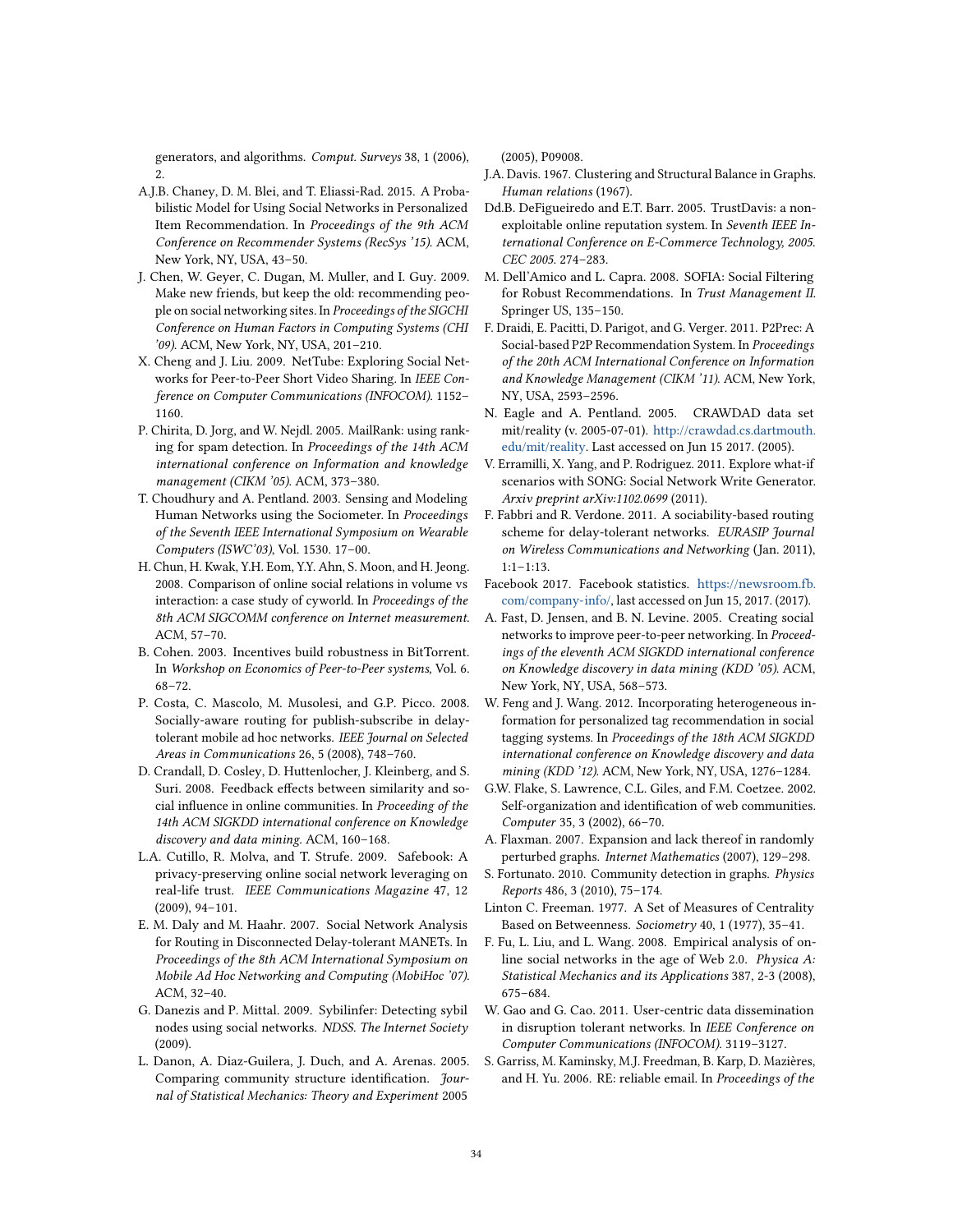3rd conference on Networked Systems Design & Implementation. 22–22.

- E. Gilbert and K. Karahalios. 2009. Predicting Tie Strength with Social Media. In Proceedings of the SIGCHI Conference on Human Factors in Computing Systems (CHI '09). ACM, 211âĂŞ220.
- M. Girvan and M.E.J. Newman. 2002. Community structure in social and biological networks. Proceedings of the National Academy of Sciences of the United States of America 99, 12 (2002), 7821.
- J. Golbeck. 2006. Generating Predictive Movie Recommendations from Trust in Social Networks. In Trust Management. Springer Berlin Heidelberg, 93–104.
- M. Granovetter. 1973. The strength of weak ties. American journal of sociology (1973), 1360–1380.
- M. Granovetter. 1985. Economic Action and Social Structure: The Problem of Embeddedness. 91, 3 (1985), 481–510.
- Mark Granovetter. 1995. Getting a job: A study of contacts and careers. University of Chicago Press.
- G. Groh, A. Lehmann, J. Reimers, M. Frieß, and L. Schwarz. 2010. Detecting social situations from interaction geometry. In Social Computing (SocialCom), 2010 IEEE Second International Conference on. IEEE, 1–8.
- R. Guha, R. Kumar, P. Raghavan, and A. Tomkins. 2004. Propagation of trust and distrust. In Proceedings of the 13th international conference on World Wide Web. ACM, 403– 412.
- M. Gupta, R. Li, Z. Yin, and J. Han. 2010. Survey on Social Tagging Techniques. ACM SIGKDD Explorations Newsletter 12 (Nov. 2010), 58–72.
- I. Guy, M. Jacovi, E. Shahar, N. Meshulam, V. Soroka, and S. Farrell. 2008. Harvesting with SONAR: the value of aggregating social network information. In Proceedings of the SIGCHI Conference on Human Factors in Computing Systems (CHI '08). ACM, New York, NY, USA, 1017–1026.
- S. Hameed, X. Fu, N. Sastry, and P. Hui. 2013. Fighting spam using social GateKeepers. Networking Science 2, 1-2 (2013), 28–41.
- J. Hannon, M. Bennett, and B. Smyth. 2010. Recommending twitter users to follow using content and collaborative filtering approaches. In Proceedings of the fourth ACM conference on Recommender systems (RecSys '10). ACM, New York, NY, USA, 199–206.
- Morten T Hansen. 1999. The search-transfer problem: The role of weak ties in sharing knowledge across organization subunits. Administrative science quarterly 44, 1 (1999), 82–111.
- Caroline Haythornthwaite. 2001. Tie strength and the impact of new media. In Proceedings of the Annual Hawaii International Conference on System Sciences. 11–11.
- J. He and W. W. Chu. 2010. A Social Network-Based Recommender System (SNRS). In Data Mining for Social Network Data. Springer US, 47–74.
- F. Heider. 1946. Attitudes and cognitive organization. Journal of psychology 21, 2 (1946), 107–112.
- P. Heymann, G. Koutrika, and H. Garcia-Molina. 2007. Fighting Spam on Social Web Sites: A Survey of Approaches and Future Challenges. IEEE Internet Computing 11, 6 (2007), 36–45.
- K. Hoffman, D. Zage, and C. Nita-Rotaru. 2009. A survey of attack and defense techniques for reputation systems. Comput. Surveys 42 (Dec. 2009), 1:1–1:31.
- T. Hogg, D. Wilkinson, G. Szabo, and M. Brzozowski. 2008. Multiple relationship types in online communities and social networks. In Proc. of the AAAI Symposium on Social Information Processing. 30–35.
- W. H. Hsu, A. L. King, M. SR Paradesi, T. Pydimarri, and T. Weninger. 2006. Collaborative and Structural Recommendation of Friends using Weblog-based Social Network Analysis.. In AAAI Spring Symposium: Computational Approaches to Analyzing Weblogs. 55–60.
- P. Hui and J. Crowcroft. 2007. How Small Labels Create Big Improvements. In Fifth Annual IEEE International Conference on Pervasive Computing and Communications Workshops, 2007. 65–70.
- P. Hui, J. Crowcroft, and E. Yoneki. 2008. Bubble Rap: Socialbased Forwarding in Delay Tolerant Networks. In Proceedings of the 9th ACM International Symposium on Mobile Ad Hoc Networking and Computing (MobiHoc '08). ACM, 241–250.
- A. Iamnitchi, M. Ripeanu, and I. Foster. 2004. Small-world file-sharing communities. In IEEE Conference on Computer Communications (INFOCOM), Vol. 2. 952–963.
- A. Iamnitchi, M. Ripeanu, E. Santos-Neto, and I. Foster. 2011. The Small World of File Sharing. In IEEE Transactions on Parallel and Distributed Systems, Vol. 22. 1120–1134. Issue 7.
- C.L. Isbell, M. Kearns, D. Kormann, S. Singh, and P. Stone. 2000. Cobot in LambdaMOO: A social statistics agent. In Proceedings of the National Conference on Artificial Intelligence. 36–41.
- J. Jiang, C. Wilson, X. Wang, P. Huang, W. Sha, Y. Dai, and B.Y. Zhao. 2010. Understanding latent interactions in online social networks. In Proc. of the ACM SIGCOMM Internet Measurement Conference.
- T. Karagiannis, C. Gkantsidis, D. Narayanan, and A. Rowstron. 2010. Hermes: clustering users in large-scale e-mail services. In Proceedings of the 1st ACM symposium on Cloud computing (SoCC '10). ACM, New York, NY, USA, 89–100.
- A. Karam and N. Mohamed. 2012. Middleware for Mobile Social Networks: A Survey. In 2012 45th Hawaii International Conference on System Science (HICSS). 1482–1490.
- D. Karamshuk, C. Boldrini, M. Conti, and A. Passarella. 2011. Human mobility models for opportunistic networks. IEEE Communications Magazine 49, 12 (2011), 157–165.
- D. Karamshuk, A. Noulas, S. Scellato, V. Nicosia, and C. Mascolo. 2013. Geo-spotting: mining online location-based services for optimal retail store placement. In Proceedings of the 19th ACM SIGKDD international conference on Knowledge discovery and data mining. ACM, 793–801.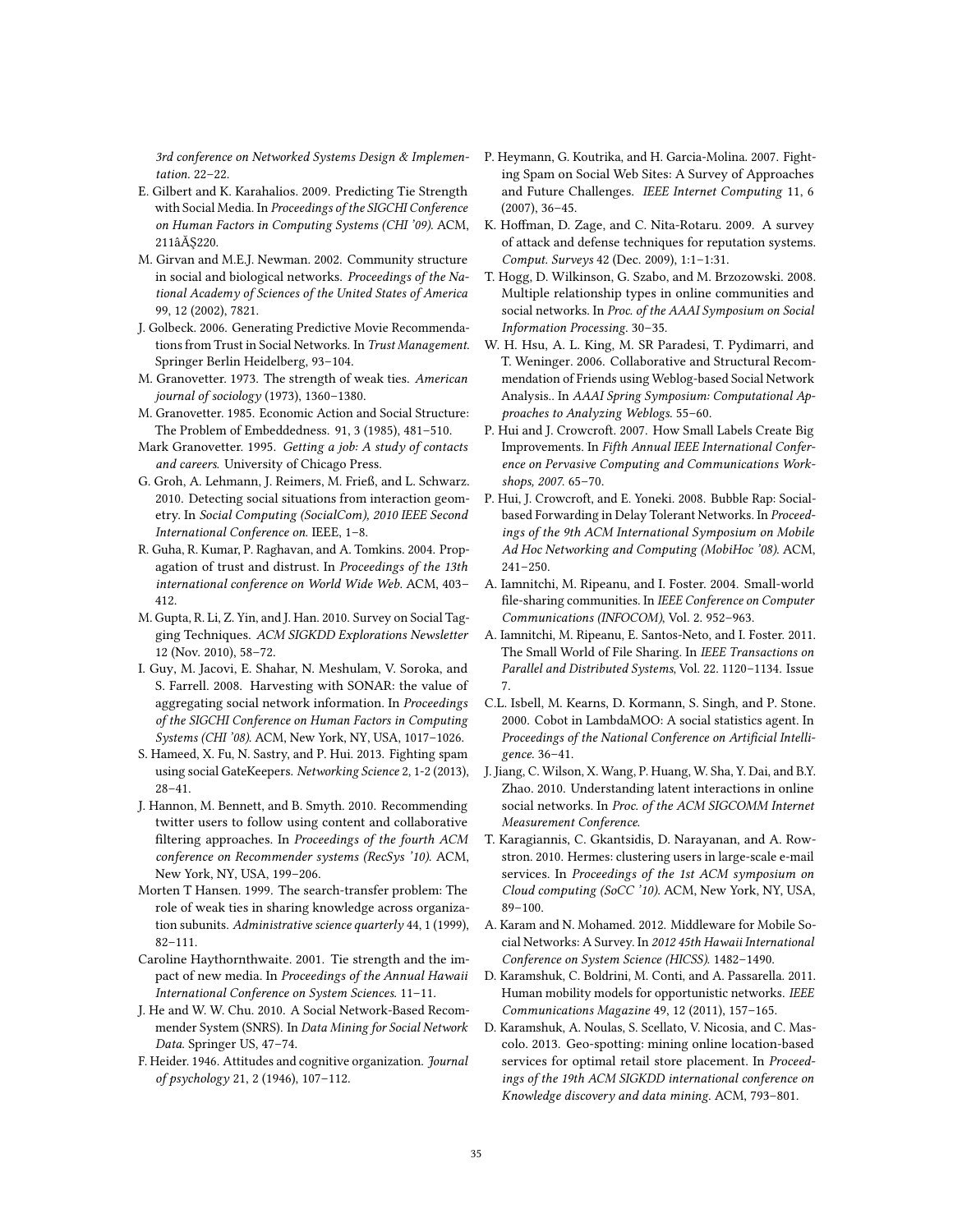- H. Kautz, B. Selman, and M. Shah. 1997. Referral Web: combining social networks and collaborative filtering. Commun. ACM 40, 3 (1997), 63–65.
- N. Kayastha, D. Niyato, P. Wang, and E. Hossain. 2011. Applications, Architectures, and Protocol Design Issues for Mobile Social Networks: A Survey. Proc. IEEE 99, 12 (2011), 2130–2158.
- M. Khambatti, K. D. Ryu, and P. Dasgupta. 2004. Structuring Peer-to-Peer Networks Using Interest-Based Communities. In Databases, Information Systems, and Peer-to-Peer Computing. Number 2944 in Lecture Notes in Computer Science. Springer Berlin Heidelberg, 48–63.
- I. King, J. Li, and K. T. Chan. 2009. A Brief Survey of Computational Approaches in Social Computing. In Proceedings of the 2009 International Joint Conference on Neural Networks (IJCNN'09). IEEE Press, Piscataway, NJ, USA, 2699–2706.
- D. Kirkpatrick. 2010. The Facebook Effect: The Inside Story of the Company That Is Connecting the World. Simon & Schuster.
- Mikko Kivelä, Alex Arenas, Marc Barthelemy, James P Gleeson, Yamir Moreno, and Mason A Porter. 2014. Multilayer networks. Journal of Complex Networks 2, 3 (2014), 203– 271.
- J. Kleinberg. 2000. The small-world phenomenon: An algorithmic perspective. In Annual ACM symposium on theory of computing, Vol. 32. 163–170.
- Gueorgi Kossinets and Duncan J Watts. 2006. Empirical analysis of an evolving social network. Science 311, 5757 (2006), 88–90.
- David Krackhardt. 1987. Cognitive social structures. Social networks 9, 2 (1987), 109–134.
- David Krackhardt and Robert N Stern. 1988. Informal networks and organizational crises: An experimental simulation. Social psychology quarterly (1988), 123–140.
- J. Kunegis, A. Lommatzsch, and C. Bauckhage. 2009. The Slashdot Zoo: Mining a social network with negative edges. In Proceedings of the 18th international conference on World wide web. ACM, 741–750.
- H. Kwak, Y. Choi, Y. Eom, H. Jeong, and S. Moon. 2009. Mining communities in networks: a solution for consistency and its evaluation. In Proceedings of the 9th ACM SIG-COMM conference on Internet measurement conference (IMC '09). ACM, New York, NY, USA, 301–314.
- H. Kwak, C. Lee, H. Park, and S. Moon. 2010. What is Twitter, a social network or a news media?. In Proceedings of the 19th international conference on World wide web. ACM, 591–600.
- S. M. Kywe, T. Hoang, E. Lim, and F. Zhu. 2012. On recommending hashtags in twitter networks. In Social Informatics. Springer, 337–350.
- H.Y. Lam and D.Y. Yeung. 2007. A learning approach to spam detection based on social networks. In 4th Conference on Email and Anti-Spam (CEAS).
- C. Leberknight, H. Inaltekin, M. Chiang, and H.V. Poor. 2012. The Evolution of Online Social Networks: A tutorial survey. IEEE Signal Processing Magazine 29 (2012), 41–52.
- D. H. Lee and P. Brusilovsky. 2010. Social networks and interest similarity: the case of CiteULike. In Proceedings of the 21st ACM conference on Hypertext and hypermedia (HT '10). ACM, New York, NY, USA, 151–156.
- K. Lee, J. Caverlee, and S. Webb. 2010. Uncovering social spammers: social honeypots + machine learning. In Proceedings of the 33rd international ACM SIGIR conference on Research and development in information retrieval (SIGIR '10). ACM, New York, NY, USA, 435–442.
- K. Lerman. 2007. Social Networks and Social Information Filtering on Digg. In International Conference on Weblogs and Social Media.
- J. Leskovec, L. A. Adamic, and B. A. Huberman. 2007. The dynamics of viral marketing. ACM Trans. Web 1, 1 (2007), 5.
- J. Leskovec and C. Faloutsos. 2007. Scalable modeling of real graphs using kronecker multiplication. In Proceedings of the 24th international conference on Machine learning. ACM, 497–504.
- J. Leskovec and E. Horvitz. 2008. Planetary-scale views on a large instant-messaging network. In Proceeding of the 17th international conference on World Wide Web. ACM, 915–924.
- J. Leskovec, J. Kleinberg, and C. Faloutsos. 2007. Graph evolution: Densification and shrinking diameters. ACM Transactions on Knowledge Discovery from Data (TKDD) 1, 1 (2007), 2.
- J. Leskovec, K.J. Lang, A. Dasgupta, and M.W. Mahoney. 2008. Statistical properties of community structure in large social and information networks. In Proceeding of the 17th international conference on World Wide Web. ACM, 695– 704.
- J. Leskovec, K.J. Lang, and M. Mahoney. 2010. Empirical comparison of algorithms for network community detection. In Proceedings of the 19th international conference on World wide web. ACM, 631–640.
- C. Lesniewski-Laas and M.F. Kaashoek. 2010. Whanau: A sybil-proof distributed hash table. In Proceedings of the 7th USENIX conference on Networked systems design and implementation. USENIX Association, 8.
- R. Levien. 2000. Advogato's trust metric. (2000). Available online from http://www.advogato.org/trust-metric.html, last accessed on Jun 15, 2017.
- F. Li and J. Wu. 2009. LocalCom: A Community-based Epidemic Forwarding Scheme in Disruption-tolerant Networks. In 6th Annual IEEE Communications Society Conference on Sensor, Mesh and Ad Hoc Communications and Networks, 2009. SECON '09. 1–9.
- H. Li, D. Wu, W. Tang, and N. Mamoulis. 2015. Overlapping Community Regularization for Rating Prediction in Social Recommender Systems. In Proceedings of the 9th ACM Conference on Recommender Systems (RecSys '15). ACM, New York, NY, USA, 27–34.
- Q. Li, S. Zhu, and G. Cao. 2010. Routing in Socially Selfish Delay Tolerant Networks. In IEEE Conference on Computer Communications (INFOCOM). 1–9.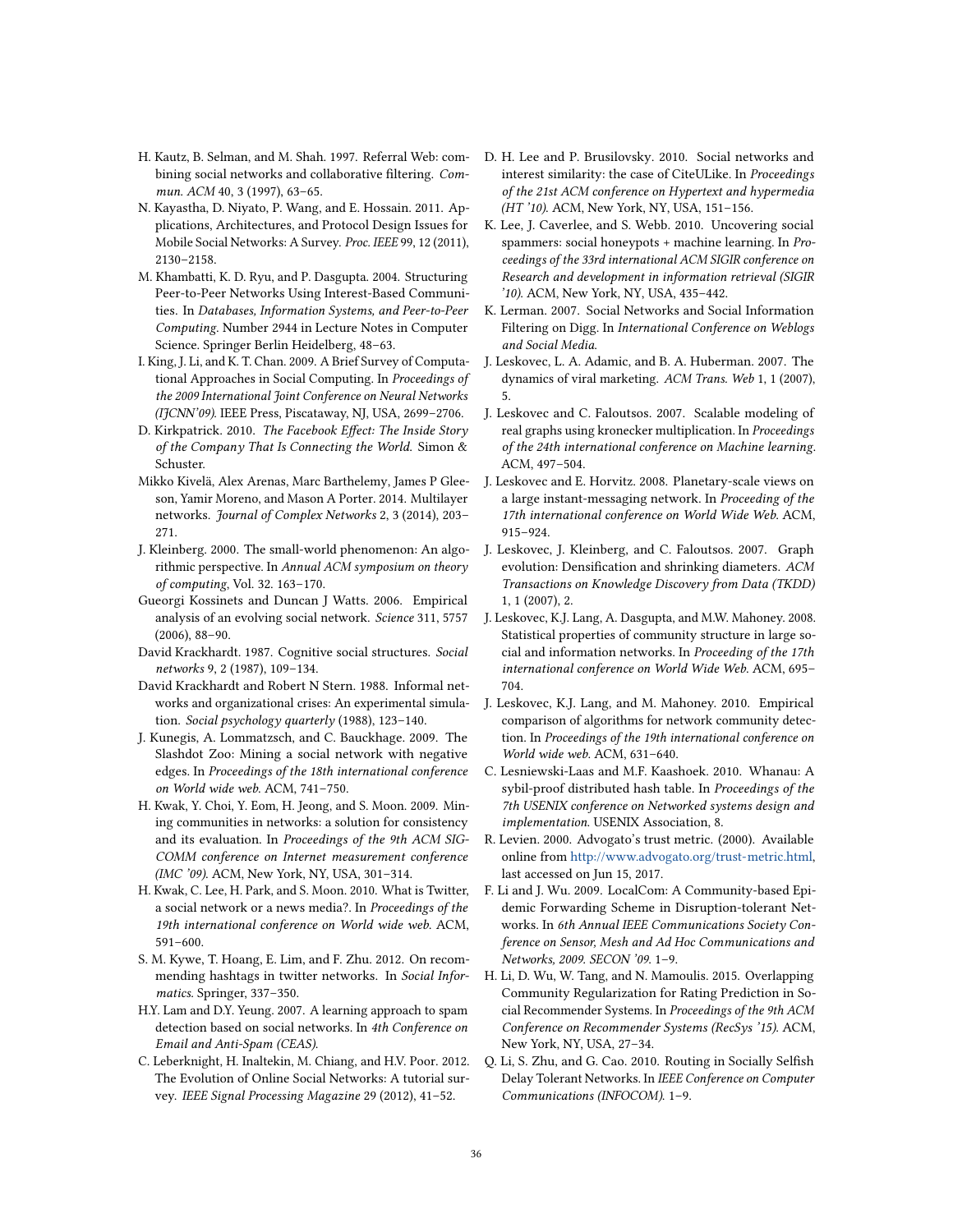- Z. Li and H. Shen. 2011. SOAP: A Social network Aided Personalized and effective spam filter to clean your e-mail box. In IEEE Conference on Computer Communications (INFOCOM). 1835–1843.
- K.C.-J. Lin, C. Wang, C. Chou, and L. Golubchik. 2010. SocioNet: A Social-Based Multimedia Access System for Unstructured P2P Networks. IEEE Transactions on Parallel and Distributed Systems 21, 7 (2010), 1027–1041.
- Data Team LinkedIn. 2008. People You May Know. (2008). https://web.archive.org/web/20151001025322/http: //data.linkedin.com/projects/pymk Last accessed on Jun 15, 2017.
- G. Liu, H. Shen, and L. Ward. 2012. An efficient and trustworthy P2P and social network integrated file sharing system. In 2012 IEEE 12th International Conference on Peer-to-Peer Computing (P2P). 203–213.
- L. Liu, N. Antonopoulos, and S. Mackin. 2007. Social Peerto-Peer for Resource Discovery. In Proceedings of the 15th Euromicro International Conference on Parallel, Distributed and Network-Based Processing (PDP '07). Washington, DC, USA, 459–466.
- Lon11 2011. A Brief Cartoon History of Social Networking 1930–2011. http://www.slideshare.net/peoplebrowsr/ a-brief-cartoon-history-of-social-networking-19302011. (March 2011). Commissioned by Peoplebrowsr. Illustrated by Adam Long. Additional commentary and highlights can be found on the Peoplebrowsr blog: http://blog.peoplebrowsr.com/blog/?p=780. Both URLs were last accessed on Jun 15, 2017.
- H. Ma, I. King, and M. R. Lyu. 2009. Learning to Recommend with Social Trust Ensemble. In Proceedings of the 32Nd International ACM SIGIR Conference on Research and Development in Information Retrieval (SIGIR '09). ACM, New York, NY, USA, 203–210.
- H. Ma, H. Yang, M. R. Lyu, and I. King. 2008. SoRec: social recommendation using probabilistic matrix factorization. In Proceedings of the 17th ACM conference on Information and knowledge management (CIKM '08). ACM, New York, NY, USA, 931–940.
- S. Marti, P. Ganesan, and H. Garcia-Molina. 2005. DHT Routing Using Social Links. In Peer-to-Peer Systems III. Number 3279 in Lecture Notes in Computer Science. Springer Berlin Heidelberg, 100–111.
- P. Massa and P. Avesani. 2007a. Trust-aware Recommender Systems. In Proceedings of the 2007 ACM Conference on Recommender Systems (RecSys '07). ACM, New York, NY, USA, 17–24.
- P. Massa and P. Avesani. 2007b. Trust Metrics on Controversial Users: Balancing Between Tyranny of the Majority. In International Journal on Semantic Web and Information Systems (IJSWIS), Vol. 3. IGI Global, Hershey, PA, USA, 39–64.
- A. Matic, V. Osmani, A. Maxhuni, and O. Mayora. 2012. Multimodal mobile sensing of social interactions. In Pervasive computing technologies for healthcare (PervasiveHealth), 2012 6th international conference on. IEEE, 105–114.
- R. McMillan. 2006. Phishing attack targets MySpace users. Available online at http://www.infoworld.com/d/security-central/ phishing-attack-targets-myspace-users-614.. (October 2006). Last accessed on Jun 15, 2017.
- M. McPherson, L. Smith-Lovin, and J.M. Cook. 2001. Birds of a feather: Homophily in social networks. Annual review of sociology 27 (2001), 415–444.
- A. Mei, G. Morabito, P. Santi, and J. Stefa. 2011. Socialaware stateless forwarding in pocket switched networks. In IEEE Conference on Computer Communications (INFO-COM). 251–255.
- A. Mei and J. Stefa. 2010. Give2Get: Forwarding in Social Mobile Wireless Networks of Selfish Individuals. In 2010 IEEE 30th International Conference on Distributed Computing Systems (ICDCS). 488–497.
- M. Mezghani, C. A. Zayani, I. Amous, and F. Gargouri. 2012. A User Profile Modelling Using Social Annotations: A Survey. In Proceedings of the 21st International Conference Companion on World Wide Web (WWW '12 Companion). ACM, New York, NY, USA, 969–976.
- R. Milo, S. Itzkovitz, N. Kashtan, R. Levitt, S. Shen-Orr, I. Ayzenshtat, M. Sheffer, and U. Alon. 2004. Superfamilies of evolved and designed networks. Science 303, 5663 (2004), 1538.
- R. Milo, S. Shen-Orr, S. Itzkovitz, N. Kashtan, D. Chklovskii, and U. Alon. 2002. Network motifs: simple building blocks of complex networks. Science 298, 5594 (2002), 824.
- A. Mislove, M. Marcon, K.P. Gummadi, P. Druschel, and B. Bhattacharjee. 2007. Measurement and analysis of online social networks. In Proceedings of the 7th ACM SIGCOMM conference on Internet measurement (IMC '07). ACM, New York, NY, USA, 29–42.
- A. Mislove, A. Post, P. Druschel, and K.P. Gummadi. 2008. Ostra: Leveraging trust to thwart unwanted communication. In Proceedings of the 5th USENIX Symposium on Networked Systems Design and Implementation. USENIX Association, 15–30.
- S. Misra, A. Tayeen, and W. Xu. 2016. SybilExposer: An effective scheme to detect Sybil communities in online social networks. In IEEE International Conference on Communications (ICC). IEEE, 1–6.
- B. Mobasher, R. Burke, R. Bhaumik, and C. Williams. 2007. Toward Trustworthy Recommender Systems: An Analysis of Attack Models and Algorithm Robustness. ACM Trans. Internet Technol. 7, 4 (Oct. 2007).
- A. Mohaisen, A. Yun, and Y. Kim. 2010. Measuring the mixing time of social graphs. In ACM SIGCOMM Conference on Internet Measurements. ACM.
- M. Mondal, B. Viswanath, A. Clement, P. Druschel, K. P. Gummadi, A. Mislove, and A. Post. 2011. Limiting large-scale crawls of social networking sites. SIGCOMM Comput. Commun. Rev. 41 (Aug. 2011), 398–399.
- A. Mtibaa, M. May, C. Diot, and M. Ammar. 2010. Peoplerank: social opportunistic forwarding. In IEEE Conference on Computer Communications (INFOCOM). Piscataway, NJ,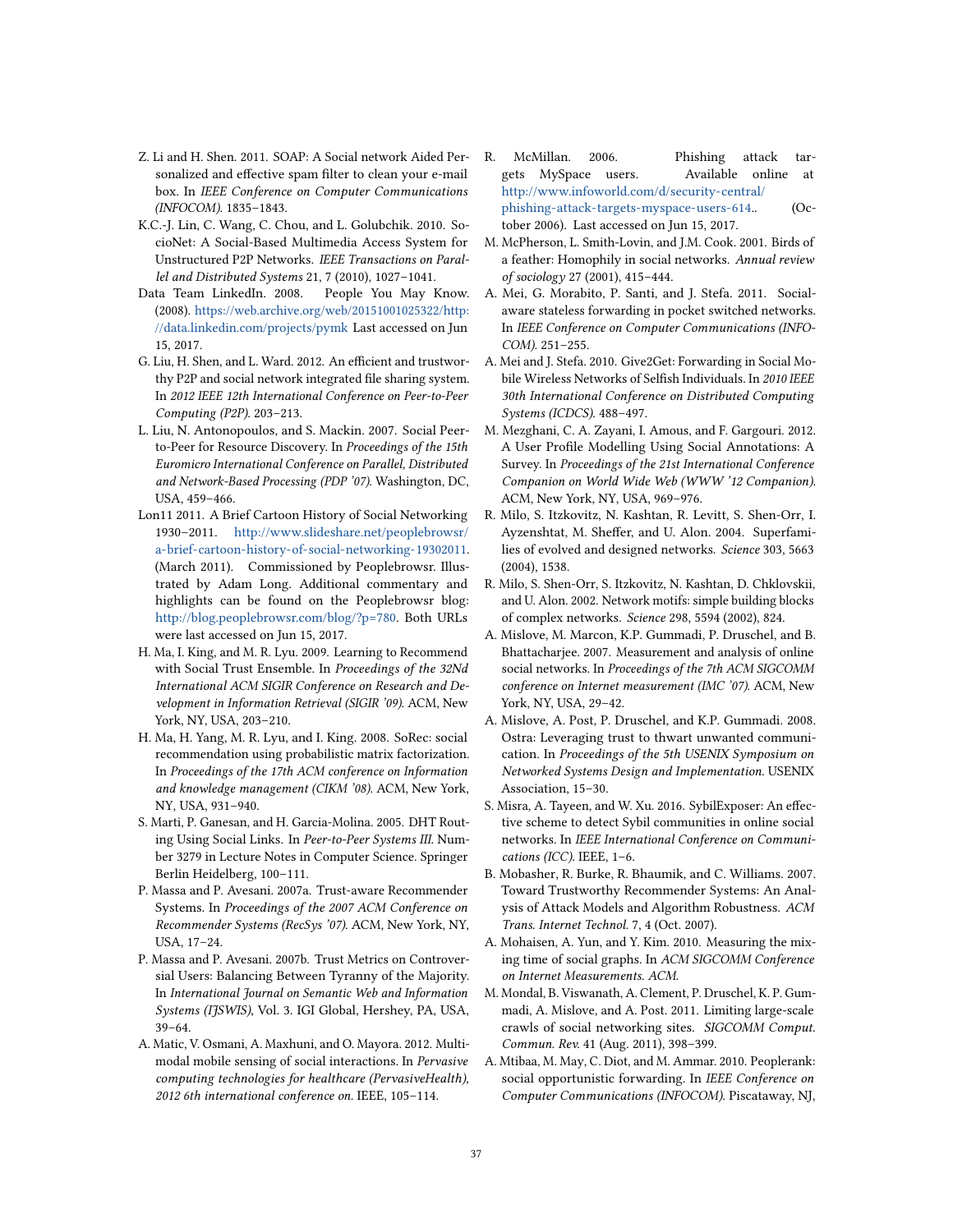USA, 111–115.

- S. Nagaraja. 2007. Anonymity in the wild: Mixes on unstructured networks. In Privacy Enhancing Technologies. Springer, 254–271.
- U. Nalluri. 2014. Utility of distrust in online recommender systems. Capstone Project Report 86 (2014), 87.
- M.E.J. Newman. 2002. Assortative mixing in networks. Physical Review Letters 89, 20 (2002), 208701.
- M.E.J. Newman. 2004. Detecting community structure in networks. The European Physical Journal B - Condensed Matter and Complex Systems 38 (2004), 321–330. Issue 2.
- M. E. J. Newman. 2003a. Mixing patterns in networks. Phys. Rev. E 67, 2 (Feb 2003), 026126. DOI:http://dx.doi.org/10. 1103/PhysRevE.67.026126
- M. E. J. Newman. 2003b. The Structure and Function of Complex Networks. SIAM Rev. 45, 2 (Jan. 2003), 167–256.
- M. E. J. Newman and M. Girvan. 2004. Finding and evaluating community structure in networks. Phys. Rev. E 69, 2 (Feb 2004), 026113.
- M. E. J. Newman and J. Park. 2003. Why social networks are different from other types of networks. Physical Review E 68, 3 (2003), 036122.
- C. Nickson. 2009. The History of Social Networking. http://www.digitaltrends.com/features/ the-history-of-social-networking/. (January 2009). Last accessed on Jun 15, 2017.
- S. Nilizadeh, S. Jahid, P. Mittal, N. Borisov, and A. Kapadia. 2012. Cachet: A Decentralized Architecture for Privacy Preserving Social Networking with Caching. In Proceedings of the 8th International Conference on Emerging Networking Experiments and Technologies (CoNEXT '12). ACM, New York, NY, USA, 337–348.
- A. Noulas, S. Scellato, N Lathia, and C. Mascolo. 2012. A Random Walk Around the City: New Venue Recommendation in Location-Based Social Networks. In Proceedings of the 2012 ASE/IEEE International Conference on Social Computing and 2012 ASE/IEEE International Conference on Privacy, Security, Risk and Trust (SOCIALCOM-PASSAT '12). IEEE Computer Society, Washington, DC, USA, 144–153.
- N.Tran, J. Li, L. Subramanian, and S. S.M. Chow. 2011. Optimal Sybil-resilient node admission control. In IEEE Conference on Computer Communications (INFOCOM). IEEE.
- J. O'Donovan and B. Smyth. 2005. Trust in Recommender Systems. In Proceedings of the 10th International Conference on Intelligent User Interfaces (IUI '05). ACM, New York, NY, USA, 167–174.
- J. Padgett and C. Ansell. 1993. Robust Action and the Rise of the Medici, 1400-1434. American journal of sociology (1993), 1259–1319.
- L. Page, S. Brin, R. Motwani, and T. Winograd. 1999. The PageRank Citation Ranking: Bringing Order to the Web. Technical Report 1999-66. Stanford InfoLab. Previous number = SIDL-WP-1999-0120.
- N. Palaghias, S. Hoseinitabatabaei, M. Nati, A. Gluhak, and K. Moessner. 2015. Accurate detection of real-world social interactions with smartphones. In IEEE International

Conference on Communications (ICC). IEEE, 579–585.

- N. Palaghias, N. Loumis, S. Georgoulas, and K. Moessner. 2016. Quantifying trust relationships based on real-world social interactions. In IEEE International Conference on Communications (ICC). IEEE, 1–7.
- A. Khan Pathan and R. Buyya. 2007. A taxonomy and survey of content delivery networks. Grid Computing and Distributed Systems Laboratory, University of Melbourne, Technical Report (2007).
- A. Post, V. Shah, and A. Mislove. 2011. Bazaar: Strengthening user reputations in online marketplaces. In Proceedings of the 8th USENIX Symposium on Networked Systems Design and Implementation. USENIX Association.
- J. A. Pouwelse, P. Garbacki, J. Wang, A. Bakker, J. Yang, A. Iosup, D. H. J. Epema, M. Reinders, M. R. van Steen, and H. J. Sips. 2008. TRIBLER: a social-based peer-to-peer system. Concurrency and Computation: Practice and Experience 20, 2 (2008), 127–138.
- J. M. Pujol, V. Erramilli, G Siganos, X. Yang, N. Laoutaris, P. Chhabra, and P. Rodriguez. 2010a. The little engine(s) that could: scaling online social networks. In Proceedings of the ACM SIGCOMM 2010 conference on SIGCOMM (SIGCOMM '10). ACM, New York, NY, USA, 375–386.
- J. M. Pujol, V. Erramilli, G. Siganos, X. Yang, N. Laoutaris, P. Chhabra, and P. Rodriguez. 2010b. The little engine(s) that could: scaling online social networks. In Proceedings of the ACM SIGCOMM 2010 conference (SIGCOMM '10). ACM, New York, NY, USA, 375–386.
- F. Radicchi, C. Castellano, F. Cecconi, V. Loreto, and D. Parisi. 2004. Defining and identifying communities in networks. Proceedings of the National Academy of Sciences of the United States of America 101, 9 (2004), 2658.
- A. Rae, B. Sigurbjörnsson, and R. van Zwol. 2010. Improving tag recommendation using social networks. In Adaptivity, Personalization and Fusion of Heterogeneous Information (RIAO '10). LE CENTRE DE HAUTES ETUDES INTERNA-TIONALES D'INFORMATIQUE DOCUMENTAIRE, Paris, France, France, 92–99.
- F. Ratiu. 2008. People You May Know. (May 2008). https://www.facebook.com/notes/facebook/ people-you-may-know/15610312130 Last accessed on Jun 15, 2017.
- M. Richardson and P. Domingos. 2002. Mining knowledgesharing sites for viral marketing. In Proceedings of the eighth ACM SIGKDD international conference on Knowledge discovery and data mining. ACM, 70.
- D. Saez-Trumper, D. Quercia, and J. Crowcroft. 2012. Ads and the City: Considering Geographic Distance Goes a Long Way. In Proceedings of the Sixth ACM Conference on Recommender Systems (RecSys '12). ACM, New York, NY, USA, 187–194.
- A. Sala, L. Cao, C. Wilson, R. Zablit, H. Zheng, and B.Y. Zhao. 2010. Measurement-calibrated graph models for social network experiments. In Proceedings of the 19th international conference on World wide web. ACM, 861–870.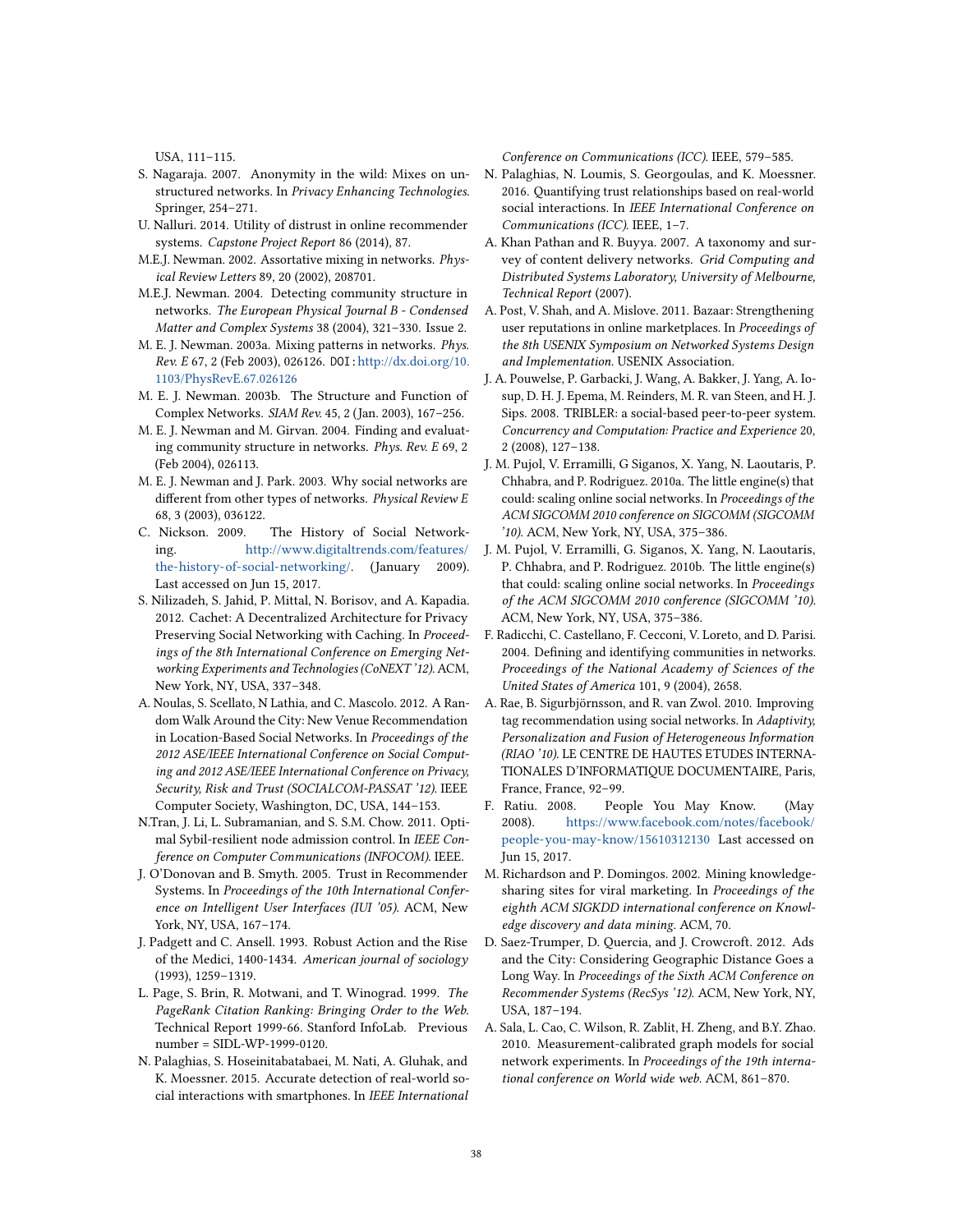- N. Sastry. 2012. How to tell head from tail in user-generated content corpora. In Proceedings of the 6th International AAAI Conference on Weblogs and Social Media.
- N. Sastry, D. Manjunath, K. Sollins, and J. Crowcroft. 2011. Data Delivery Properties of Human Contact Networks. IEEE Transactions on Mobile Computing 10, 6 (June 2011), 868–880.
- N. Sastry, E. Yoneki, and J. Crowcroft. 2009. Buzztraq: predicting geographical access patterns of social cascades using social networks. In Proceedings of the Second ACM EuroSys Workshop on Social Network Systems (SNS '09). ACM, New York, NY, USA, 39–45.
- S. Scellato, C. Mascolo, M. Musolesi, and J. Crowcroft. 2011a. Track globally, deliver locally: improving content delivery networks by tracking geographic social cascades. In Proceedings of the 20th international conference on World wide web (WWW '11). ACM, New York, NY, USA, 457–466.
- S. Scellato, A. Noulas, and C. Mascolo. 2011b. Exploiting place features in link prediction on location-based social networks. In Proceedings of the 17th ACM SIGKDD international conference on Knowledge discovery and data mining (KDD '11). ACM, New York, NY, USA, 1046–1054.
- Catherine Schaefer, James C Coyne, and Richard S Lazarus. 1981. The health-related functions of social support. Journal of behavioral medicine 4, 4 (1981), 381–406.
- T.C. Schelling. 1972. A process of residential segregation: neighborhood tipping. Racial discrimination in economic life (1972), 157–84.
- M.F. Schwartz and D. Wood. 1993. Discovering shared interests using graph analysis. Commun. ACM 36, 8 (1993), 78–89.

John Scott. 2012. Social network analysis. Sage.

- A. Shepitsen, J. Gemmell, B. Mobasher, and R. Burke. 2008. Personalized recommendation in social tagging systems using hierarchical clustering. In Proceedings of the 2008 ACM conference on Recommender systems (RecSys '08). ACM, New York, NY, USA, 259–266.
- W. Sherchan, S. Nepal, and C. Paris. 2013. A Survey of Trust in Social Networks. ACM Comput. Surv. 45, 4 (Aug. 2013), 47:1–47:33.
- U. Shevade, H. H. Song, L. Qiu, and Y. Zhang. 2008. Incentiveaware routing in DTNs. In IEEE International Conference on Network Protocols. 238–247.
- A. Silberstein, J. Terrace, B.F. Cooper, and R. Ramakrishnan. 2010. Feeding frenzy: selectively materializing users' event feeds. In Proceedings of the 2010 international conference on Management of data. ACM, 831–842.
- N. Silva, I. Tsang, G. Cavalcanti, and I. Tsang. 2010. A graphbased friend recommendation system using Genetic Algorithm. In 2010 IEEE Congress on Evolutionary Computation (CEC). 1–7.
- M. Simon. 2009. The Complete History of Social Networking – CBBS to Twitter. https: //web.archive.org/web/20150922070216/http: //www.maclife.com/article/feature/complete\_history\_ social\_networking\_cbbs\_twitter. (December 2009). Last

accessed on Jun 15, 2017.

- sophos 2009. Facebook users at risk of "rubber duck" identity attack: 46% of users happy to reveal all to complete strangers. Sophos Press Release. http://www.sophos.com/ pressoffice/news/articles/2009/12/facebook.html. (December 2009). Last accessed on Jun 15, 2017.
- K. Sripanidkulchai, B. Maggs, and H. Zhang. 2003. Efficient content location using interest-based locality in peer-topeer systems. In IEEE Conference on Computer Communications (INFOCOM), Vol. 3. 2166–2176.
- W. Stallings. 1995. PGP web of trust. Byte 20, 2 (1995), 161– 162.
- J. Stehlé, N. Voirin, A. Barrat, C. Cattuto, L. Isella, J. Pinton, M. Quaggiotto, W. Van den Broeck, C. Régis, B. Lina, and others. 2011. High-resolution measurements of face-toface contact patterns in a primary school. PloS one 6, 8 (2011), e23176.
- I. Stoica, R. Morris, D. Karger, M. F. Kaashoek, and H. Balakrishnan. 2001. Chord: A Scalable Peer-to-peer Lookup Service for Internet Applications. In Proceedings of the 2001 Conference on Applications, Technologies, Architectures, and Protocols for Computer Communications (SIG-COMM '01). ACM, 149–160.
- E. Sun, I. Rosenn, C. Marlow, and T. Lento. 2009. Gesundheit! modeling contagion through facebook news feed. In Proc. of International AAAI Conference on Weblogs and Social Media.
- G. Swamynathan, C. Wilson, B. Boe, K. Almeroth, and B.Y. Zhao. 2008. Do social networks improve e-commerce?: a study on social marketplaces. In Proceedings of the first workshop on Online social networks. ACM, 1–6.
- P. Symeonidis, E. Tiakas, and Y. Manolopoulos. 2011. Product recommendation and rating prediction based on multimodal social networks. In Proceedings of the fifth ACM conference on Recommender systems (RecSys '11). ACM, New York, NY, USA, 61–68.
- M. Szell, R. Lambiotte, and S. Thurner. 2010. Multirelational organization of large-scale social networks in an online world. Proceedings of the National Academy of Sciences 107, 31 (2010), 13636.
- A. Tahbaz-Salehi and A. Jadbabaie. 2007. Small world phenomenon, rapidly mixing markov chains, and average consensus algorithms. In 46th IEEE Conference on Decision and Control. IEEE, 276–281.
- E. Tan, L. Guo, S. Chen, X. Zhang, and Y. Zhao. 2012. Spammer Behavior Analysis and Detection in User Generated Content on Social Networks. In 2012 IEEE 32nd International Conference on Distributed Computing Systems (ICDCS). 305–314.
- J. Tang, C. Aggarwal, and H. Liu. 2016a. Recommendations in signed social networks. In Proceedings of the 25th International Conference on World Wide Web. International World Wide Web Conferences Steering Committee, 31–40.
- J. Tang, Y. Chang, C. Aggarwal, and H. Liu. 2016b. A survey of signed network mining in social media. ACM Computing Surveys (CSUR) 49, 3 (2016), 42.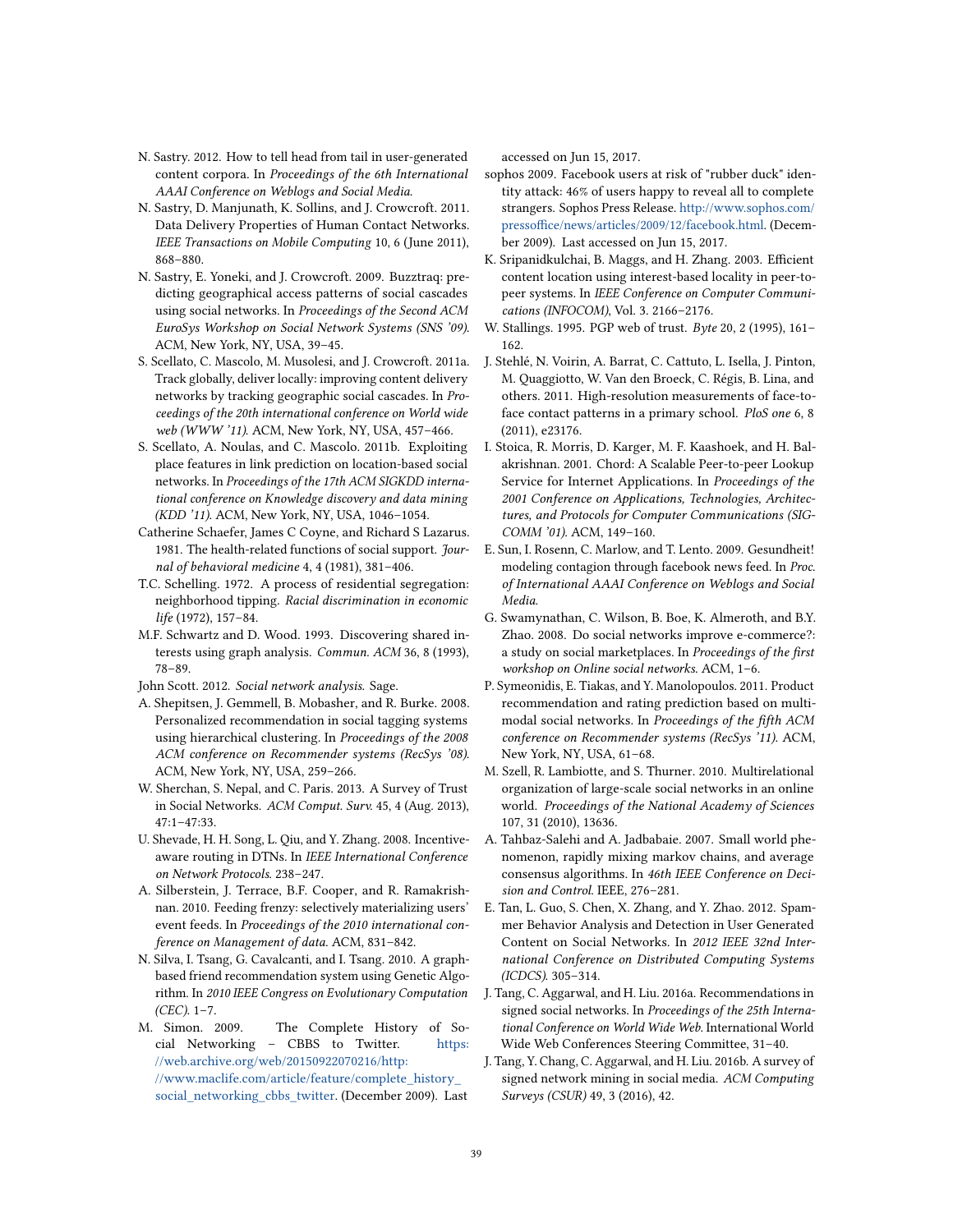- J. Tang, X. Hu, and H. Liu. 2013. Social Recommendation: A Review. Social Network Analysis and Mining (2013).
- C. Tempich, S. Staab, and A. Wranik. 2004. Remindin': semantic query routing in peer-to-peer networks based on social metaphors. In Proceedings of the 13th international conference on World Wide Web (WWW '04). New York, NY, USA, 640–649.
- A. S. Tigelaar, D. Hiemstra, and D. Trieschnigg. 2012. Peerto-Peer Information Retrieval: An Overview. 30, 2 (2012), 9:1–9:34. Issue 2.
- D. A. Tran, K. Nguyen, and C. Pham. 2012. S-CLONE: Sociallyaware data replication for social networks. Computer Networks 56 (May 2012), 2001–2013.
- N. Tran, B. Min, J. Li, and L. Subramanian. 2009. Sybilresilient online content voting. In Proceedings of the 6th USENIX symposium on Networked systems design and implementation. USENIX Association, 15–28.
- J. Travers and S. Milgram. 1969. An Experimental Study of the Small World Problem. Sociometry 32, 4 (1969), 425– 443.
- S. Traverso, K. Huguenin, I Trestian, V. Erramilli, N. Laoutaris, and K. Papagiannaki. 2012. TailGate: handling long-tail content with a little help from friends. In Proceedings of the 21st international conference on World Wide Web (WWW '12). ACM, New York, NY, USA, 151–160.
- D. Tunkelang. 2009. The Noisy Channel Blog. http://thenoisychannel.com/2009/01/13/ a-twitter-analog-to-pagerank/.. (January 2009). Last accessed on Jun 15 2017.
- UCSD. 2004. Wireless Topology Discovery Project. http: //sysnet.ucsd.edu/wtd/wtd.html. Last accessed on Jun 15, 2017. (2004).
- Y. Upadrashta, J. Vassileva, and W. Grassmann. 2005. Social Networks in Peer-to-Peer Systems. In Proceedings of the 38th Annual Hawaii International Conference on System Sciences, 2005. HICSS '05.
- Giridhari Venkatadri, Oana Goga, Changtao Zhong, Bimal Viswanath, Krishna Gummadi, and Nishanth Sastry. 2016. Strengthening Weak Identities Through Inter-Domain Trust Transfer. In Proceedings of the 25th international conference on World wide web. ACM.
- J. Vera-del Campo, J. Pegueroles, Juan Hernández-Serrano, and Miguel Soriano. 2012. Design of a P2P content recommendation system using affinity networks. Computer Communications 36 (Dec. 2012), 90–104.
- A. Vespignani. 2005. Complex networks: Behind enemy lines. Nature Physics 1, 3 (Dec. 2005), 135–136.
- P. Victor, C. Cornelis, M. De Cock, and A. Teredesai. 2009a. A Comparative Analysis of Trust-Enhanced Recommenders for Controversial Items.. In The International AAAI Conference on Web and Social Media (ICWSM).
- P. Victor, C. Cornelis, M. De Cock, and A. Teredesai. 2009b. Trust-and distrust-based recommendations for controversial reviews. In Web Science Conference (WebSci'09).
- P. Victor, N. Verbiest, and M. Cornelis, C.and Cock. 2013. Enhancing the trust-based recommendation process with

explicit distrust. ACM Transactions on the Web (TWEB) 7, 2 (2013), 6.

- B. Viswanath, A. Mislove, M. Cha, and K.P. Gummadi. 2009. On the evolution of user interaction in facebook. In Proceedings of the 2nd ACM workshop on Online social networks. ACM, 37–42.
- B. Viswanath, M. Mondal, A. Clement, P. Druschel, K.P. Gummadi, A. Mislove, and A. Post. 2012a. Exploring the design space of social network-based Sybil defenses. In 2012 Fourth International Conference on Communication Systems and Networks (COMSNETS). 1–8.
- B. Viswanath, M. Mondal, K. P. Gummadi, A. Mislove, and A. Post. 2012b. Canal: scaling social network-based Sybil tolerance schemes. In Proceedings of the 7th ACM european conference on Computer Systems. ACM, New York, NY, USA, 309–322.
- B. Viswanath, A. Post, K.P. Gummadi, and A. Mislove. 2010. An analysis of social network-based sybil defenses. ACM SIGCOMM Computer Communication Review 40, 4 (2010), 363–374.
- B. Wang, C. Wang, J. Bu, C. Chen, W. V. Zhang, D. Cai, and X. He. 2013. Whom to mention: expand the diffusion of tweets by @ recommendation on micro-blogging systems. In Proceedings of the 22nd international conference on World Wide Web (WWW '13). Republic and Canton of Geneva, Switzerland, 1331–1340.
- F. Wang, Y. Moreno, and Y. Sun. 2006. Structure of peer-topeer social networks. 73, 3 (2006), 036123. Issue 3.
- G. Wang, M. Mohanlal, C. Wilson, X. Wang, M. Metzger, H. Zheng, and B. Y. Zhao. 2013. Social Turing Tests: Crowdsourcing Sybil Detection. In The 20th Network & Distributed System Security Symposium (NDSS).
- H. Wang, F. Wang, and J. Liu. 2012. Accelerating peer-topeer file sharing with social relations: Potentials and challenges. In IEEE Conference on Computer Communications (INFOCOM). 2891 –2895.
- Z. Wang, L. Sun, X. Chen, W. Zhu, J. Liu, M. Chen, and S. Yang. 2012. Propagation-based social-aware replication for social video contents. In Proceedings of the 20th ACM international conference on Multimedia (MM '12). ACM, New York, NY, USA, 29–38.
- Z. Wang, L. Sun, S. Yang, and W. Zhu. 2011. Prefetching strategy in peer-assisted social video streaming. In Proceedings of the 19th ACM international conference on Multimedia (MM '11). ACM, New York, NY, USA, 1233–1236.
- Stanley Wasserman and Katherine Faust. 1994. Social network analysis: Methods and applications. Vol. 8. Cambridge university press.
- S. Wasserman and K. Faust. 1995. Social network analysis: Methods and applications. Cambridge university press.
- K. Wei, X. Liang, and K. Xu. 2013. A Survey of Social-Aware Routing Protocols in Delay Tolerant Networks: Applications, Taxonomy and Design-Related Issues. IEEE Communications Surveys Tutorials (2013).
- W. Wei, F. Xu, C.C. Tan, and Q. Li. 2012. SybilDefender: Defend against sybil attacks in large social networks.